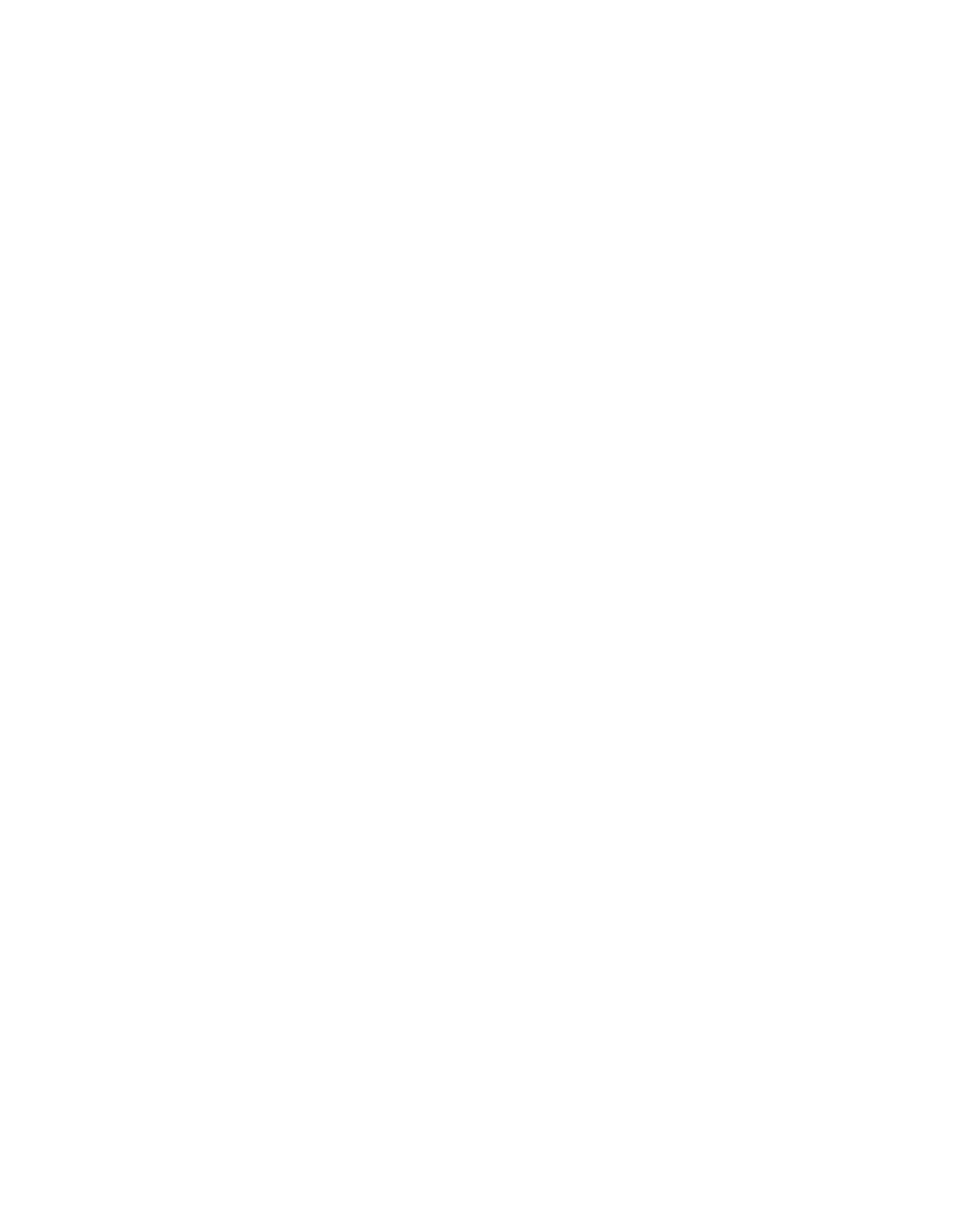## **Special Thanks & Acknowledgements**

### **People who have been of help:**

Numerous people assisted me on this project with their advice and encouragement. I would especially like to thank my father, Bill Pickens, who by accident or by insight led me to the community-based social marketing model long before I began graduate school. To my mother, Bonnie Pickens, thank you for your editing skills and advice. I can always count on you. Thank you to Jon Deininger for reminding me that the only way to eat an elephant is one bite at a time. To our dogs Zoe and Tumalo, thank you for reminding me to take breaks.

In addition, I would like to thank the staff of The EcoTeam Program, Ellen Santasiero and Elaine Sigvaldsen, for aiding me with decisionmaking, mailing lists, survey drafting and stuffing, and for being purely honest and supportive through this process. May your new careers blossom and be as rewarding as your time spent with EcoTeam. Ellen, additional thanks is needed for committing to editing this report as part of my exit project committee. To Megan Smith and Andre LeDuc, thank you for serving as the faculty portion of my exit project committee. You are excellent advisors. To Ed Weeks, thank you for your assistance with survey analysis and for aiding in my understanding of the Statistical Package for the Social Sciences computer program. I never knew statistics could be so fun!

### **Project Advisors:**

| Andre Le $Duc -$ | Assistant Faculty and Director, Oregon<br>Natural Hazards Workgroup, University of Oregon.                                        |
|------------------|-----------------------------------------------------------------------------------------------------------------------------------|
|                  | Ellen Santasiero – Program Manager, The EcoTeam Program,<br>Deschutes County, Oregon.                                             |
| Megan Smith-     | Assistant Faculty and Director, Resource Assistance<br>to Rural Environments & Community Service<br>Center, University of Oregon. |

### **Project Funders:**

Global Action Plan- Survey Grant.

Architecture and Allied Arts Department, University of Oregon- Travel Grant.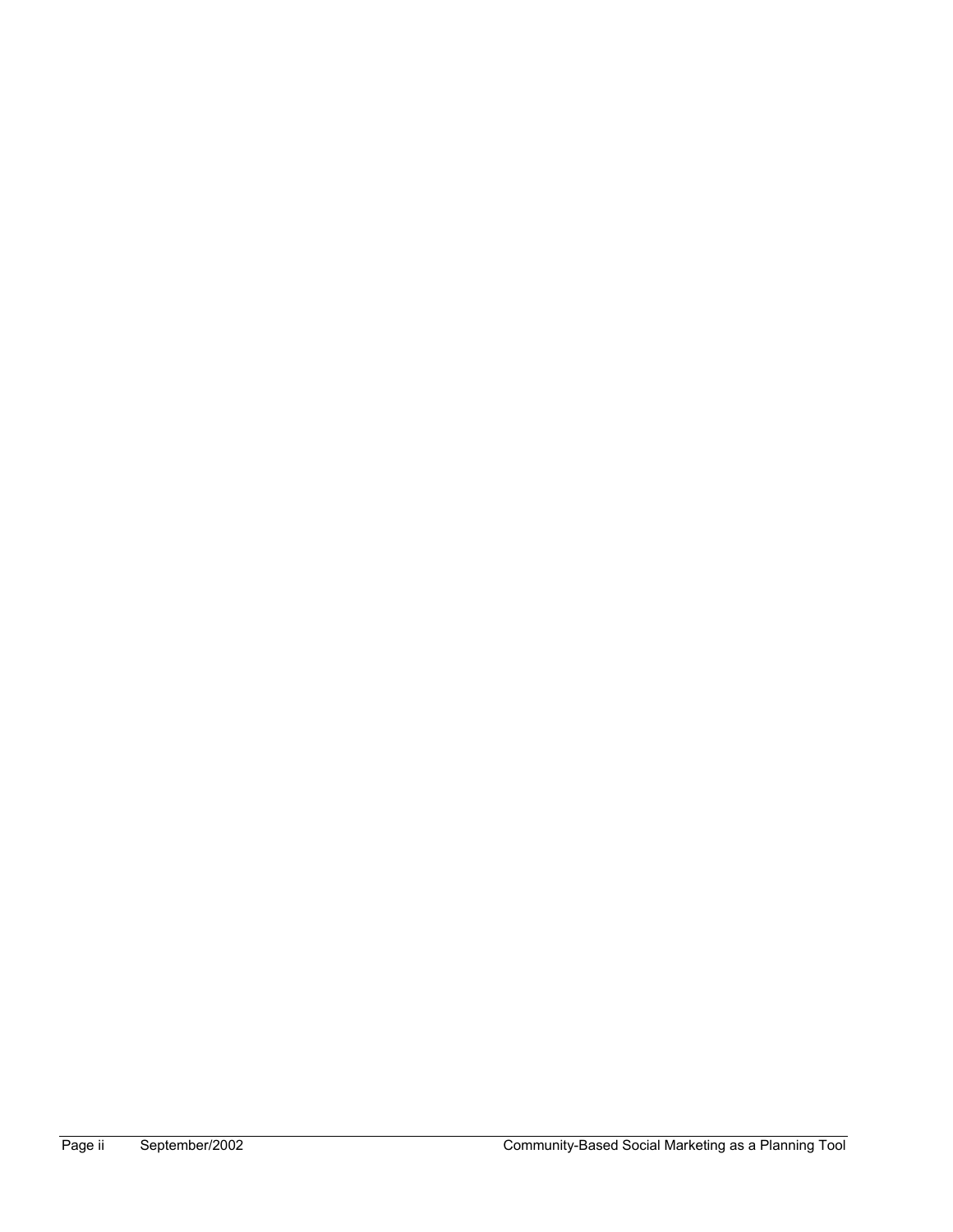## **Table of Contents**

| <b>Special Thanks &amp; Acknowledgements</b>                                                                                                                          |                |
|-----------------------------------------------------------------------------------------------------------------------------------------------------------------------|----------------|
| <b>Table of Contents</b>                                                                                                                                              | iii            |
| <b>Chapter 1</b>                                                                                                                                                      |                |
| <b>Introduction</b>                                                                                                                                                   |                |
| 1.1- Purpose                                                                                                                                                          |                |
|                                                                                                                                                                       | 3              |
| <b>Chapter 2_</b>                                                                                                                                                     | 6              |
| <b>Methodology</b>                                                                                                                                                    | 6              |
| <b>Chapter 3</b>                                                                                                                                                      | 9              |
| <b>Behavior Change Theory</b>                                                                                                                                         | 9              |
| 3.1- Historical Roots of Behavior Change Science________________________________                                                                                      | 9              |
| 3.2- Behavior Change Theories <b>State and State and State Assembly</b> 3.2-                                                                                          | 11             |
| <b>Chapter 4</b>                                                                                                                                                      | 18             |
|                                                                                                                                                                       | 18             |
| 4.1- Social Marketing                                                                                                                                                 | 18<br>18       |
| <b>Chapter 5</b>                                                                                                                                                      |                |
|                                                                                                                                                                       | 22             |
| <b>The EcoTeam Program and Survey Analysis</b><br>5.1- "The EcoTeam Program"- A Sustainable Lifestyle Campaign in Deschutes<br>County, Oregon<br>5.2- Survey Analysis | 22<br>22<br>26 |
| <b>Chapter 6</b>                                                                                                                                                      |                |
|                                                                                                                                                                       | 34             |
| <b>Case Studies</b><br>6.1- "Go Boulder"- Transportation Plan for the City of Boulder, Colorado                                                                       | 34<br>34       |
| 6.2- "Air Quality Public Education and Incentive Program"- Portland<br>Metropolitan Area, Portland, Oregon                                                            | 37             |
| <b>Chapter 7</b>                                                                                                                                                      | 41             |
|                                                                                                                                                                       | 41             |
| 7.1- Behavioral Science<br><u> 1989 - Johann Harry Harry Harry Harry Harry Harry Harry Harry Harry Harry Harry Harry Harry Harry Harry Harry</u>                      | 41             |
|                                                                                                                                                                       | 43             |
|                                                                                                                                                                       | 44             |
| 7.5 Recommendations                                                                                                                                                   | 49             |
| <u> 1989 - Johann Barn, mars ar breithinn ar chwaraeth a bhaile ann an t-</u>                                                                                         | 52             |
|                                                                                                                                                                       |                |
| <b>Conclusion</b>                                                                                                                                                     | 52             |
|                                                                                                                                                                       | 54             |
| Raw Survey Data and Transcripts Manual Communication of the Survey Data and Transcripts                                                                               | 54             |
| <b>Appendix B</b>                                                                                                                                                     | 61             |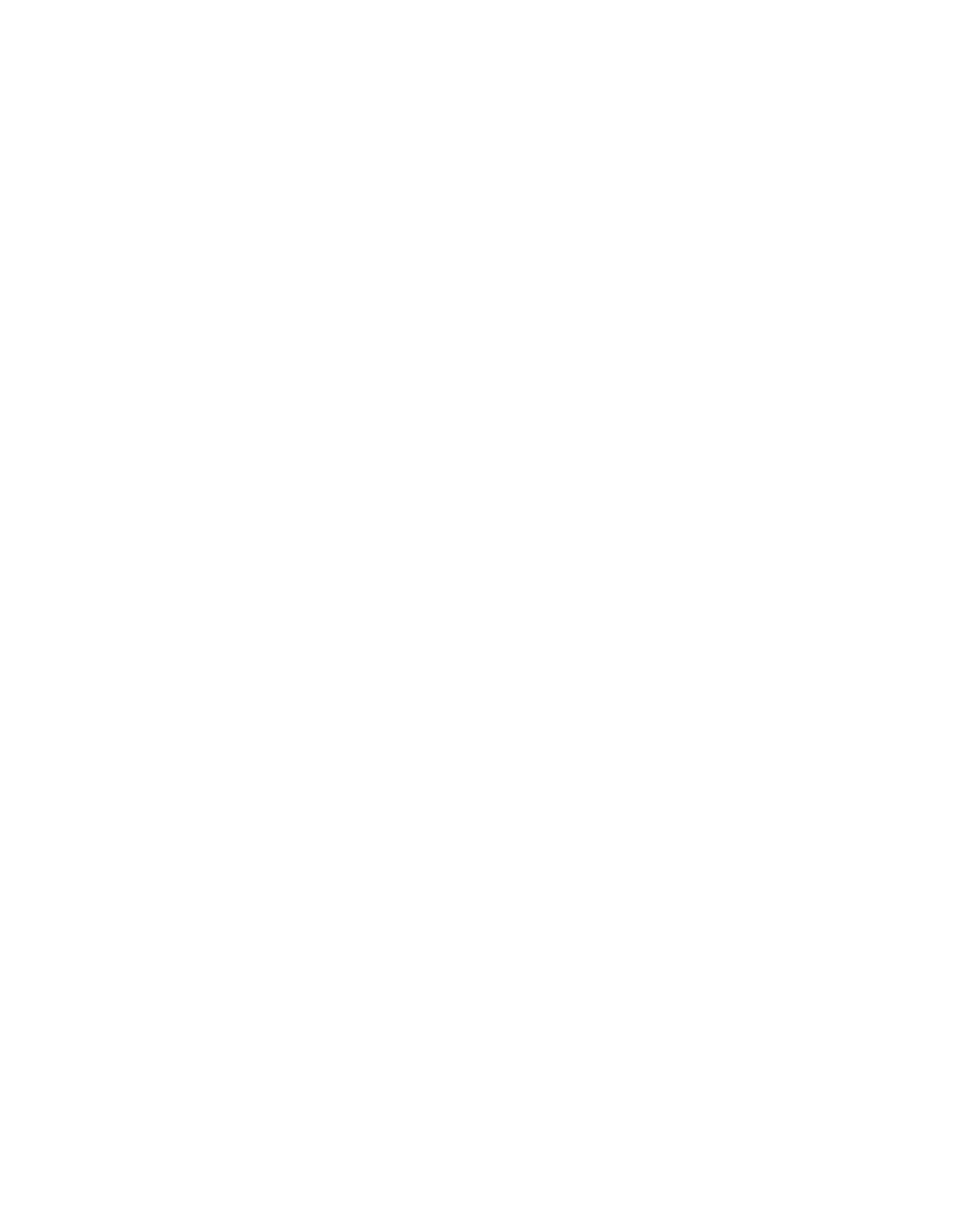## **Chapter 1 Introduction**

## **1.1- Purpose**

Community developers and social planners often work as agents for social and individual change. Whether a planner works in an advocacy role attempting to change public policy or, a more neutral role, working to implement existing regulations through a planning approval process, planners influence behavior. Numerous examples of this influence exist (see Table-1).

| Table 1- Where Planners Influence Social/Individual Change |  |  |  |
|------------------------------------------------------------|--|--|--|
|                                                            |  |  |  |

| <i>CATEGORY</i>     | PLANNING EXAMPLES                                                                                            |
|---------------------|--------------------------------------------------------------------------------------------------------------|
| Regulation          | Zoning, traffic laws, pollution laws, speed limits,<br>ordinances, and codes.                                |
| Voluntary<br>Action | Public outreach and education, recycling<br>campaigns, education, awareness campaigns, and<br>collaboration. |
| Incentive           | Carpool lanes, rebates, and coupons.                                                                         |

Not unlike planners, social and environmental psychologists work to understand and promote human welfare. Their research advances knowledge of human factors that contribute to social issues such as environmental degradation and population growth. It is broad issues such as these that planners are often involved in, designing and implementing mitigation programs. These programs are implemented at all levels of the community including neighborhood, city, state, national, and international. Some psychologists are beginning to identify a gap between psychological research and delivery of programs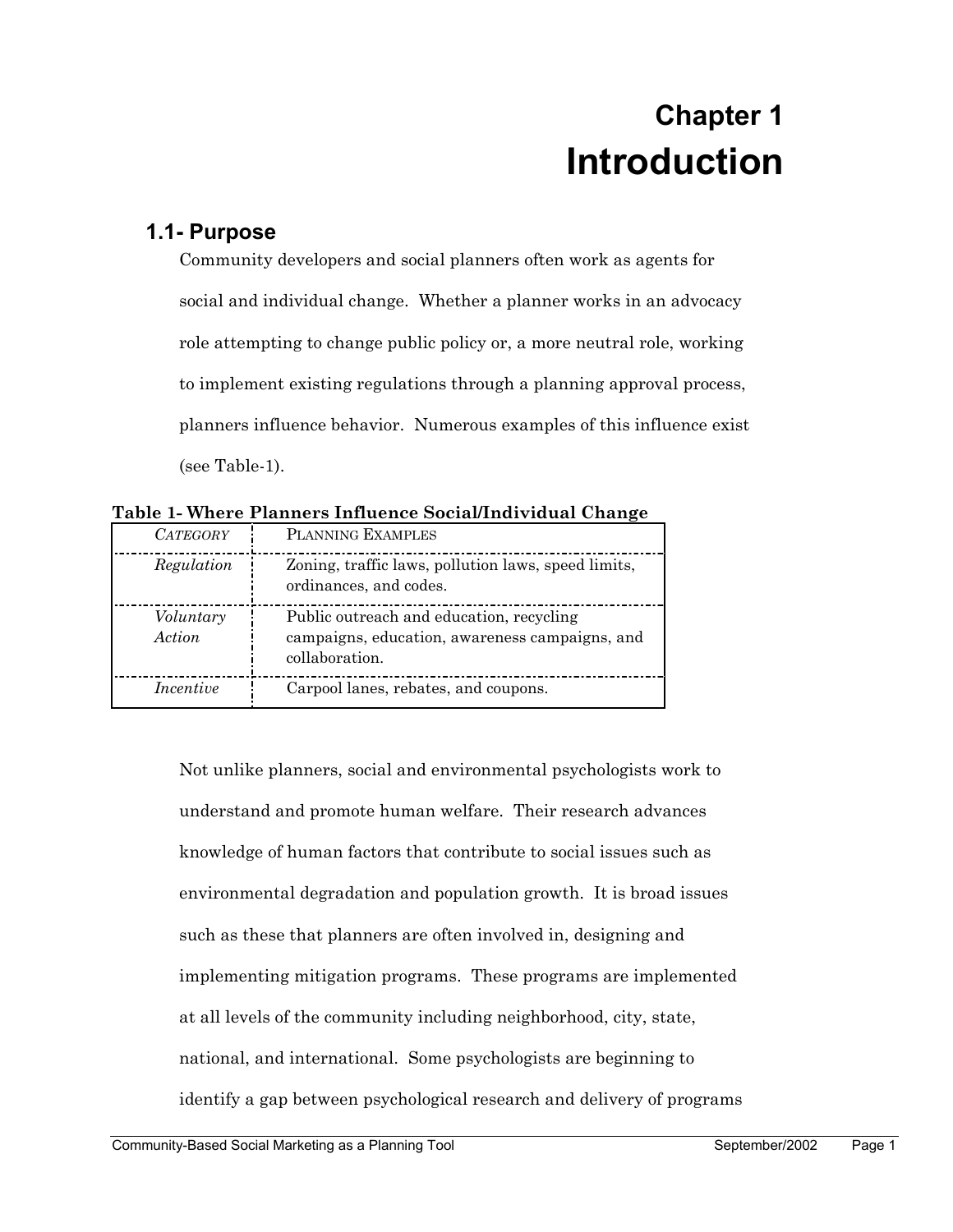that planners work on, especially those programs that use voluntary action and incentive approaches to change behavior (D Winter, S. Oskamp, D. McKenzie-Mohr). Although this gap is a perceived problem, psychologists do not emphasize planning related social issues as core to their field. As psychologist Deborah Du Nann Winter points out, "In spite of its talented membership, division 34 (Environmental and Population Psychology) has been and continues to be a very small division of the American Psychological Association (APA), because most psychologists do not see environmental or population problems as central to their work" (D. Winter, p. 516). Instead, this gap could be filled by an interdisciplinary approach. An approach like this would seek to have planners use tools provided by the psychology field to implement social change. Examples would include models, theories, research, and processes developed within the psychology field and applicable to the planning field.

Although planners may be the logical professionals to implement social change, psychologists do have substantial knowledge of human behavior and behavioral change. Theories that have emerged from the psychology field, such as Attitudinal-Behavioral Relationship, Cognitive Dissonance, and Social Diffusion, predict how human behavior is altered through various environmental, educational, and social stimuli. This knowledge should be applied by planners when developing and implementing programs that address a wide variety of planning issues such as public transportation use, water and energy efficiency, solid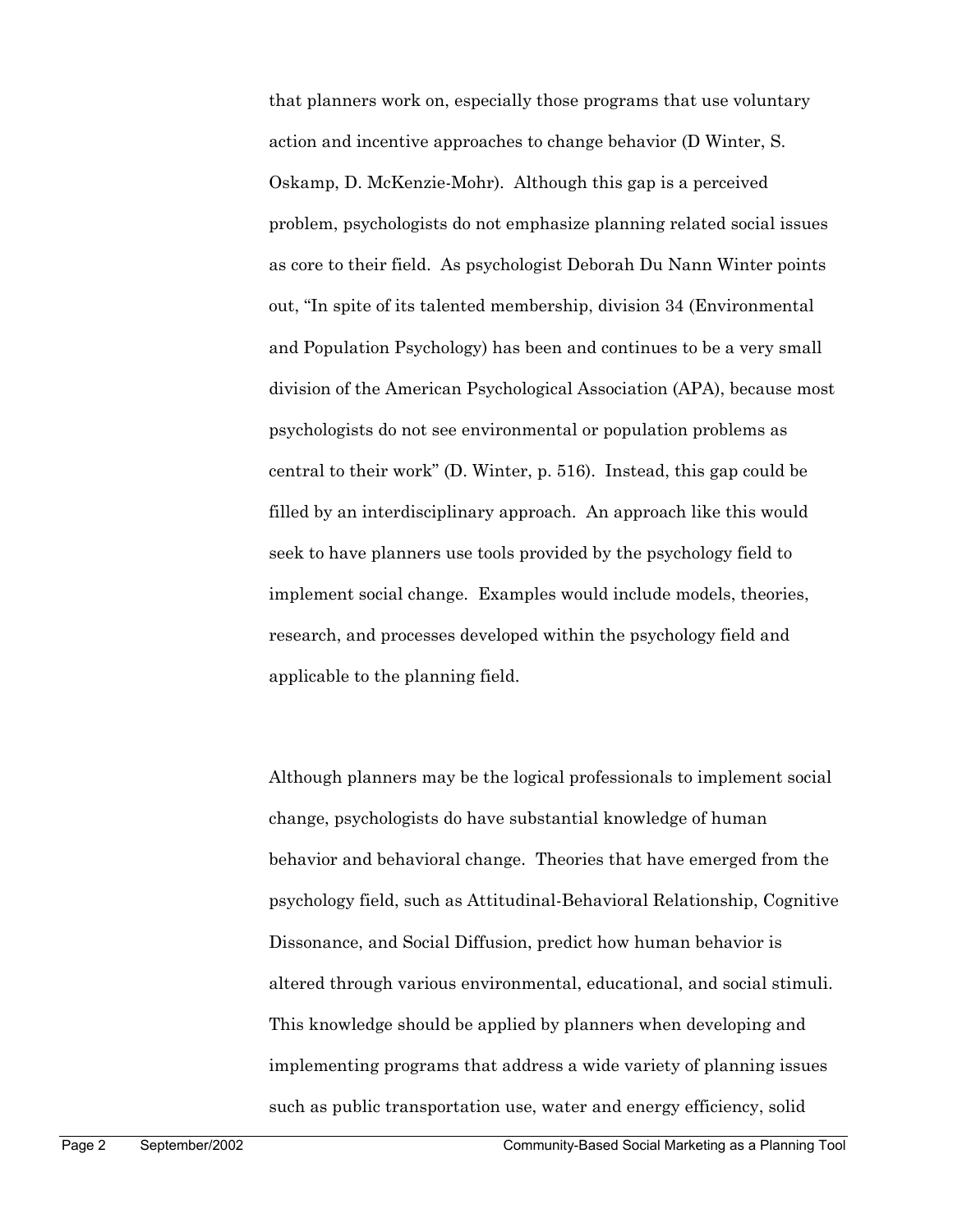waste management, and community or neighborhood building. One behavior change model that uses knowledge from the psychology field to assist planners in program development is called "community-based social marketing". Environmental psychologist and professor of social psychology at St. Thomas University in New Brunswick, Canada, Doug McKenzie-Mohr developed this model.

The purpose of this report is to analyze the effectiveness of the McKenzie-Mohr's community-based social marketing model in the planning field. The issues of household resource planning, transportation planning, and air quality management planning are specifically addressed. If the community-based social marketing model proves to be a useful tool for planning professionals, it will serve as an example of a successful interdisciplinary approach to improving human welfare. In addition, positive results may be an indicator that outreach by planners into social and psychology disciplines will help them design and implement planning programs that implement complex human behavioral change.

## **1.2- Organization**

The report is organized to give readers a broad understanding of behavior change theory before reviewing case studies where the community-based social marketing model is applied. This chapter, *Chapter 1-Introduction*, furnishes the purpose and organization of the report. *Chapter 2-Methodology* describes the means by which information was gathered for the report. *Chapter 3- Behavior Change*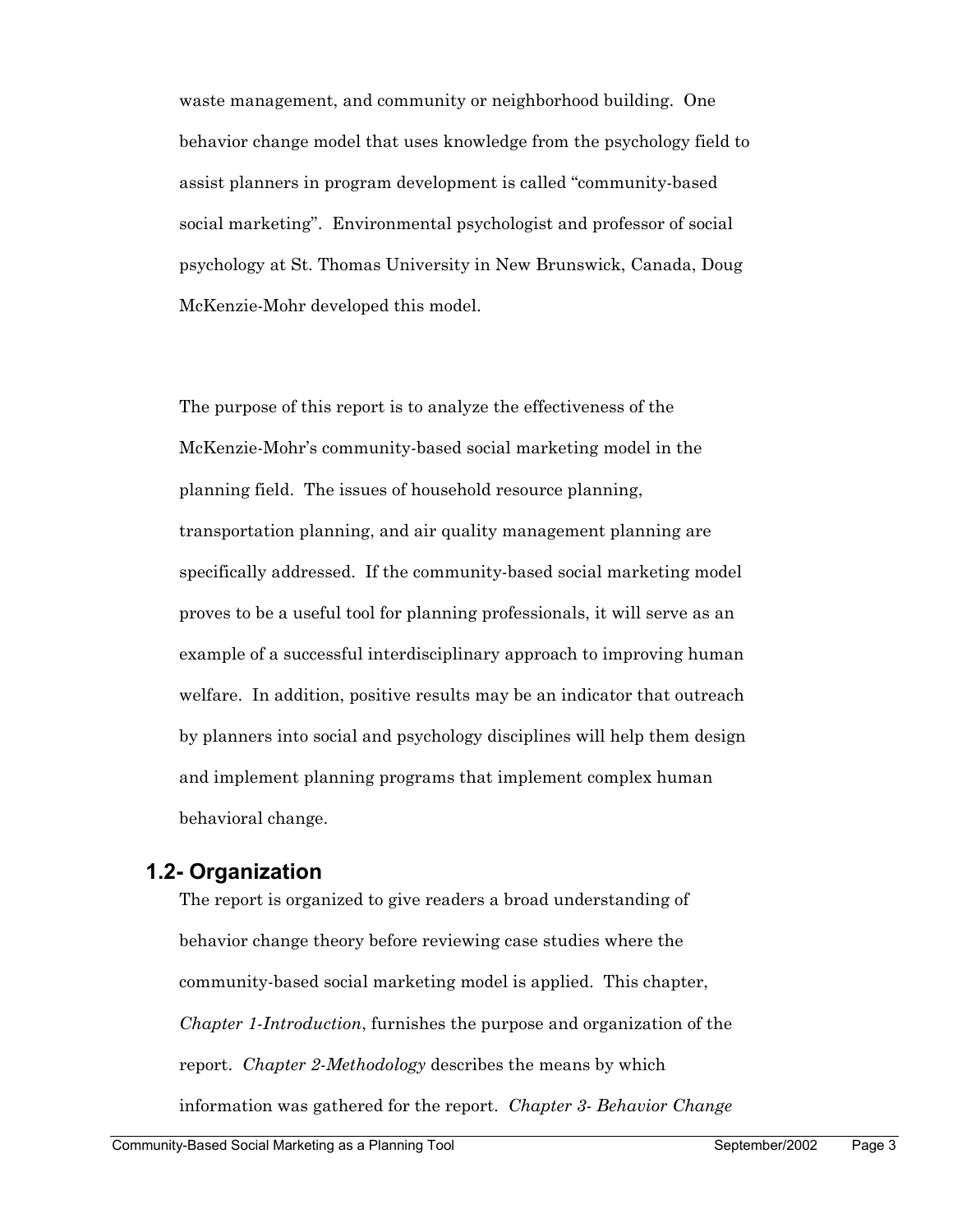*Theory* provides a history of behavior change science and describes three well-known theories of behavior change. *Chapter 4- Community-Based Social Marketing* describes both the concepts of social marketing and the behavior change model: community-based social marketing. *Chapter 5- The EcoTeam Program and Survey Analysis* is an in-depth study of "The EcoTeam Program", which is an on-going non-profit program in Deschutes County, Oregon, whose mission is to reduce resource consumption at the household and individual levels. This chapter describes the program and provides results from the "Deschutes County EcoTeam Participant Survey". The survey was conducted as original research to aid in analyzing the effectiveness of the communitybased social marketing model. *Chapter 6- Case Studies* offers two additional examples of case studies where principles of the communitybased social marketing model have been applied to specific planning issues. These case studies parallel two of the report's primary topics, transportation and air quality planning. The first case study, "Go Boulder", presents how the city of Boulder, Colorado, applied community-based social marketing principles to reduce Vehicle Miles Traveled (VMT). "Go Boulder" began in 1989 and is an ongoing program. The second case study, "Air Quality Public Education and Incentive Program", describes a State initiated program to reduce air pollution in Oregon. The program was piloted in Portland, Oregon, over a three-year period, from 1995-1998. *Chapter 7- Analysis and Recommendations* explores the effectiveness of the community-based social marketing model. *Chapter 8- Conclusions* summarizes and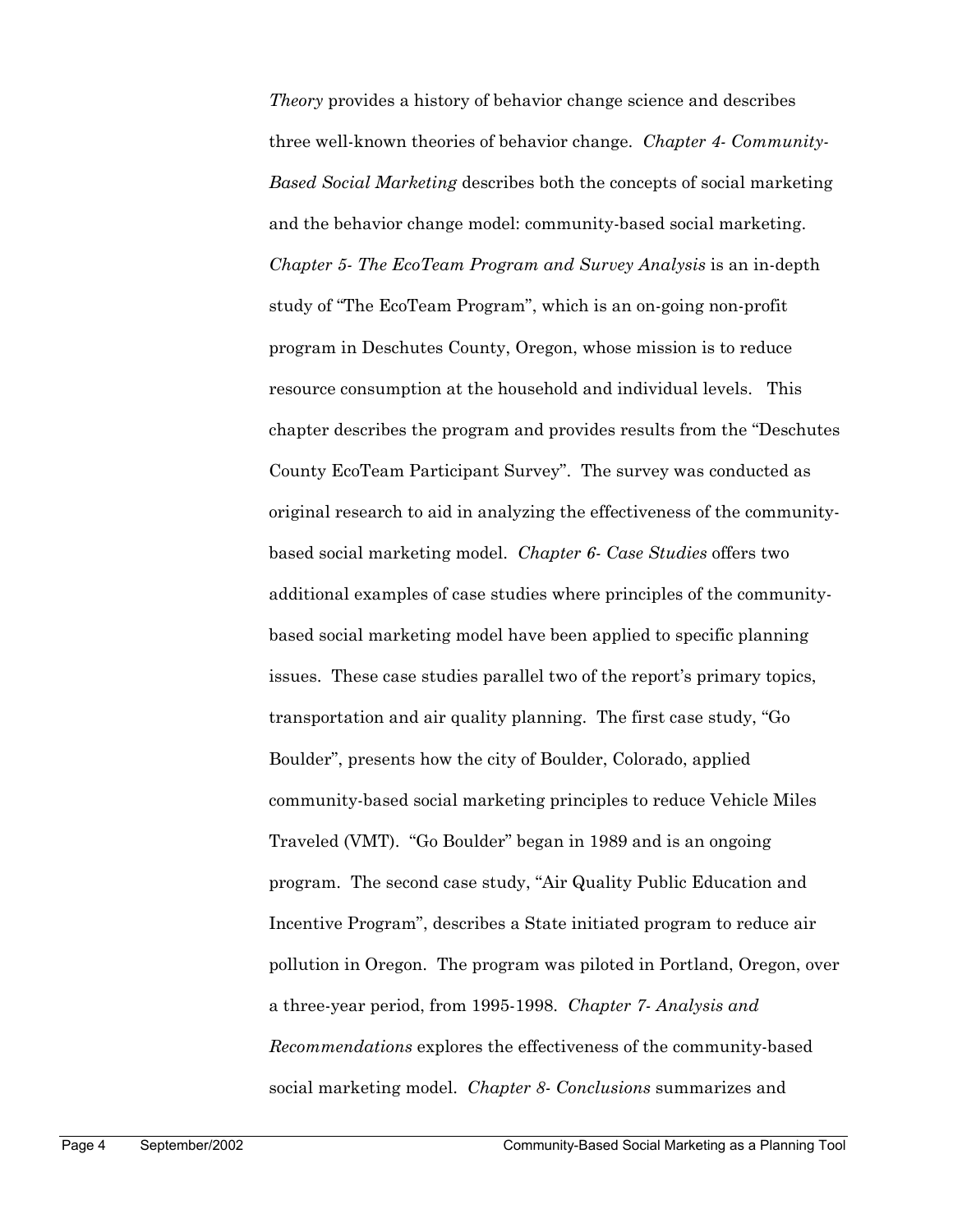concludes the report. *Appendix A- Deschutes County EcoTeam Participant Survey* provides a full text of the survey. It shows raw percentages for each potential answer in the survey. A transcript from Q-16, a write-in comment question, is supplied. *Appendix B– Bibliography* provides a complete listing of texts, journals, and Internet websites used to research this report.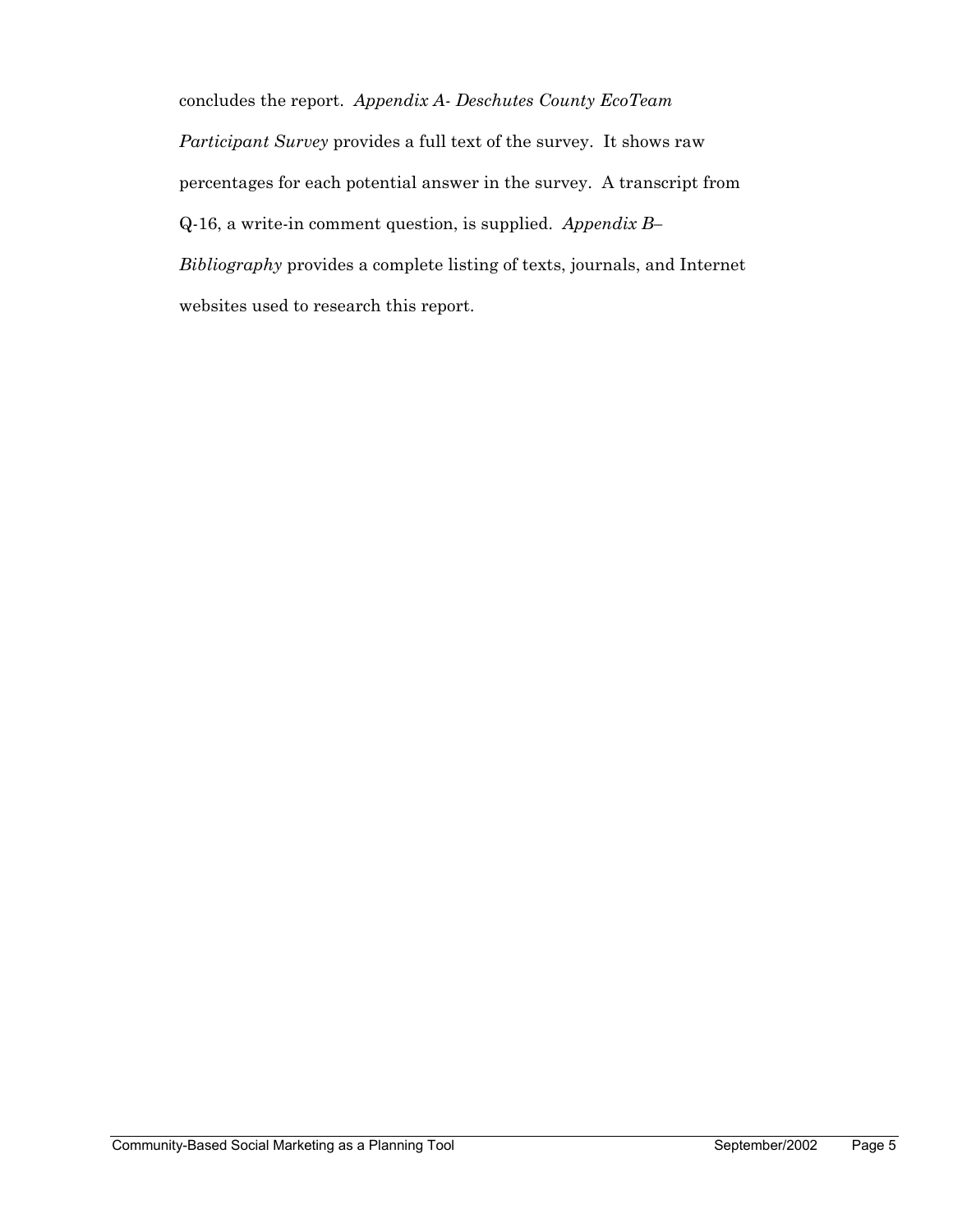## **Chapter 2 Methodology**

The purpose of this project is to analyze the effectiveness of the

community-based social marketing model as applied to three distinct

planning related topics- consumption reduction, transportation, and air

quality control. The project utilizes three methods to obtain

information: a literature review, a survey, and case studies.

Research was designed so that various methods of information

gathering interrelate. The process used is highlighted below:

- 1. The EcoTeam case study was identified as a program of interest.
- 2. A literature review on behavior change, social marketing, and community-based social marketing was conducted.
- 3. It was determined that the EcoTeam Program could provide a case study for this analysis.
- 4. Other community-based social marketing case studies were identified.
- 5. A survey instrument was used to provide specific data on the EcoTeam Program and the perceived effect of communitybased social marketing principles in the surveyed population.

### **Literature Review**

Reviews of books, journals, and Internet resources were conducted to

gain an understanding of behavior change theory, social marketing

approaches, and the community-based social marketing model. A

discussion of the findings is provided in Chapters 3 and 4. A complete

bibliography is provided in Appendix B- Bibliography.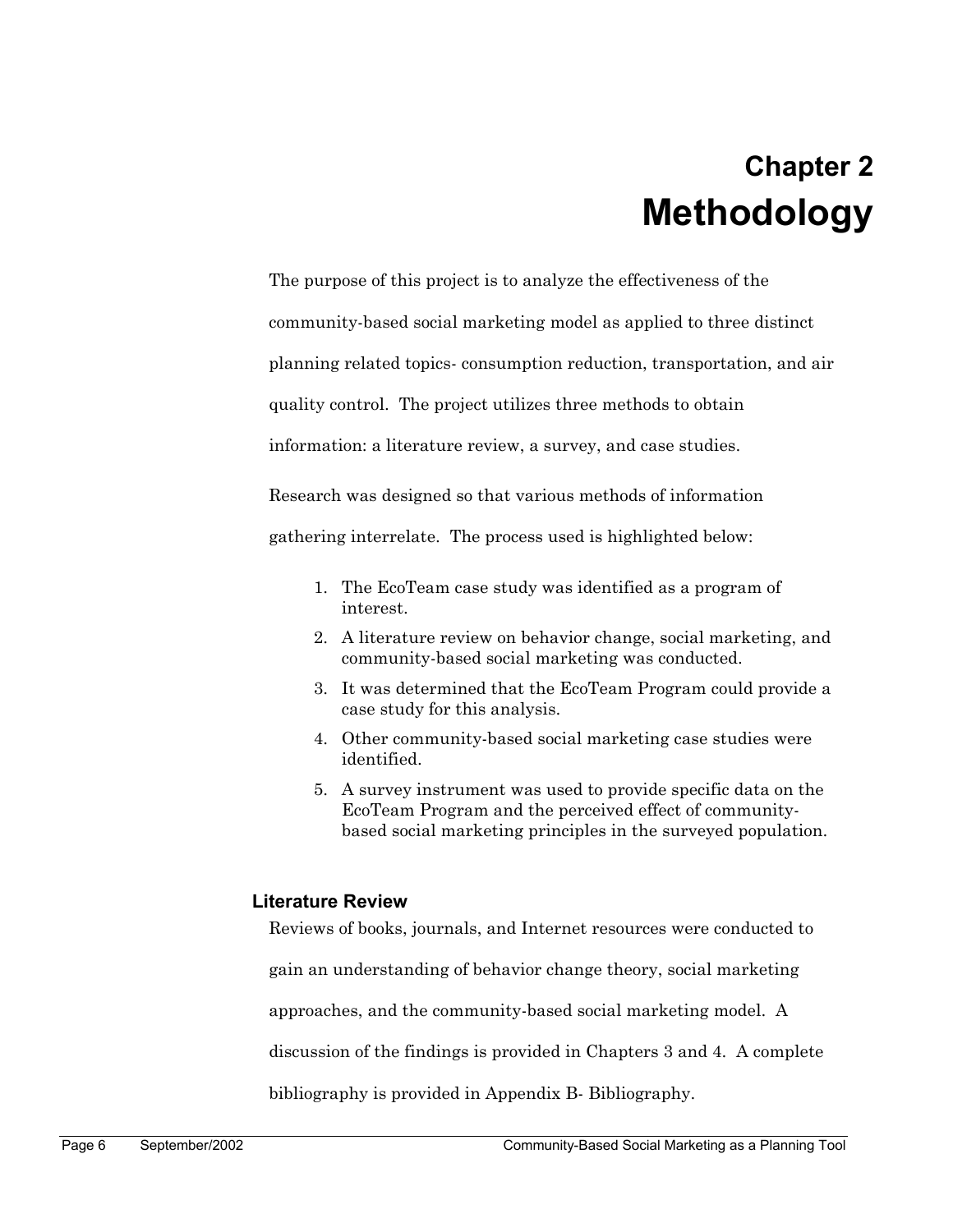#### **Survey**

An in-depth analysis was conducted for The EcoTeam Program, a nonprofit organization that serves Deschutes County, Oregon. In addition to describing the program using existing sources, the author designed an original household survey for research purposes. The survey was designed with input from The EcoTeam Program staff and the exit project faculty committee for this report. A first draft of the survey was e-mailed on March 15th, 2002. Comments were received and additional drafts were written and reviewed for the following three weeks. A final draft was accepted on April 9th, 2002. The final product, entitled "Deschutes County EcoTeam Participant Survey", is a four-page, 16 question survey, on 8.5" x 11" paper. Surveys were printed on both sides of white 11" x 17" recycled paper. The survey included 15 multiple-choice questions, six of which included an option to write in an answer of "other", and one of which was "fill in the blank". The final question provided a box for respondents to write in any additional comments about their experience with The EcoTeam Program (see-Appendix A).

Survey recipients were all EcoTeam Program participants living in Deschutes County, Oregon. The EcoTeam Program staff randomly chose recipients using files kept for record purposes. Surveys were mailed on April 24, 2002. A deadline of May 10, 2002, was set for returning the surveys, but surveys were accepted through May 15,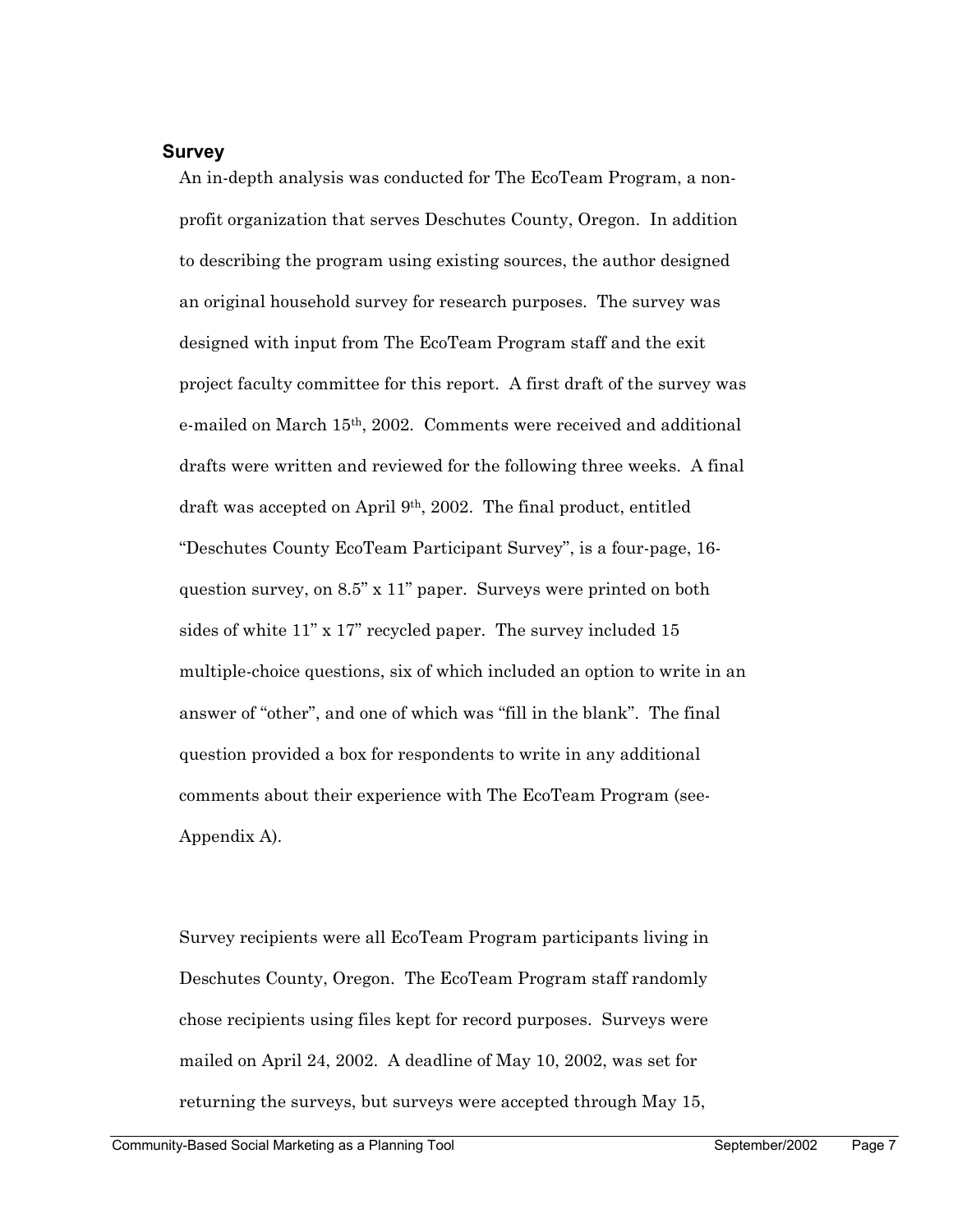2002. Of the 250 mailed surveys, 40 were returned by the post office because of changed or incorrect addresses and 76 completed surveys were returned. This yields a response rate of 36.0%.

#### **Case Studies**

In order to locate case studies that applied community-based social marketing principles, the author used a website (www.cbsm.com) provided in the book *Fostering Sustainable Behavior- An Introduction to Community-based Social Marketing*, by Doug McKenzie-Mohr and William Smith. This website houses hundreds of case studies where the community-based social marketing model is applied. The two case studies chosen for this project are: "Go Boulder" and "Air Quality Public Education and Incentive Program". They were chosen because they exemplify application of the model to planning related issues.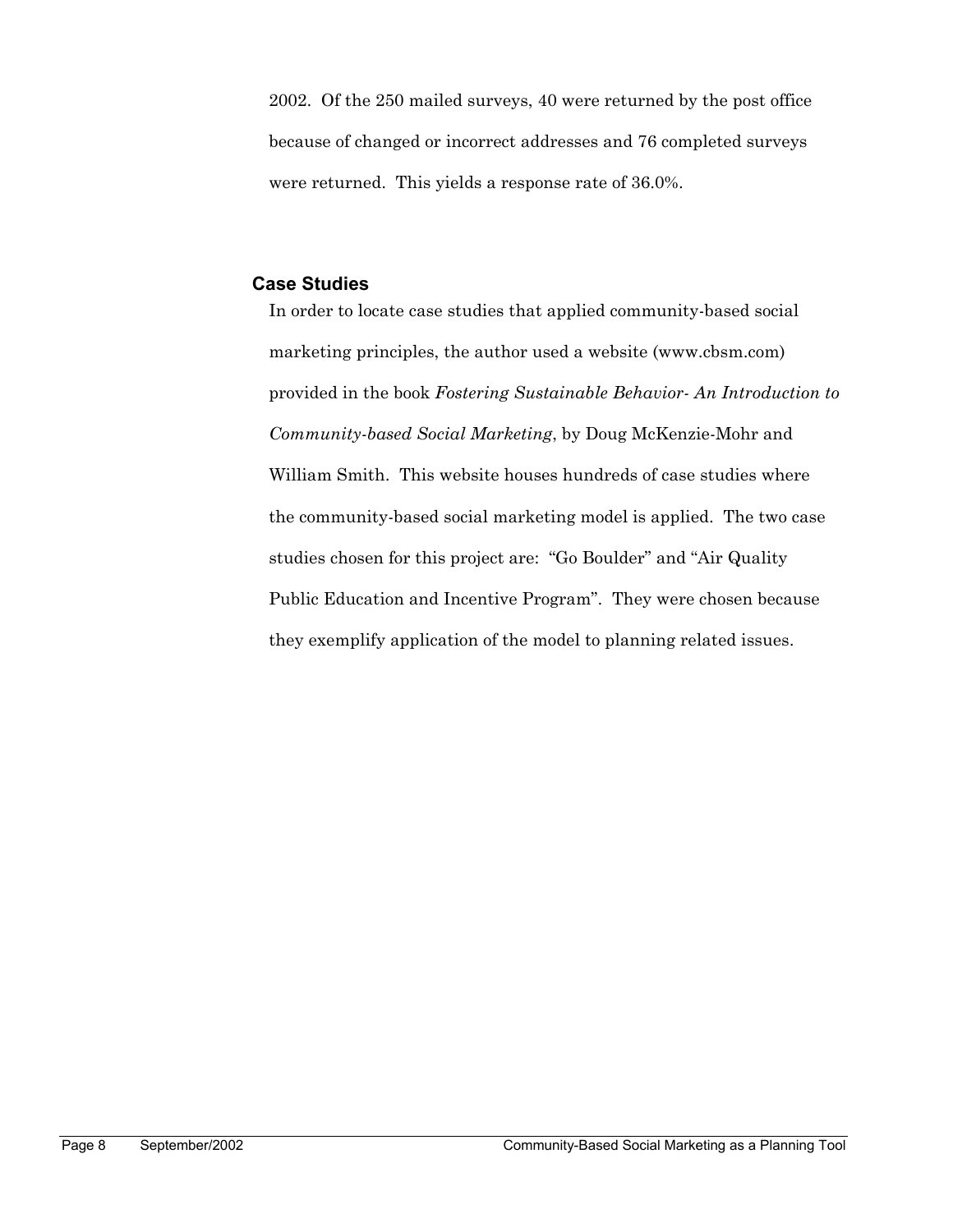# **Chapter 3 Behavior Change Theory**

## **3.1- Historical Roots of Behavior Change Science**

The community-based social marketing model is based on behavior change science and theory; therefore, it is essential to gain an understanding of this science in order to evaluate the effectiveness of the model. The following chapter summarizes findings of a literature review on behavior change science and theory.

Formal study of behavior and choice emerged in the late 19th and early 20th centuries. During this time period, the work of Russian physiologist Ivan P. Pavlov was particularly significant. Pavlov experimented with digestive systems in dogs and found that certain stimuli in the environment, such as noise, shock, or light, elicit reflex responses. His findings suggest one way in which behaviors could be learned. Over time his concepts, called "respondent conditioning", were expanded "to explain virtually all learning, including such broad areas as the learning of language, the acquisition of knowledge, and the development of deviant behavior" (Kazdin, p.9). Kadzin goes on to suggest that Pavlov's concepts were overextended because they did not give an accurate account of all areas of learning. Kadzin says, "more research has shown that conditioning itself is more complex than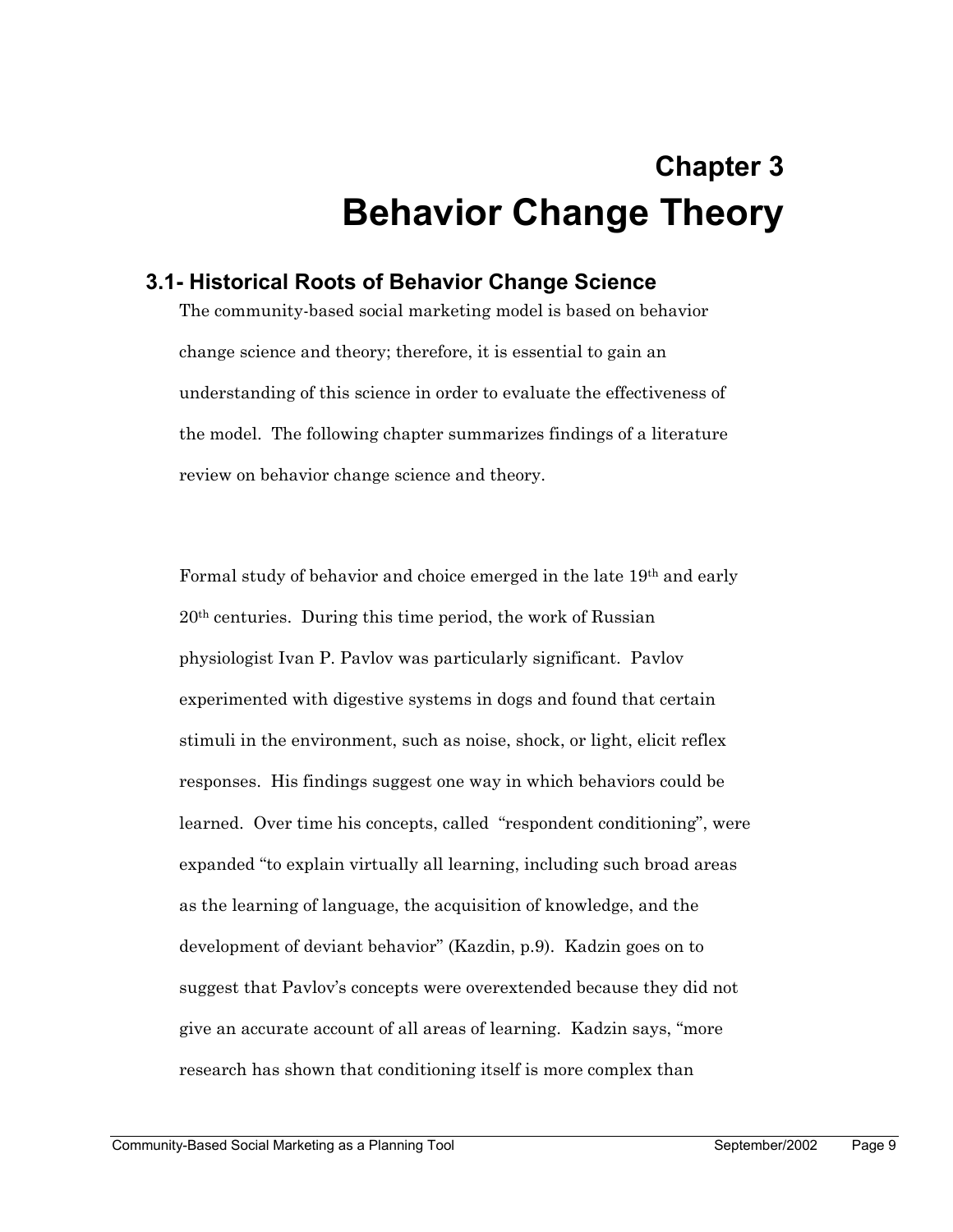originally thought. For example, certain kinds of connections are more easily learned than others, and pairing stimuli does not automatically lead to learning" (Kadzin, p.9). Beginning with the experimentation of Ivan Pavlov, the attempt to understand and predict human behavior has grown into a very large and complex discipline in the fields of sociology and psychology.

By the mid-twentieth century, psychologists such as B.F. Skinner would be influenced by Pavlov's findings. Skinner explored the impacts that various external consequences might have on behavior. He helped to distinguish between learning resulting from respondent conditioning, found by Pavlov, and learning resulting from consequences received from similar past behavior. Skinner's findings showed, "responses that operate on the environment are strengthened and weakened as a function of the events that follow them" (Kadzin, p. 10). Most of the behaviors performed in everyday life such as reading, walking, working, and talking, fall under this type of learning behavior.

Research continues today to more thoroughly explain what causes behavior and behavior changes in individuals. Two main paradigms are used to explain the concept of behavior. One group of scientists and theorists who emerged from Pavlov's experimentation argue that behavior is a result of intrapersonal, cognitive information processing. Choice, therefore, is the outcome of deliberation and decision-making.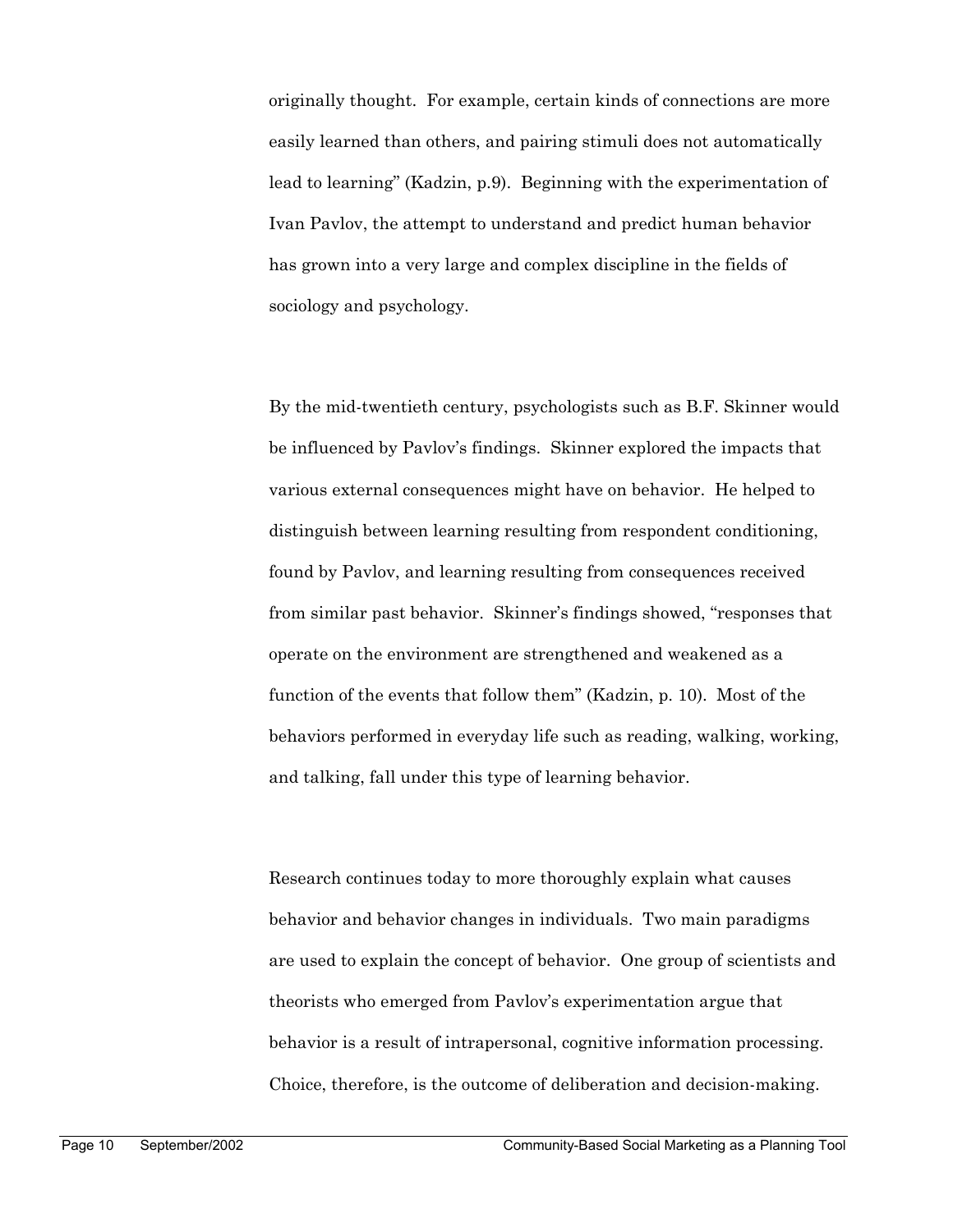Using this paradigm, attempts to change behavior would focus on the internal characteristics of an individual. Another group, commonly associated with the psychologist, B.F. Skinner, argue that behavior is a result of previous behaviors. Choice, therefore, is influenced by environmental and inherited stimuli. Using this paradigm, attempts to change behavior would focus on external factors influencing the individual (Foxall, p.12). As the results of Pavlov and Skinners' experimentation verify, the study of behavior is complex and sometimes contradicts itself, therefore, any attempts to change behavior can not be 100% accurate 100% of the time.

### **3.2- Behavior Change Theories**

Next, three theories along with supporting examples, are described in order to exemplify how behavior change can occur in individuals.

#### **Attitudinal-Behavioral Relationship**

The first behavior theory described here is called the Attitudinal-Behavioral Relationship, or the "AB". It states that a person's behavior is largely determined by factors that exist within the individual. Of all these elements *attitude* (beliefs, emotions, feelings, actions tendencies) is of pre-eminent importance in shaping behavior. The prediction of behavior, therefore, depends upon accurately measuring attitudes. The key to changing behavior is in the modification of attitude, predominantly through the presentation of informative or persuasive messages.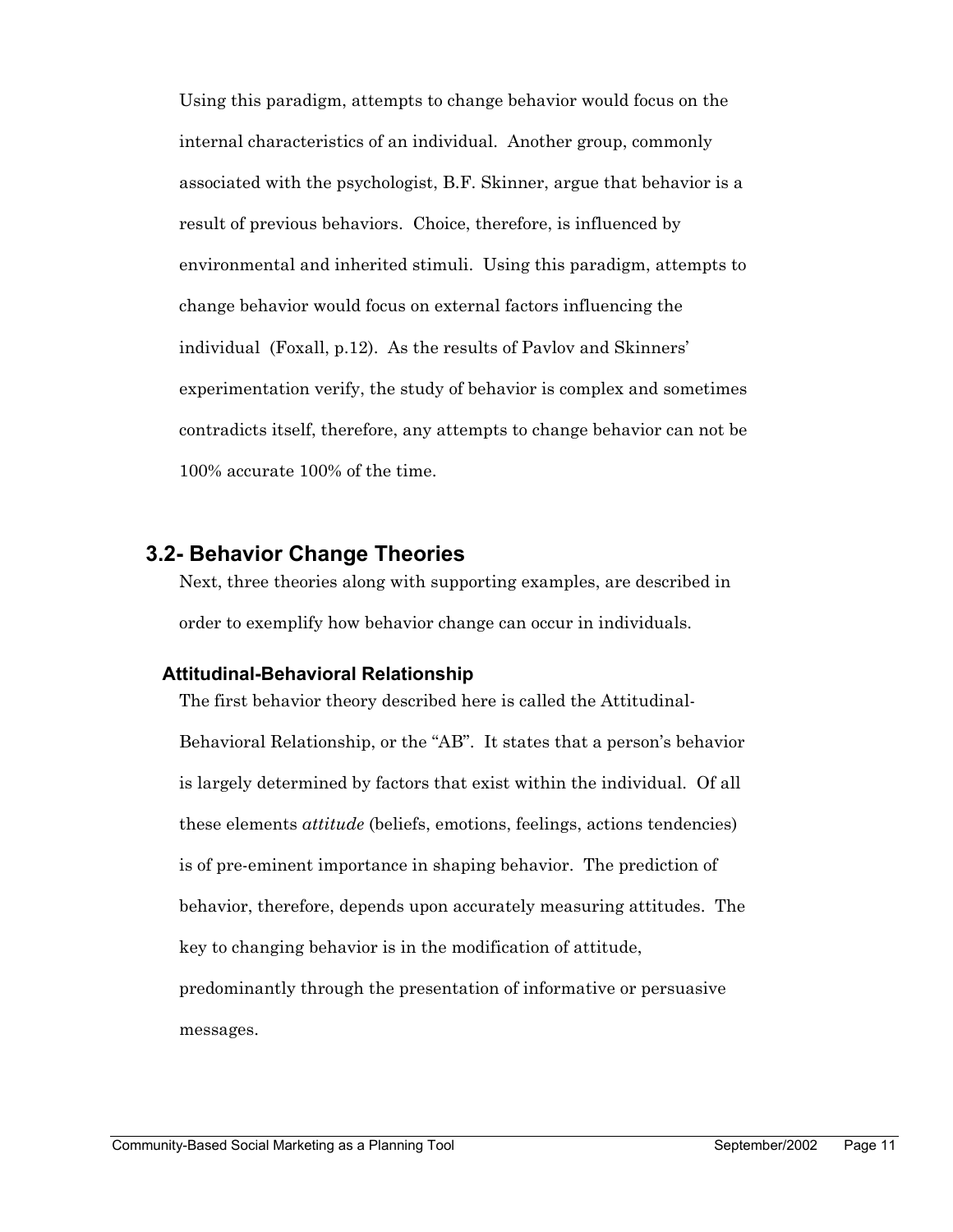A case study conducted at the University of California, Santa Cruz serves as an example that the use of persuasive messages combined with modeling effectively changes individual behavior. "The male shower room had a sign that encouraged the showers be turned off while users soap up. More specifically the sign read: 'Conserve water: 1. Wet down. 2. Water off. 3. Soap. 4. Rinse.' This sign apparently had little effect on behavior. On average, only 6% of users were found to comply. One possibility was that people didn't see the sign. However, a survey of a random sample of students demonstrated that 93% were aware of the sign and its message. Elliot Aronson and Michael O'Leary (the researchers) reasoned that students might be far more likely to comply with the sign if they observed another student following its instructions. To test this possibility, an accomplice entered the male shower room in the athletic complex and proceeded to the back of the room and turned on the shower. When another student entered, the accomplice turned off the shower, soaped up and then turned on the shower once more to rinse off. All this was done with his back to the other student and without eye contact. When the accomplice modeled water conservation in this way, the percentage of students who turned off the shower to soap up shot up to 49%. Furthermore, when two accomplices modeled water conservation, the number of people who followed suit rose to 67%. … While the sign by itself was ineffective in altering the behavior of those using the shower room, when it was combined with the norm, behavior changed dramatically" (McKenzie-Mohr and Smith, p. 74).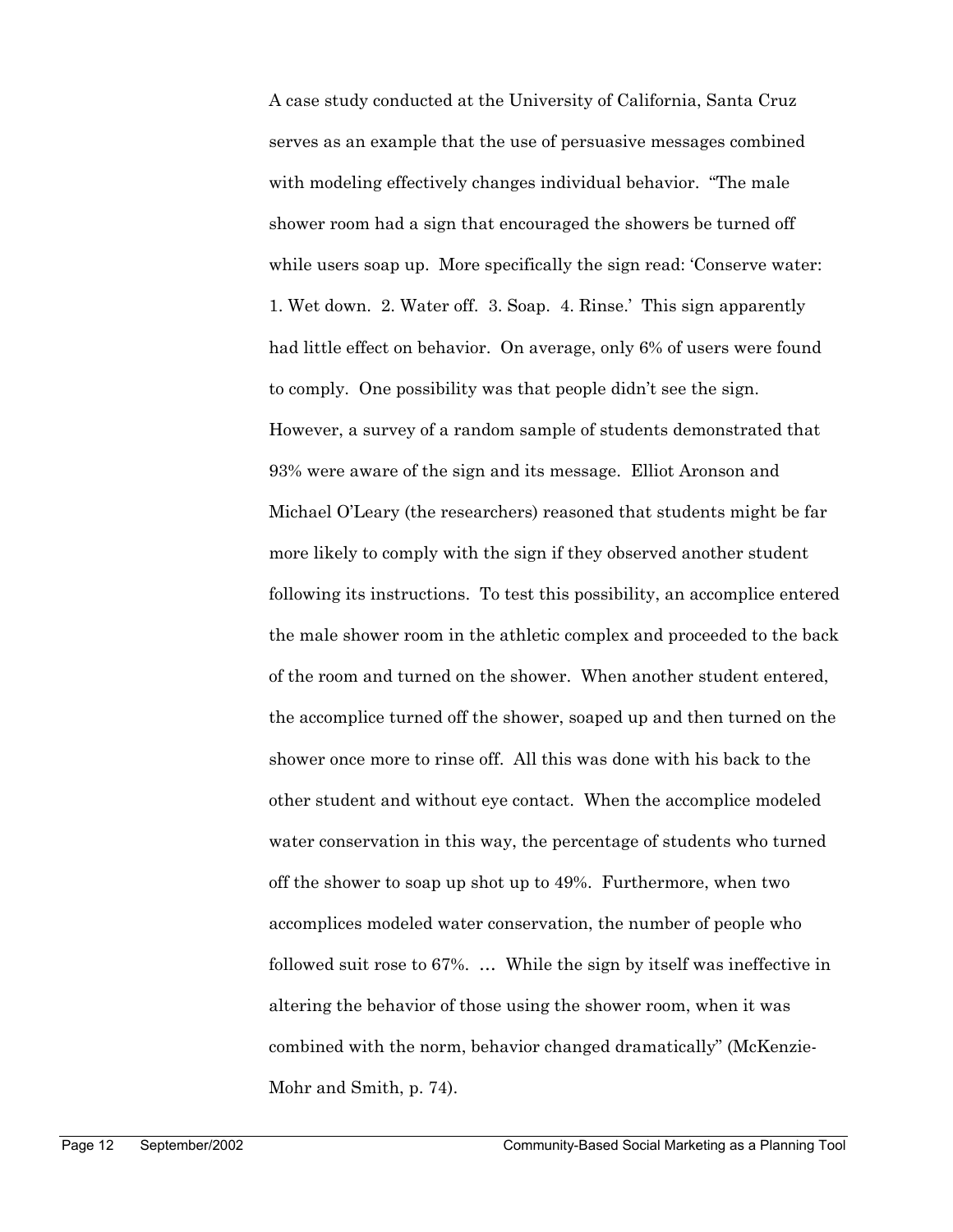#### **Cognitive Dissonance**

The second behavior theory described here is referred to as "cognitive dissonance" or "contact hypothesis". This model states that a person's attitude will change once their behavior changes. This theory can be used to exemplify the benefits of applying regulations to promote certain desired behavior. A few examples include laws for speeding, desegregation, and pollution.

A case study on racial integration in the US Army serves as an example for cognitive dissonance. This planned integration was based on the notion that individual discrimination and prejudice toward members of a minority group will diminish when they have direct interpersonal contact, and that negative stereotypes of the minority group are disconfirmed by this contact.

The decision to desegregate the military came from President Truman's Executive Order 9381. The committee that formed to uphold the Order abolished the quota system and pressured the Army to integrate its training camps in 1950. "The armed forces were integrated in two phases. During the first phase, in the 1950's, *organizational integration* put an end to any formal discrimination in recruitment, training, retention, and on-base living arrangements. The second phase, *leadership integration*, would not occur for another quarter of a century" (Moskos and Butler, p. 31).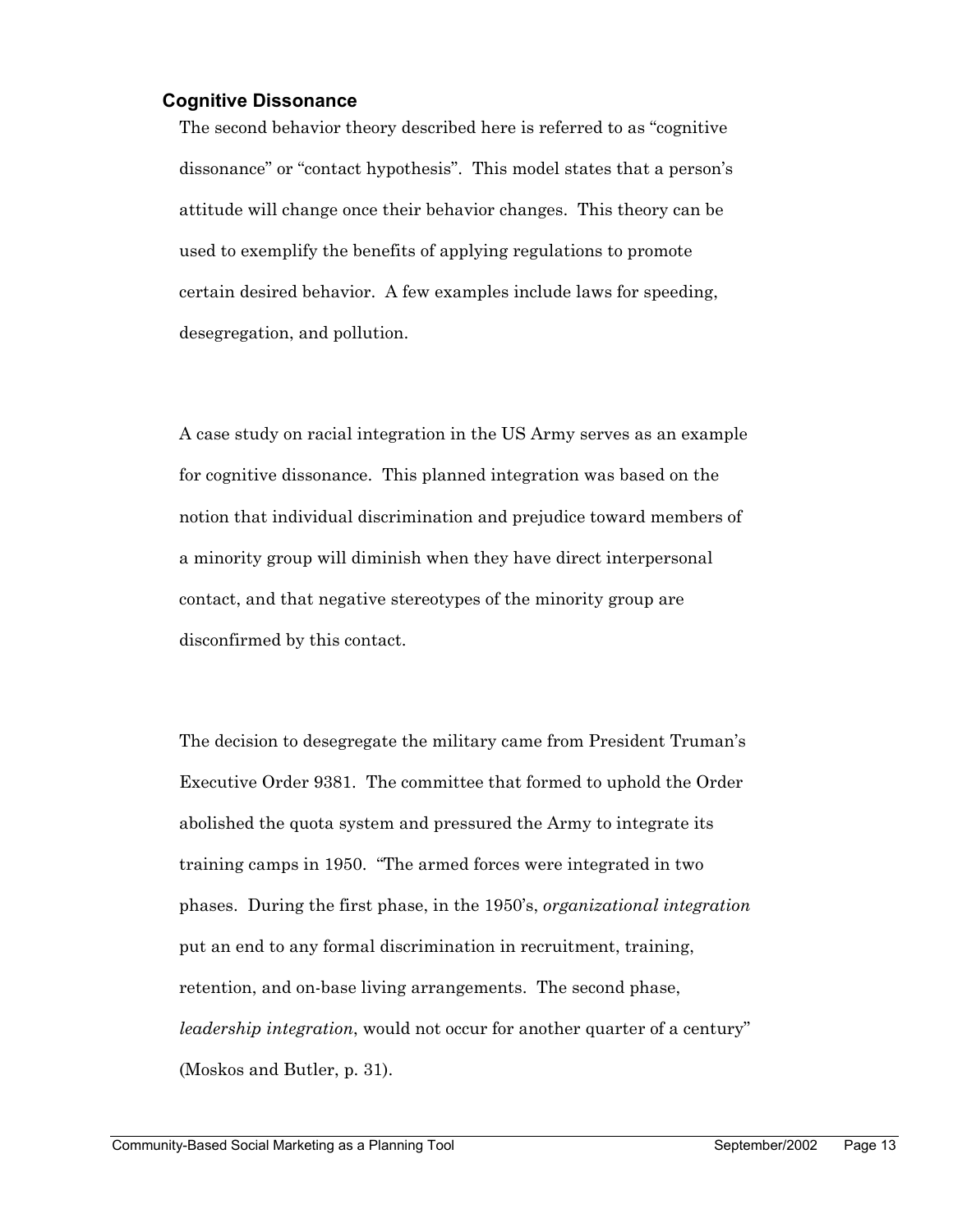As of 1995, about half of all blacks in military uniform were enlisted in the Army. These 145,000 African-Americans made up 27% of all Army personnel on active duty (Moskos and Butler, p. 6). Monitoring and planning for continued integration was the responsibility of soldiers within the Army. "The workhorse of the Army's racial policies is the equal opportunity advisor (EOA). In every command, at brigade level or higher, a full-time EOA is responsible for monitoring racial incidents, looking at patterns of race in assignments and promotions, and generally attending to interracial awareness through events like commemorations of Black History Month. EOAs, whether full- or parttime, are supposed to be the commander's eyes and ears for the racial climate in the unit. In 1994 the Army had approximately 350 full-time EOAs, a ratio of about one to every 1,500 soldiers. In the past, most EOAs were black; today, about half of all EOAs are white, about a third are black, and the rest represent other minorities." (Moskos and Butler, p. 54-55).

The process of integration has taken over 30 years, but it appears that the races get along remarkably well. "A visitor to an Army dining facility is likely to see a sight rarely encountered elsewhere in American life: blacks and whites commingling and socializing by choice. This stands in stark contrast to the self-imposed racial segregation in most university dining halls today- not to mention within most other locales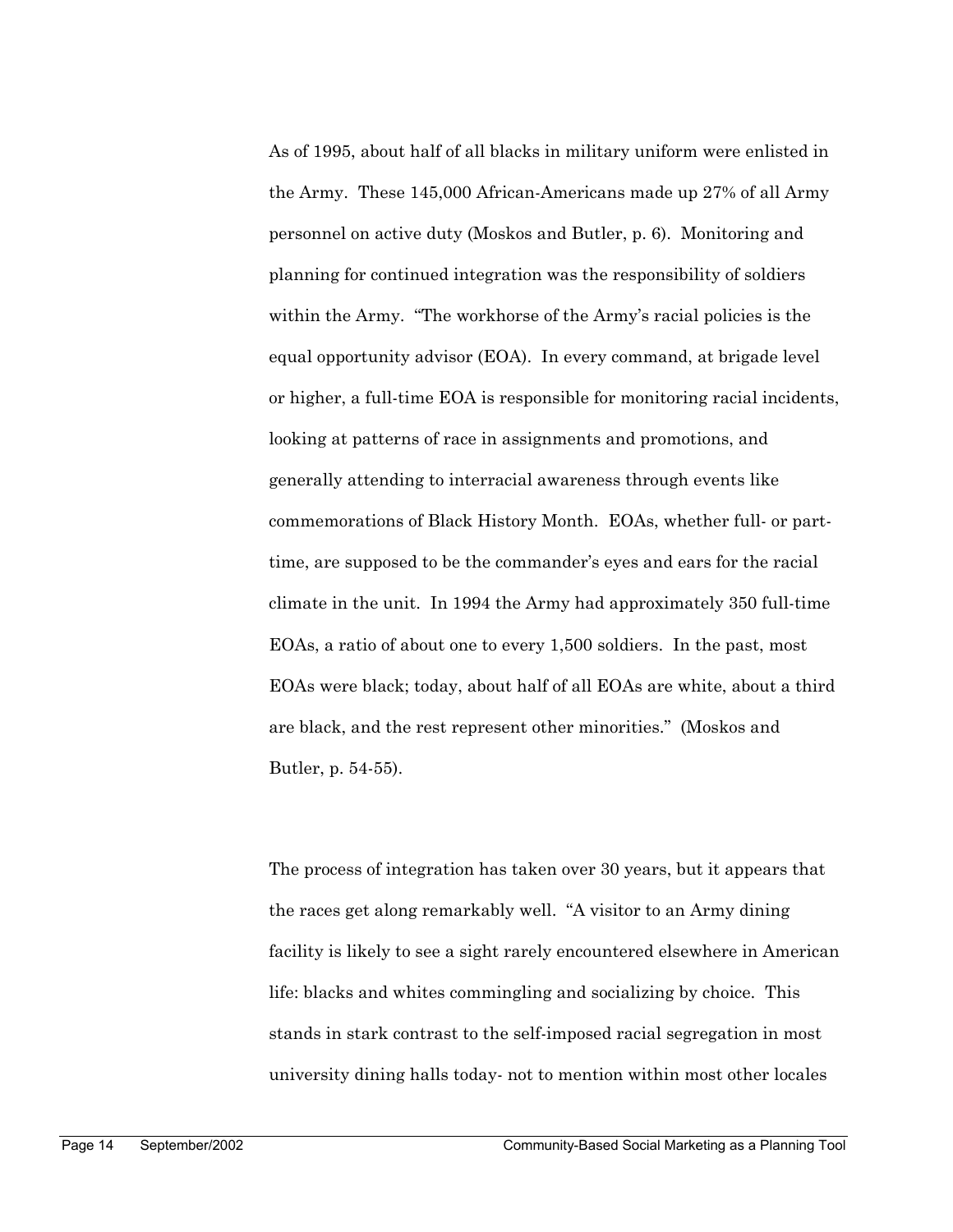in our society. As a rule of thumb, the more military the environment, the more complete the integration. Interracial commitment is stronger in the field than in garrison, stronger on duty than off, stronger on post than in the world beyond the base. Even in the grueling conditions of deployments to the Persian Gulf, Somalia, or Haiti, not a single incident occurred that was severe enough to come to the attention of the military police- not one." (Moskos and Butler, p. 2). By regulating behavior over a 30-year period, the US Army has successfully altered the interactive attitude between whites and blacks.

#### **Diffusion Theory**

The final theory described here is called "diffusion theory". This theory broadens behavior research beyond attitude and belief modification to theory on diffusion of new ideas and innovations. Research in the fields of sociology, education, public health, communication, marketing, and geography shows that dispersal of new ideas and innovations throughout large populations is predictable. Everett M. Rogers chronicles the study of diffusion theory in his

book *Diffusion of Innovations.* Each study finds that innovations, which include new products and new ideas, diffuse in an S-shaped curve over time, and innovators, or those changing first, have higher socioeconomic status than later adopters (see Figure-1).





Source: Pickens, P. 2002.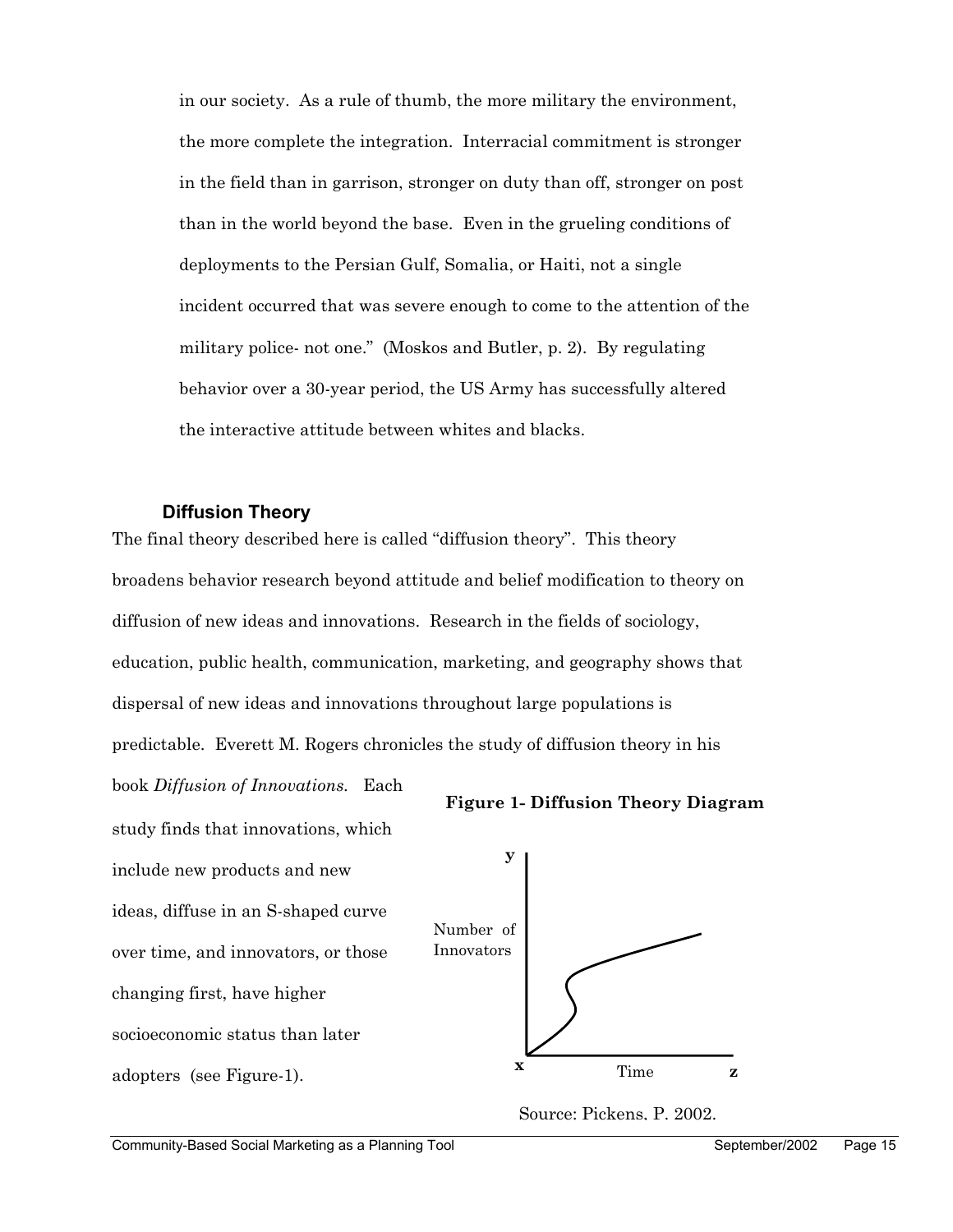The earliest studied example of diffusion of new ideas was documented by an Iowa State University study in 1943. The researchers, professor Bryce Ryan and masters student Neil Gross, studied hybrid corn diffusion in two small Iowa communities. "The innovation of hybrid corn was one of the most important new agricultural technologies when it was released to Iowa farmers in 1928. The new seed ushered in a whole set of agricultural innovations in the 1930s through the 1950s that amounted to an agricultural revolution in farm productivity. Hybrid corn yielded about 20 percent more per acre than the openpollinated varieties that it replaced." (Rogers, p.31).

The study was conducted by first collecting then analyzing personal interviews from 259 farmers. The results follow: "All but two of the 259 farmers had adopted hybrid corn between 1928 and 1941, a rather rapid rate of adoption. When platted cumulatively on a year-by-year basis, the adoption rate formed an S-shaped curve over time. After the first five years, by 1933, only 10 percent of the Iowa farmers had adopted. Then, the adoption curve "took off", shooting up to 40 percent adoption in the next three years. Then the rate of adoption leveled off as fewer and fewer farmers remained to adopt the new idea." (Rogers, p.33).

Each of these three theories, attitudinal-behavioral relationship, cognitive dissonance, and social diffusion, attempt to explain how human behavior can be influenced and changed. Each has withstood rigorous testing over time and has emerged as a standard in the psychology field. The community-based social marketing model applies elements of these theories to promote behavior change. In addition, these theories serve as foundations for programs created in the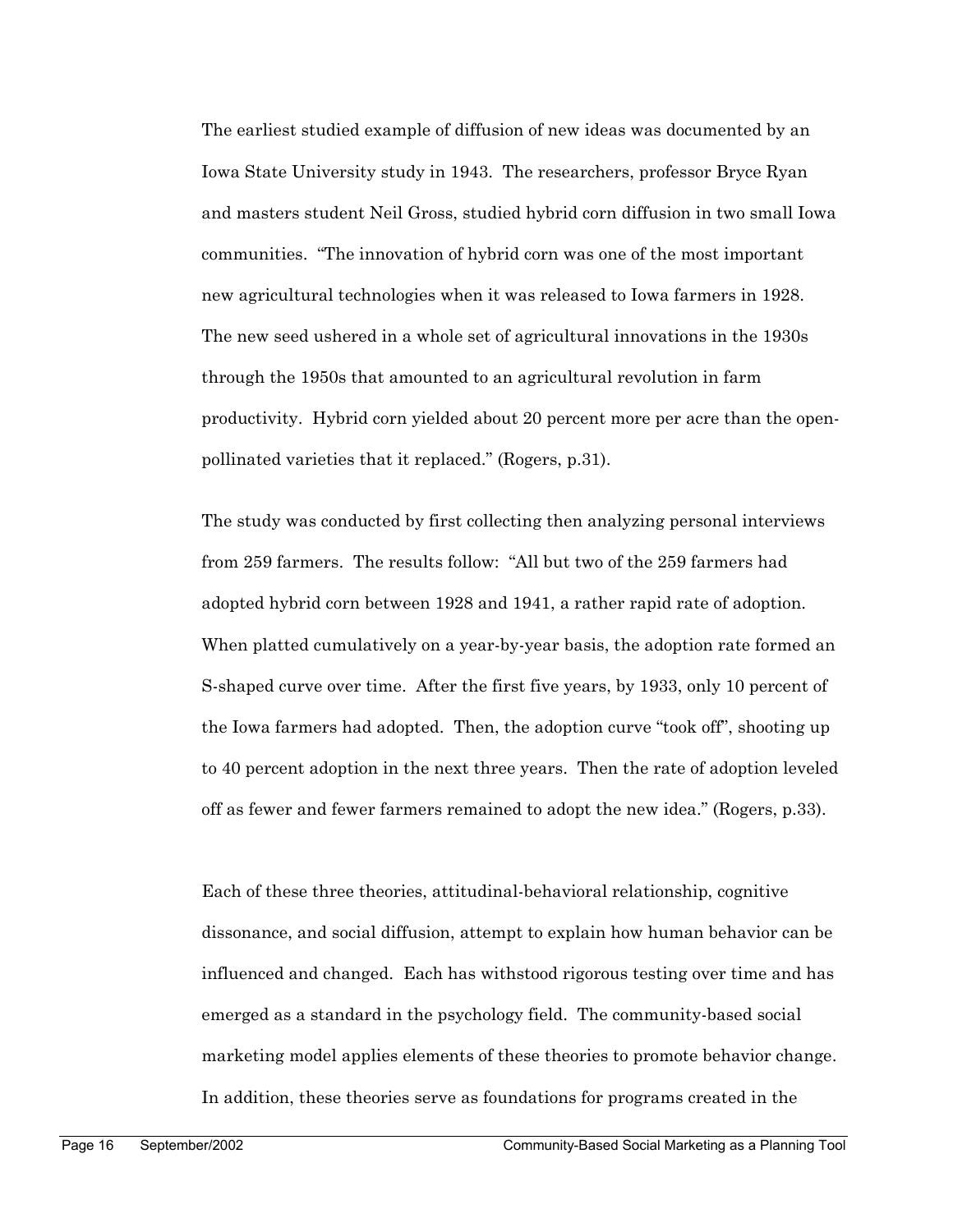advertising and marketing fields, whose goal is to influence consumer behavior and attitude in order to sell products and services.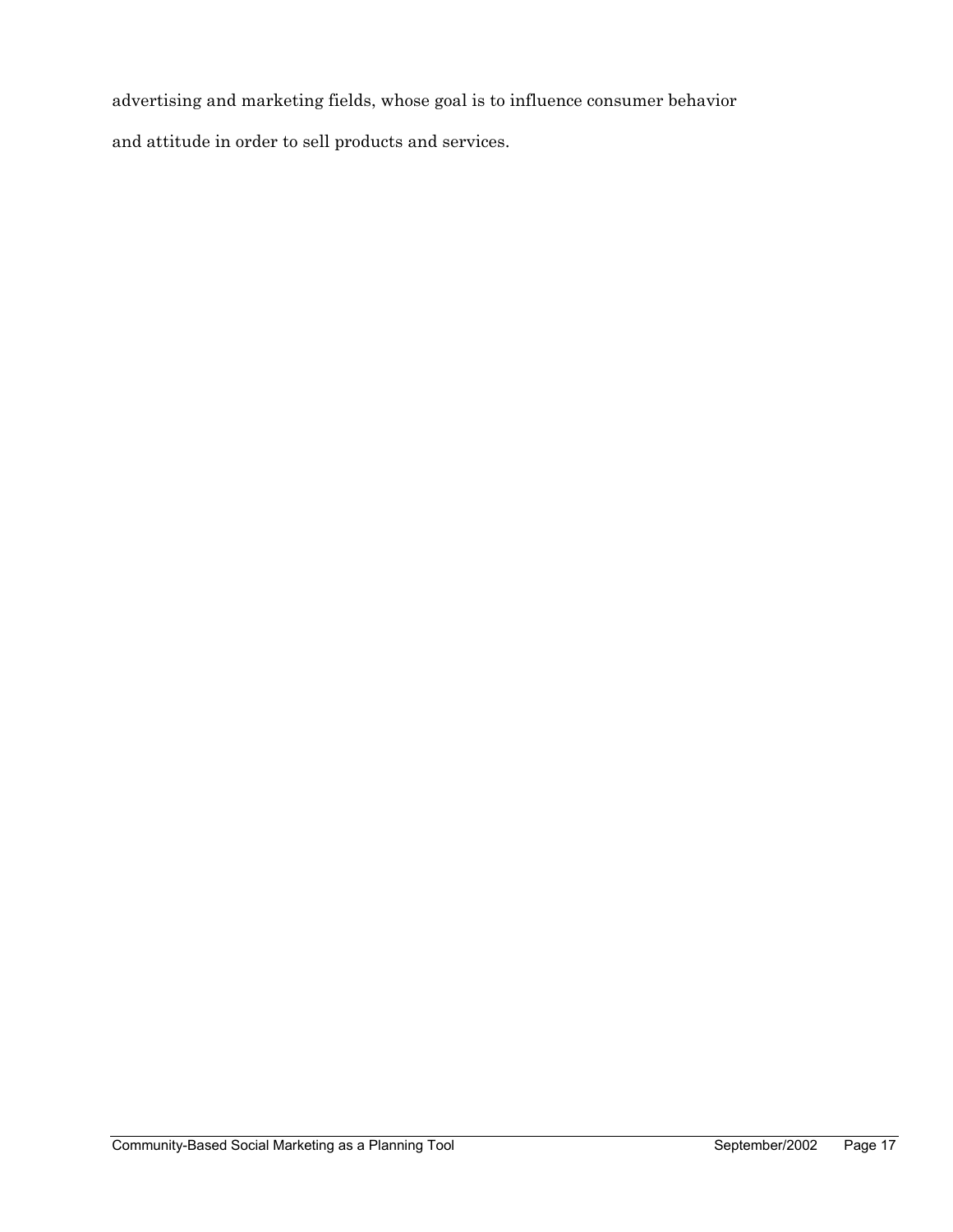# **Chapter 4 Community-Based Social Marketing**

## **4.1- Social Marketing**

The term "social marketing" was coined in 1952 with the rhetorical question, "Why can't you sell brotherhood like you sell soap?" The resulting field of social marketing is the application of commercial marketing strategies to the diffusion of nonprofit products and services. Often planning and health issues are addressed by social marketing campaigns. Examples include energy conservation, safe driving, AIDS prevention, family planning, recycling, and nutrition improvement.

Many widely acknowledged social marketing campaigns develop messages fit for use in the traditional commercial marketing arena, namely, the mass media. The health field best exemplifies these advertising campaigns with ads targeting AIDS prevention and teenage drug use.

## **4.2- Community Based Social Marketing**

Though the mass media is one effective social marketing approach, it can't always be applied to alter behavior. Time, knowledge, target audience, and cost may restrict its application. In order to address these constraints the community-based social marketing model was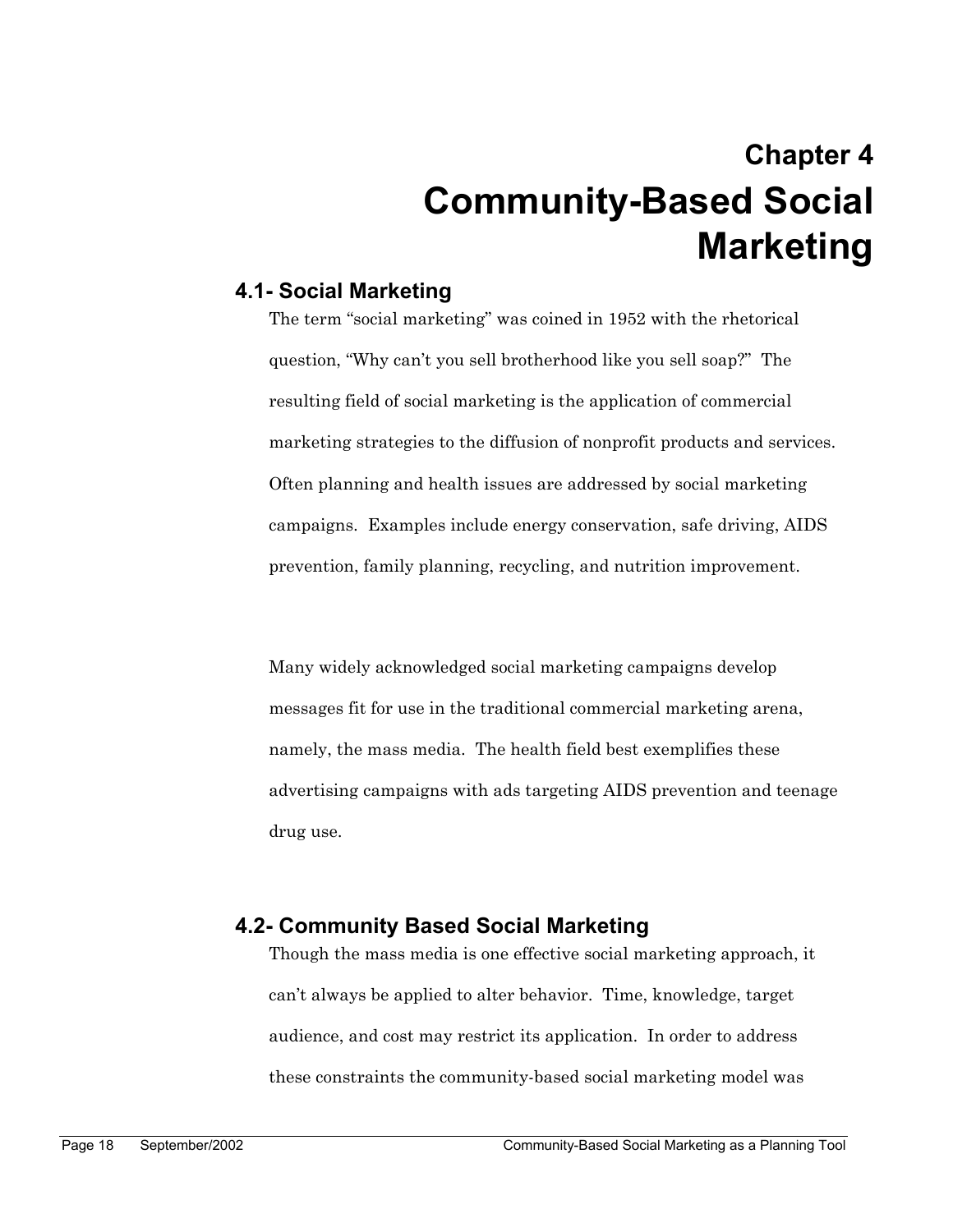developed. It employs tools and techniques that enable a program designer to promote a behavior change without limiting information mediums to only the traditional commercial marketing arena.

The model is organized in an easily understood fashion (see-Figure 2). First, benefits and barriers to a particular behavior are identified. Behaviors are determined using qualitative and quantitative information. For example, quantitative information is found through literature reviews and samples taken from community surveys, and qualitative information is gained through observational studies and focus groups. Throughout this process benefits and barriers to the identified behavior are recorded.

**Figure 2- Community-Based Social Marketing Model**



Source: Pickens, P. 2002. Adapted from McKenzie-Mohr and Smith.

The next step in the model is to organize the public into groups that

have common characteristics, as well as perceived benefits and barriers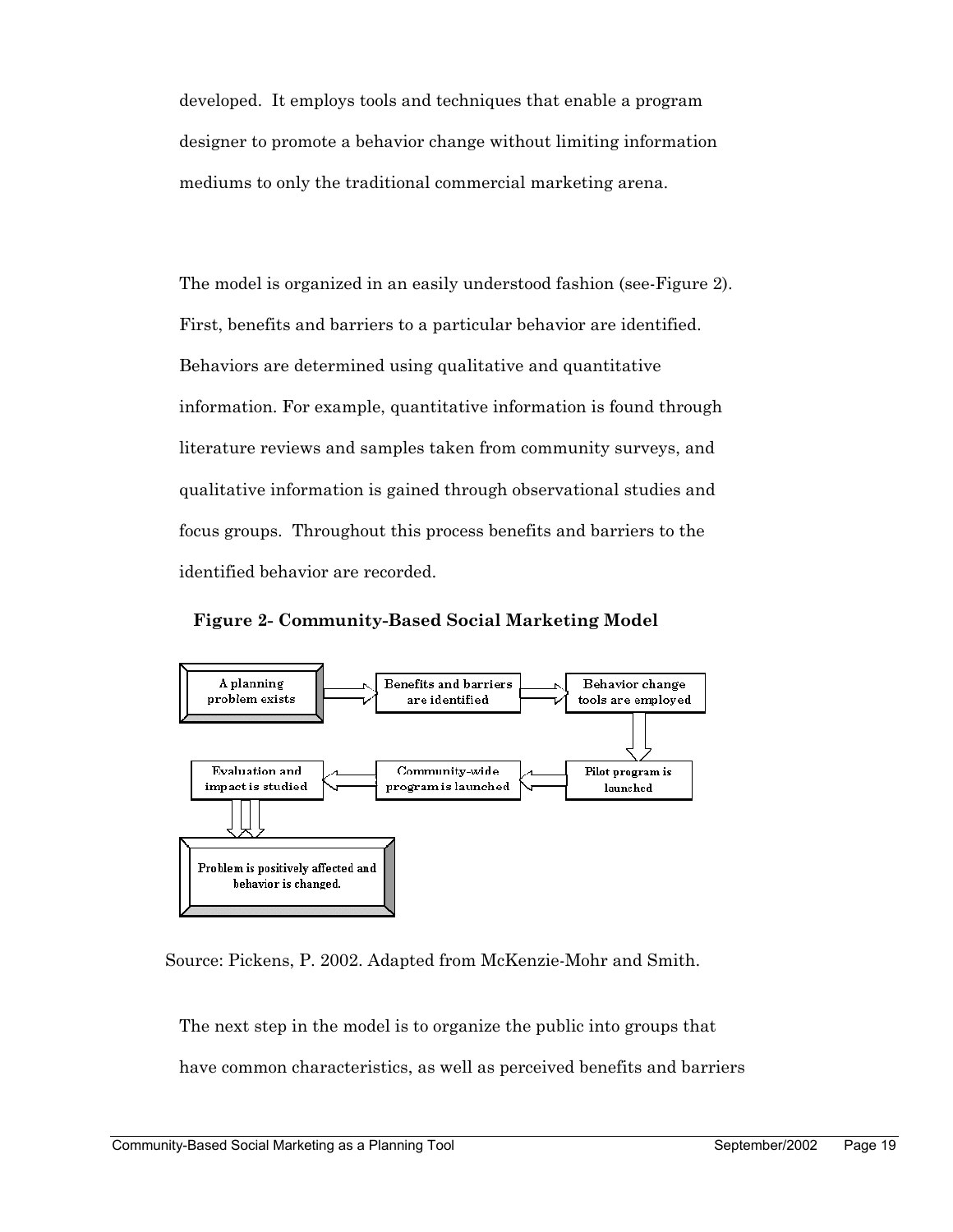to the identified behavior, in order to determine a "target audience". At this point a program is created using behavior change principles such as commitment, prompts, norms, communication, and incentives (see description-Table 3). Next, a pilot program is delivered before implementing the program community wide. Finally, an evaluation of the program's impacts on a community wide scale is completed. A graphic display of the model is shown in Figure 2.

Central to the development of a community-based social marketing program are three questions: What behaviors should be promoted? Who should the program address or target? What conditions will an individual face in deciding to adopt a new behavior? (McKenzie-Mohr, Smith, p. 5) These conditions can be divided into a matrix as shown in Table-2.

**Table 2- Identifying Behaviors and Benefits- Description Matrix** 

|                 | <b>New</b> | Competing  | Competing  |
|-----------------|------------|------------|------------|
|                 | Behavior   | Behavior 1 | Behavior 2 |
| Perceived       |            |            |            |
| <b>Benefits</b> |            |            |            |
| Perceived       |            |            |            |
| Barriers        |            |            |            |

Source: McKenzie-Mohr, Smith, p. 5.

The social science field has identified numerous tools to change behavior. The community-based social marketing model applies five of these tools. They are: commitment, prompts, norms, communication, and incentives. A brief definition and description of each tool follows: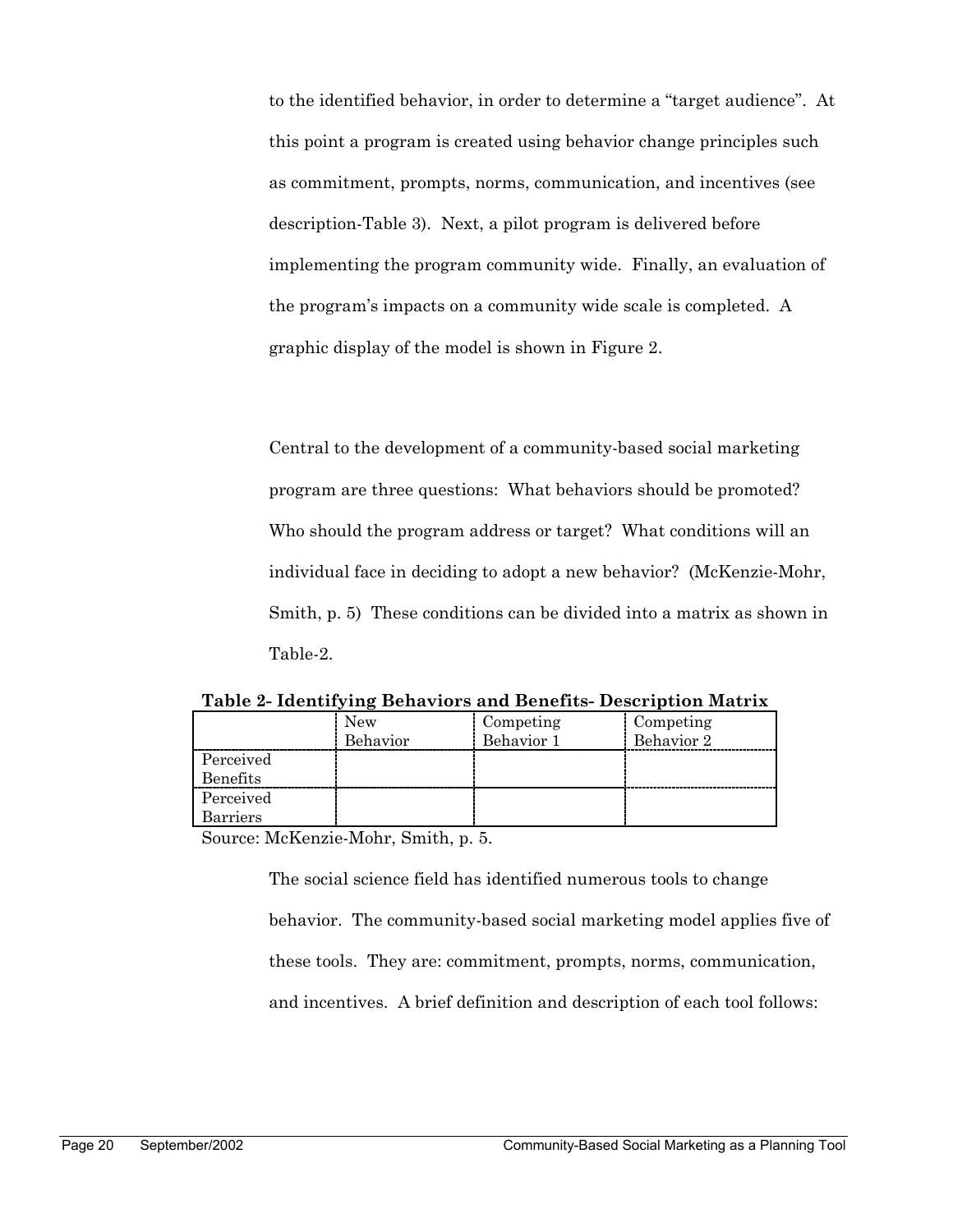| Table 3- Principles of a Community-Based Social Marketing Program |
|-------------------------------------------------------------------|
|-------------------------------------------------------------------|

| PRINCIPLE     | <b>DESCRIPTION</b>                                         |
|---------------|------------------------------------------------------------|
| Commitment    | The commitment tool is utilized by asking a person to      |
|               | make a commitment to change using a verbal or              |
|               | written agreement. The argument behind using this          |
|               | tool for behavior change is that once a person commits     |
|               | to a certain idea or action a subtle shift occurs in their |
|               | attitude toward it. This shift in attitude causes that     |
|               | person to act with consistency.                            |
| Prompts       | Prompts are visual or auditory aids that remind a          |
|               | person to carry out an activity that they might            |
|               | otherwise forget. Prompts are useful in community-         |
|               | based social marketing campaigns because they can be       |
|               | used to target specific behavior and don't need to be      |
|               | costly additions to the program. Sometimes, a person       |
|               | simply forgets to act, so by hearing or seeing a prompt    |
|               | they are reminded.                                         |
| Norms         | Norms guide how a person behaves because they look         |
|               | around for clues on how to respond. Behavioral norms       |
|               | influence change through techniques such as                |
|               | "modeling" desired behavior.                               |
|               |                                                            |
| Communication | Communication is used to effectively persuade,             |
|               | educate, and communicate desired behavior changes          |
|               | in a community based social marketing campaign.            |
|               | Without creating or "framing" a message, new ideas         |
|               | and attitudes could not diffuse through a community.       |
| Incentives    | Incentives are a tool used to motivate a person to         |
|               | continue performing a desired behavior, or to change       |
|               | from an undesirable to a desirable one. Some common        |
|               | incentives include user fees, refunds, variable rates,     |
|               | preferential treatment, and social approval.               |

Source: Pickens, P. 2002. Adapted from McKenzie-Mohr and Smith.

In sum, this model seeks to move individuals in a community from engaging in some pre-determined "incorrect" behavior to a different, "correct" behavior. To foster this change the model primarily focuses on voluntary actions as opposed to regulations. The result is measurable behavior change within an identified community. The remaining four chapters of this report provide examples of this model in use and analyze the effectiveness of this model when applied to social problems that planners often address.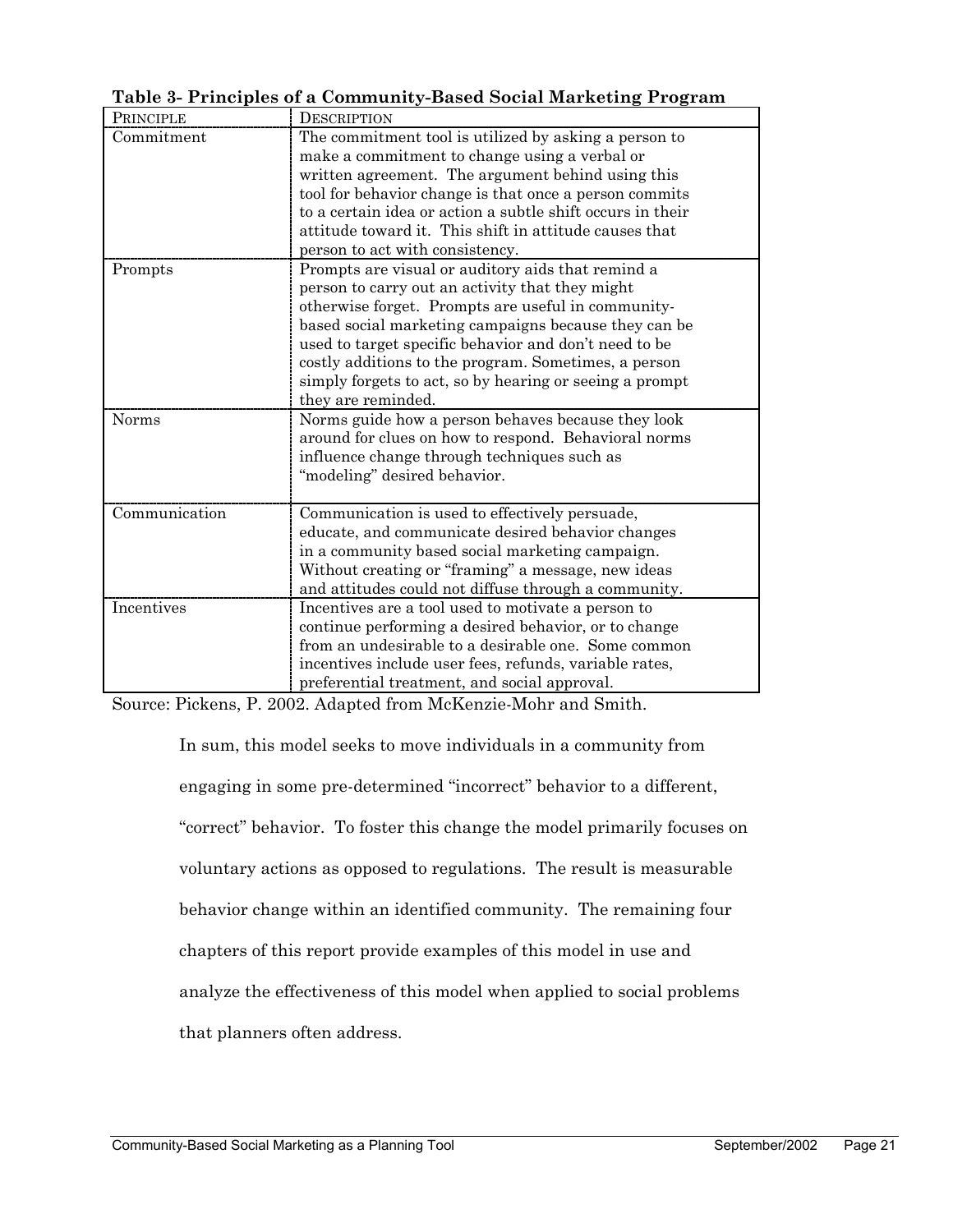# **Chapter 5 The EcoTeam Program and Survey Analysis**

This chapter provides an in-depth description and analysis of a program that incorporates the use of the community-based social marketing to change resource consumption behavior among citizens of Deschutes County, Oregon. The first section provides a description of The EcoTeam Program, the community-based social marketing tools used, and the results of the program. The second section reveals findings from the "Deschutes County EcoTeam Participant Survey".

## **5.1- "The EcoTeam Program"- A Sustainable Lifestyle Campaign in Deschutes County, Oregon**

**Description** 



through service contracts with **EcoTeam Workbook Cover from www.globalactionplan.org.** 

Founded in 1989, Global Action Plan for the Earth (GAP) is a nonprofit organization whose mission is to "promote and support the development of sustainable lifestyles and livable neighborhoods in communities around the United States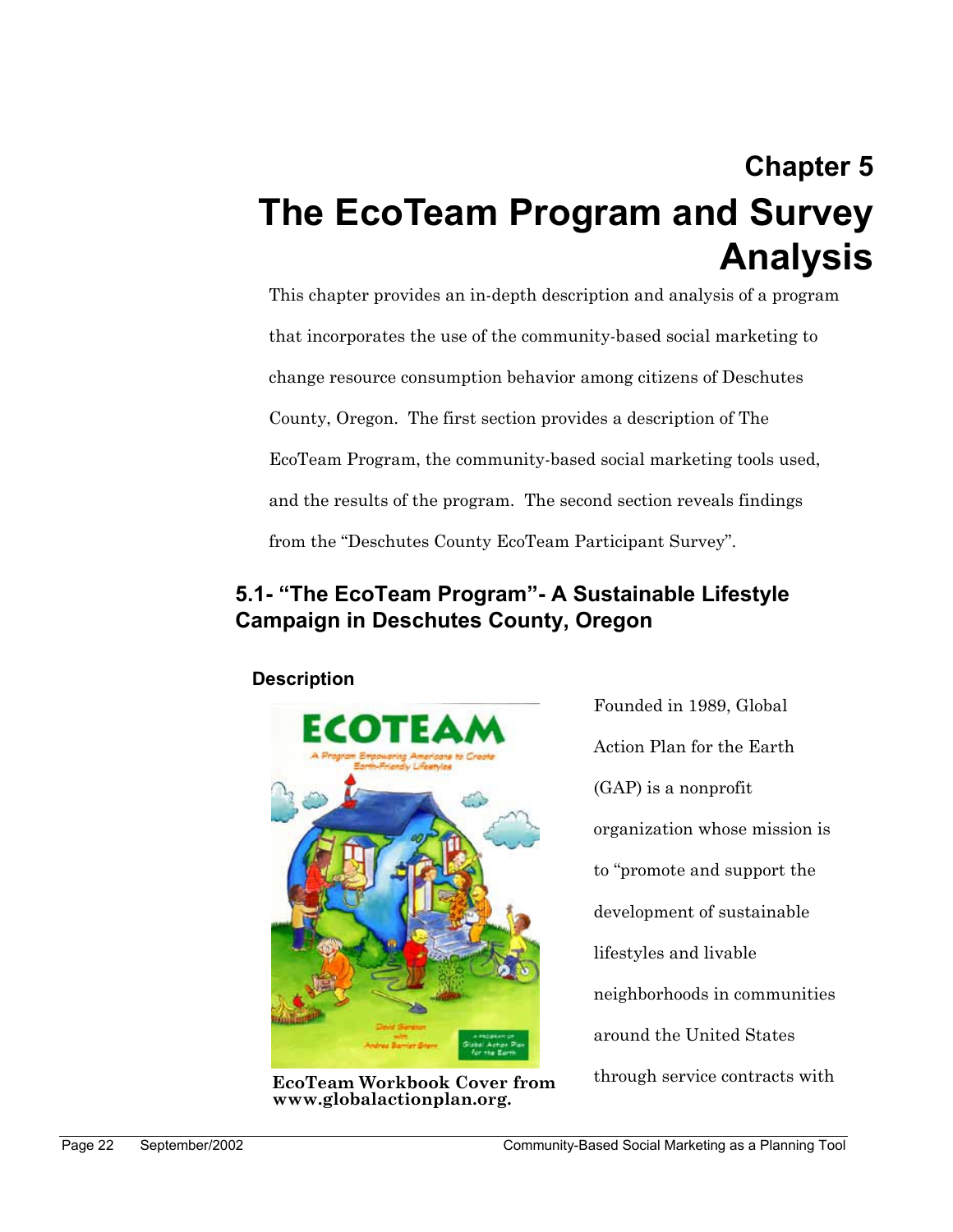local, state, and federal government agencies" (Global Action Plan). The U.S. program is part of a larger international effort that is operating in seventeen countries with the combined participation of 150,000 people. The EcoTeam Program is just one of GAP's projects. The EcoTeam Program's primary goal is to reduce resource consumption at the household level by promoting individual behavior change.

Staff, volunteers, and a workbook called "EcoTeam- A Program Empowering Americans to Create Earth-Friendly Lifestyles", are the primary resources used to promote behavior change. The program is initiated when an interested community member contacts The EcoTeam Program office. Staff coordinates a



**Sample Garbage "Action" from EcoTeam Workbook- www.globalactionplan.org** 

neighborhood walk with the individual and a volunteer EcoTeam "coach" to invite other neighbors to form an EcoTeam. Teams are optimally between three and seven households in size and are located in the team initiator's neighborhood. The program format consists of eight meetings conducted at two-week intervals usually taking place in team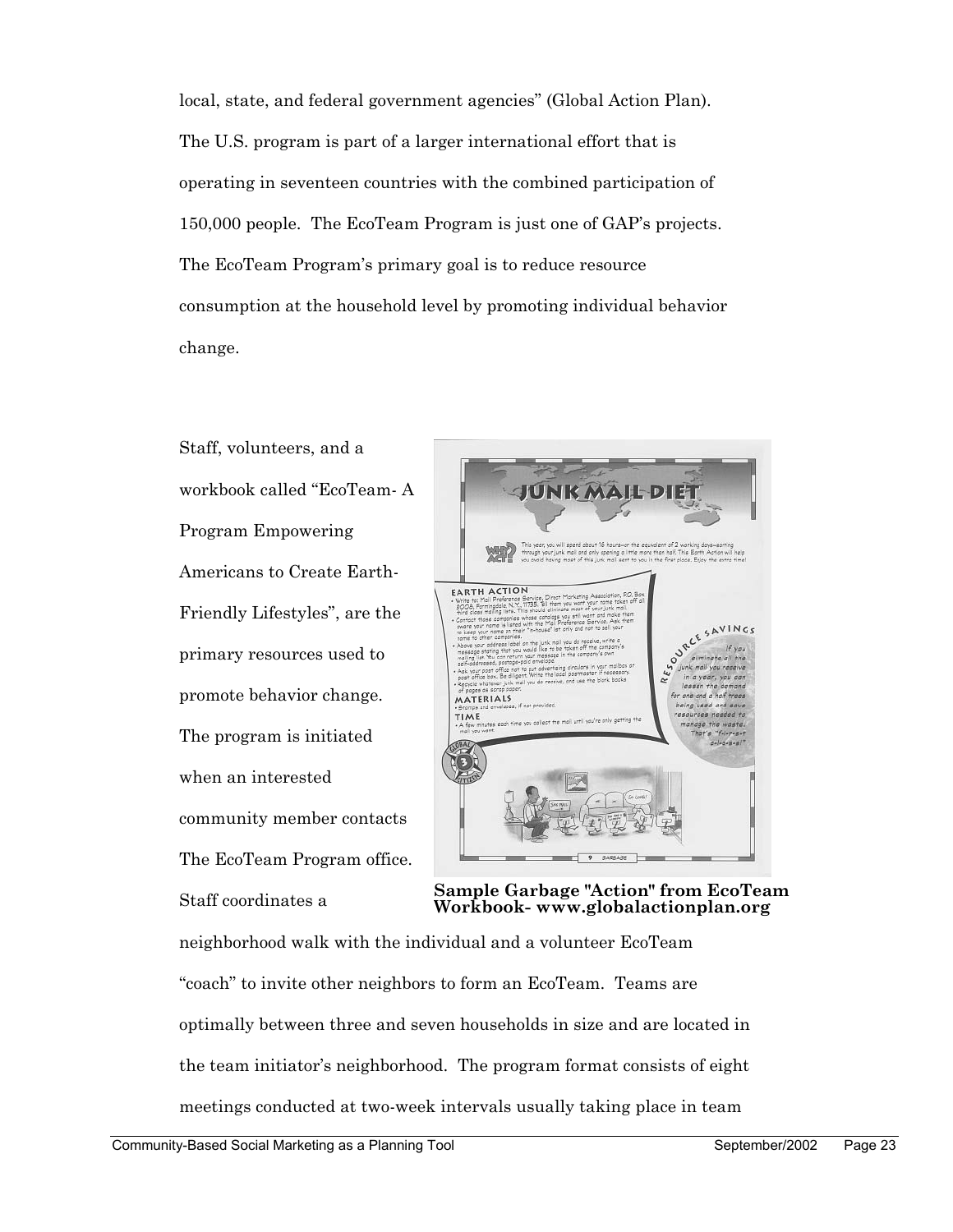member's homes. Meetings last between two to three hours; several days between meetings are needed to perform "actions", or behavioral changes, agreed upon during the meeting. The whole process takes approximately four-months.

Using the EcoTeam workbook provided by GAP as the primary guide, individuals take action to develop "sustainable lifestyle practices" in six areas: Garbage, Water, Energy, Transportation, Consumption, and Empowerment. The sixth area, called Empowerment, enables teams to broaden their sustainable actions to reach out to the greater community in which they live. Figure 2 illustrates an action for reducing junk mail in household garbage. Other examples of actions include obtaining and using cloth bags for shopping, switching to fluorescent light bulbs, drying clothes on a clothesline, sharing tools between neighbors, and sharing the EcoTeam lifestyle ideas at work.

There are four EcoTeam offices currently staffed and operating in the U.S. These offices are located in Madison, WI, Columbus, OH, Rockland, County NY, and Deschutes County, OR. Offices are staffed using public and foundation funding. The Deschutes County program operates with two part-time staff and 20 volunteer coaches. Fifty percent of its operating budget comes from a foundation grant, with the remaining fifty percent obtained by local match from Deschutes County Solid Waste, the City of Bend, and the City of Redmond (Santasiero, personal interview). In addition, the program and workbook are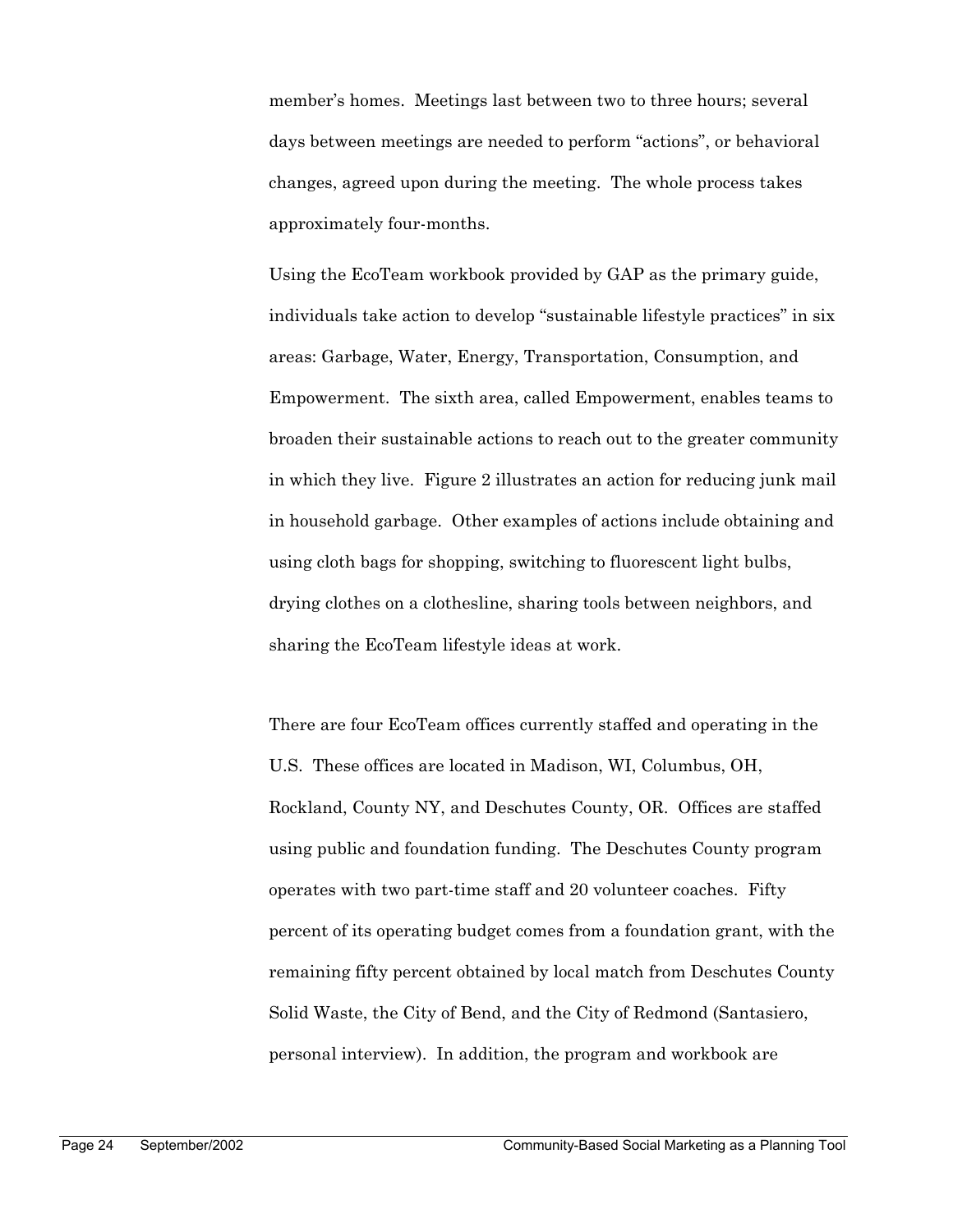available to anyone outside of these cities through GAP by phone, e-

mail, or fax.

## **Community-Based Social Marketing Tools Used**

Tools used in this case study were:

- Overcoming Barriers
- Building Motivation
- Using Norms
- Obtaining Commitment
- Word-of-Mouth
- Modeling

### **Results**

Results of the EcoTeam Program show varying levels of success in reducing household consumption of resources. The method used to secure results is to measure participant's consumption rates before and after the program. For example, recording the amount of garbage (measured in lbs/yr) that a participant's household sends to the landfill before and after the program indicates whether actions taken during the program help to reduce overall garbage production. The EcoTeam program measures overall consumption by first asking participants to take a "Lifestyle Assessment" that evaluates and measures current lifestyle practices. Throughout the program measurements are taken that are later compared to results of the original consumption level measured by the Lifestyle Assessment. New measurements are summarized on a form given to each participant at the final meeting, so that they can see individual and team progress. An example of this form taken from a random, four-household team in Bend, Oregon is shown in Table 4. On this particular team, a 60.2% reduction of garbage sent to the landfill is seen.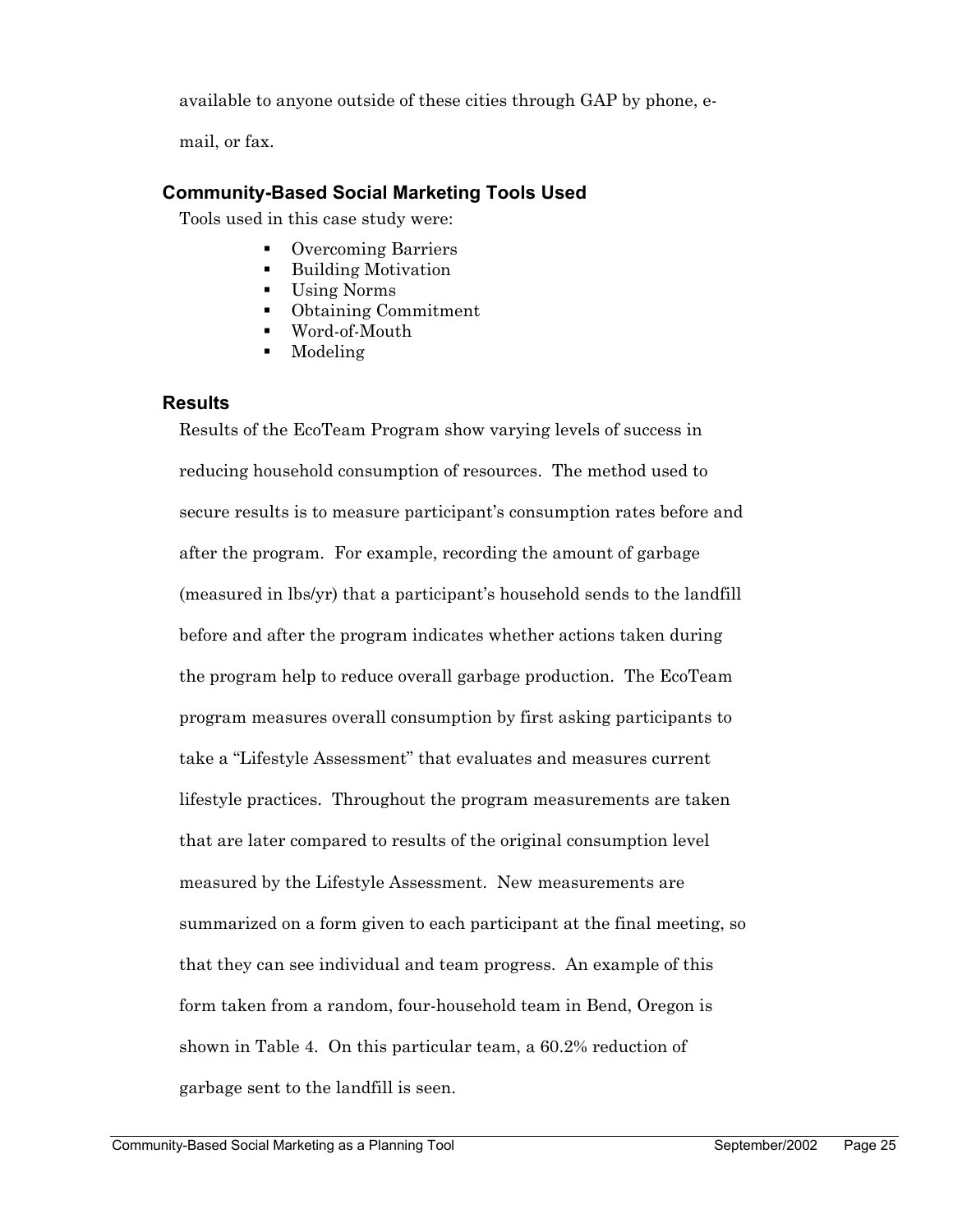**Table 4- Sample EcoTeam Accomplishment Form** 

| <b>ACTION</b> | <b>GARBAGE</b>      |               | <b>WATER</b> |               | ENERGY        | <b>TRANSPORTATION</b> |         | <b>CONSUMPTION</b> | CO <sub>2</sub> | <b>DOLLARS</b>          |
|---------------|---------------------|---------------|--------------|---------------|---------------|-----------------------|---------|--------------------|-----------------|-------------------------|
|               | lbs/year            | $\frac{0}{0}$ | gal/yr       | $\frac{0}{0}$ | $\frac{0}{0}$ | gal/yr saved          | $%$ cut | $#$ of actions     | lbs/vr          | $\frac{\gamma}{\gamma}$ |
|               | saved               | cut           | saved        | cut           | cut           |                       |         | taken              | saved           | saved                   |
| Names*        |                     |               |              |               |               |                       |         |                    |                 |                         |
| n/a           | 468                 | 56.3          | 4,800        | 19.0          | 3.7           | 27                    | 5.0     |                    | 1.048           | 58                      |
| n/a           | 884                 | 68.0          | 8.380        | 14.0          | 17.2          | 117                   | 8.3     |                    | 8.007           | 415                     |
| n/a           | 52                  | 50.0          | 7.405        | 61.9          | 3.7           | n/a                   | n/a     | 5                  | 269             | 11                      |
| n/a           | 728                 | 66.7          | 3.328        | 10.5          | 5.9           | 8                     | 0.7     |                    | 1.476           | 76                      |
| <b>ACTION</b> | <b>GARBAGE</b>      |               | <b>WATER</b> |               | <b>ENERGY</b> | <b>TRANSPORTATION</b> |         | <b>CONSUMPTION</b> | CO <sub>2</sub> | <b>DOLLARS</b>          |
|               | <b>LBS/YR SAVED</b> |               | GAL/YR       |               | $%$ CUT       | <b>GAL/YR SAVED</b>   |         | # OF ACTIONS       | LBS/YR          | <b>SAVED</b>            |
|               |                     |               | <b>SAVED</b> |               |               |                       |         | <b>TAKEN</b>       | <b>SAVED</b>    |                         |
| Total         | 2.132               |               | 23.913       |               | N/A           | 151                   |         | 13                 | 10.801          | 560                     |

\*Names of participants are deleted to protect anonymity. Source: EcoTeam Accomplishment Form, Bend Oregon, 6/13/2000.

The results shown in Table 5 reflect the range of averages from all cities

participating in the program. These results indicate overall success of the

program.

**Table 5- U.S. Results of EcoTeam Program** 

| ACTION  | <b>RESULTS</b>                                            |
|---------|-----------------------------------------------------------|
| Garbage | 41-51% less garbage sent into the waste stream            |
| Water   | 25-34% less water used                                    |
| Energy  | 9-17% less energy used                                    |
|         | Transportation   16-20% less fuel used for transportation |

Source: www.globalactionplan.org

## **5.2- Survey Analysis**

Since record keeping began in 1995, approximately 3,500 people have participated in the EcoTeam Program. Of the 250 surveys mailed, 76 valid responses were received, yielding a response rate of 36.0%. The remainder of this chapter provides an analysis of the "Deschutes County EcoTeam Participant Survey".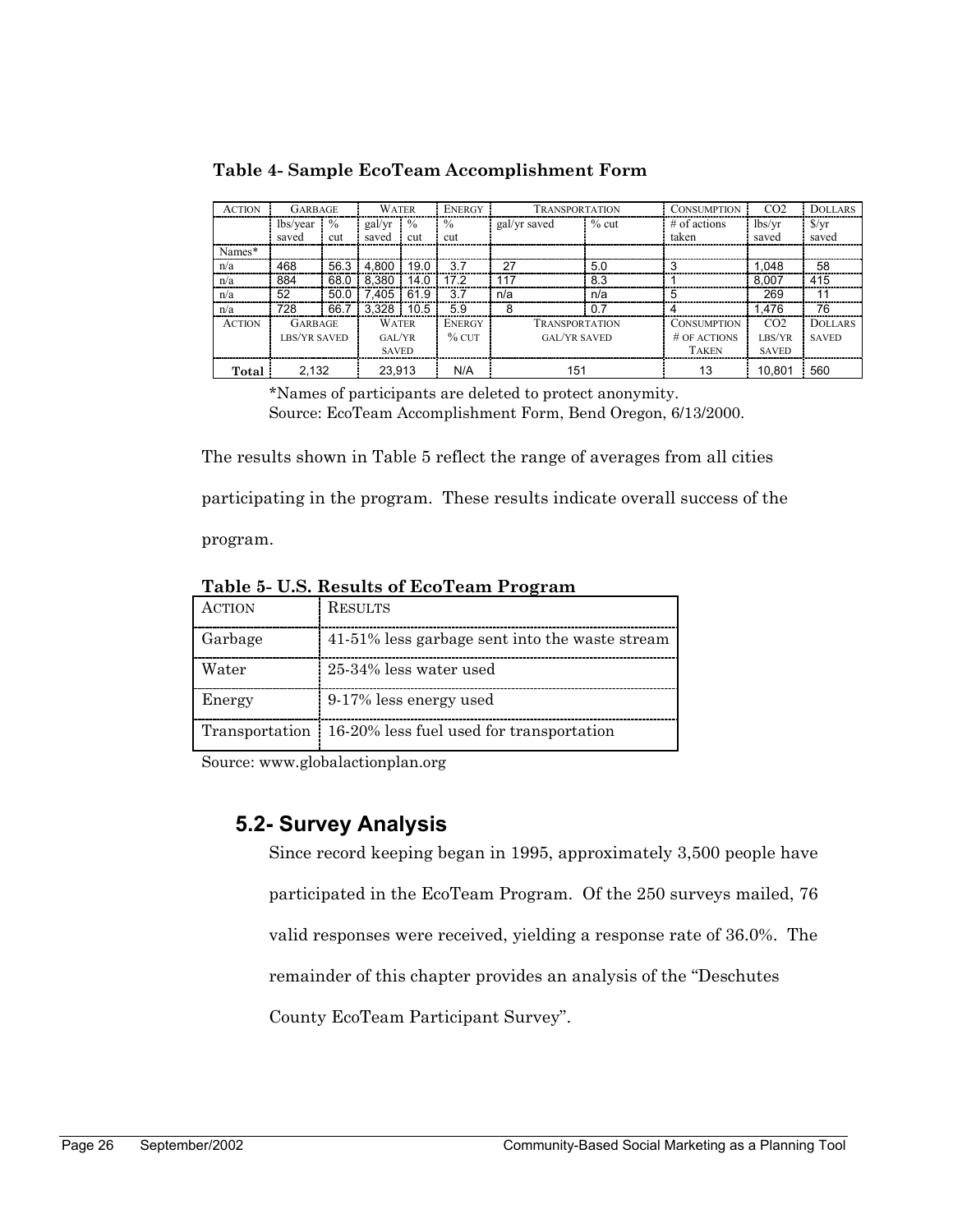Initial survey questions queried in what time period respondents participated on an EcoTeam, and whether or not they completed it. Question 1 asked, "Approximately what year did you participate on an EcoTeam?" Nearly all responses, 94.7%, came from the category "in the last five years (1998-2001)". The remaining respondents participated "this year (2002)", 1.3%; "between 6 and 8 years ago (1994-1997)", 1.3%; and "during the first year of the program (1993)", 2.6%. Next, respondents were asked if they completed the program. A very high positive response was recorded. The survey yields 94.7% responding that they had completed the program, and 5.3% responding that they had not completed the program. Some responses for not completing the program were "lack of time", "family illness", and "other team members dropped out".

The focus of the EcoTeam program is to reduce consumption habits of individuals at the household level. During the course of the program, specific actions are suggested to team members in order to promote resource reduction. These habits translate to a reduction of resources. Questions 6 thru 15 of the survey addressed these actions by asking the participant if they continued to reduce amounts of garbage, water, energy, transportation, and consumption habits after they completed the program. The actions, Garbage (97.4%), Energy (93.4%), Consumption (88.2%), and Water (86.8%), all had recidivism rates of 85% or greater, while Transportation lagged behind with a 68% recidivism rate. Figure 3 highlights the recidivism rate by category.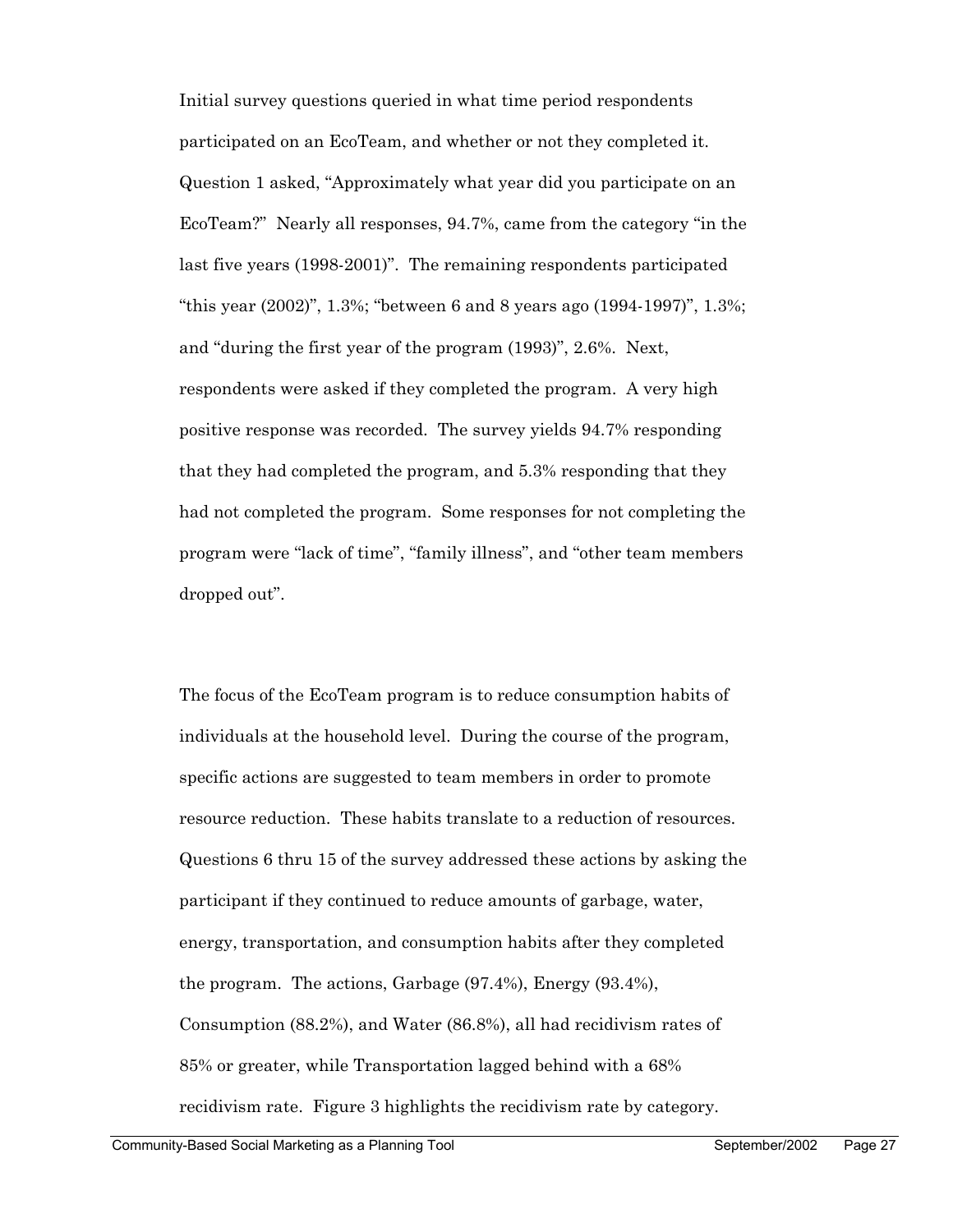

### **Figure 3- Recidivism Rate by Category**

The survey also broke down the categories into specific actions and queried on the recidivism of these specific actions. A majority of actions in each category continue to be carried out after the participant completed the program. Actions with 50% or greater recidivism are shown in Table 6.

| <b>ACTION</b>                            | PERCENT |
|------------------------------------------|---------|
| Garbage                                  |         |
| Recycling                                | 97.4%   |
| Composting                               | 71.1%   |
| Eliminating Junk Mail                    | 64.5%   |
| Water                                    |         |
| Watering Lawn and/or garden efficiently  | 76.3%   |
| Using Water efficiently in kitchen sink  | 64.5%   |
| Using water efficiently in Bathroom sink | 61.8%   |
| Reducing shower time                     | 55.3%   |
| Energy                                   |         |
| Remembering to turn things off           | 90.8%   |
| Lowering your thermostat                 | 75%     |

**Table 6- Actions with 50% or greater recidivism**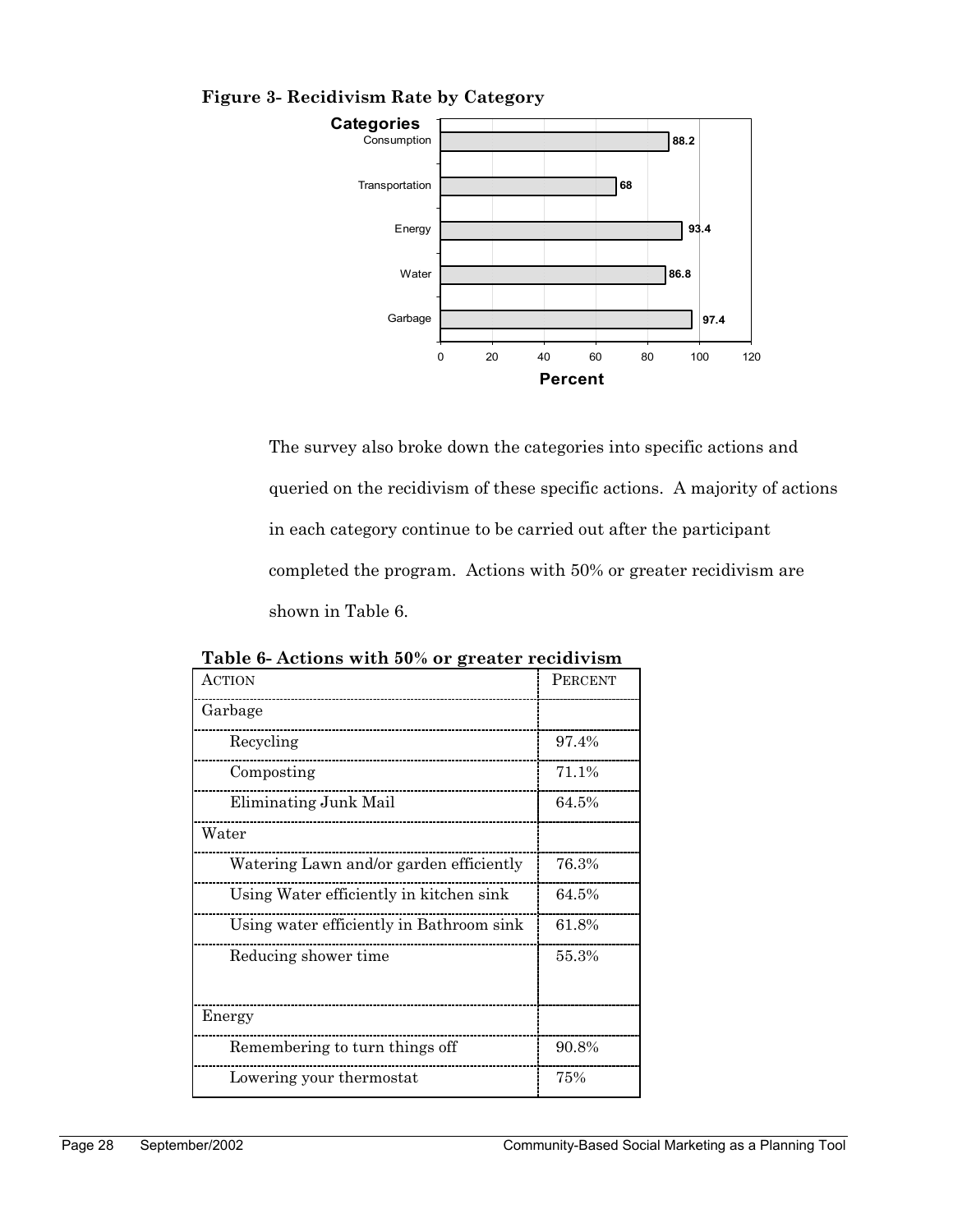| <b>ACTION</b>                                            | <b>PERCENT</b> |
|----------------------------------------------------------|----------------|
| Transportation                                           |                |
| Combining trips                                          | 57.9%          |
| Consumption                                              |                |
| Purchasing Ecowise products                              | 65.8%          |
| Buying organic products                                  | 60.5%          |
| Purchase of less packaging                               | 60.5%          |
| Finding satisfaction through non-<br>shopping activities | 55.3%          |

The primary purpose of the survey was to answer whether EcoTeam participants feel that their behavior has changed and whether they believe that the community-based social marketing tools employed during the program influence their ability to change their own behavior. Questions 3 and 4 address these research questions.

Question 3 asked, "Please indicate whether you strongly agree, agree, feel neutral, disagree, or strongly disagree with the following statements." The statements, the percentage response rate, and the behavior change tool associated with it are shown in Table 7.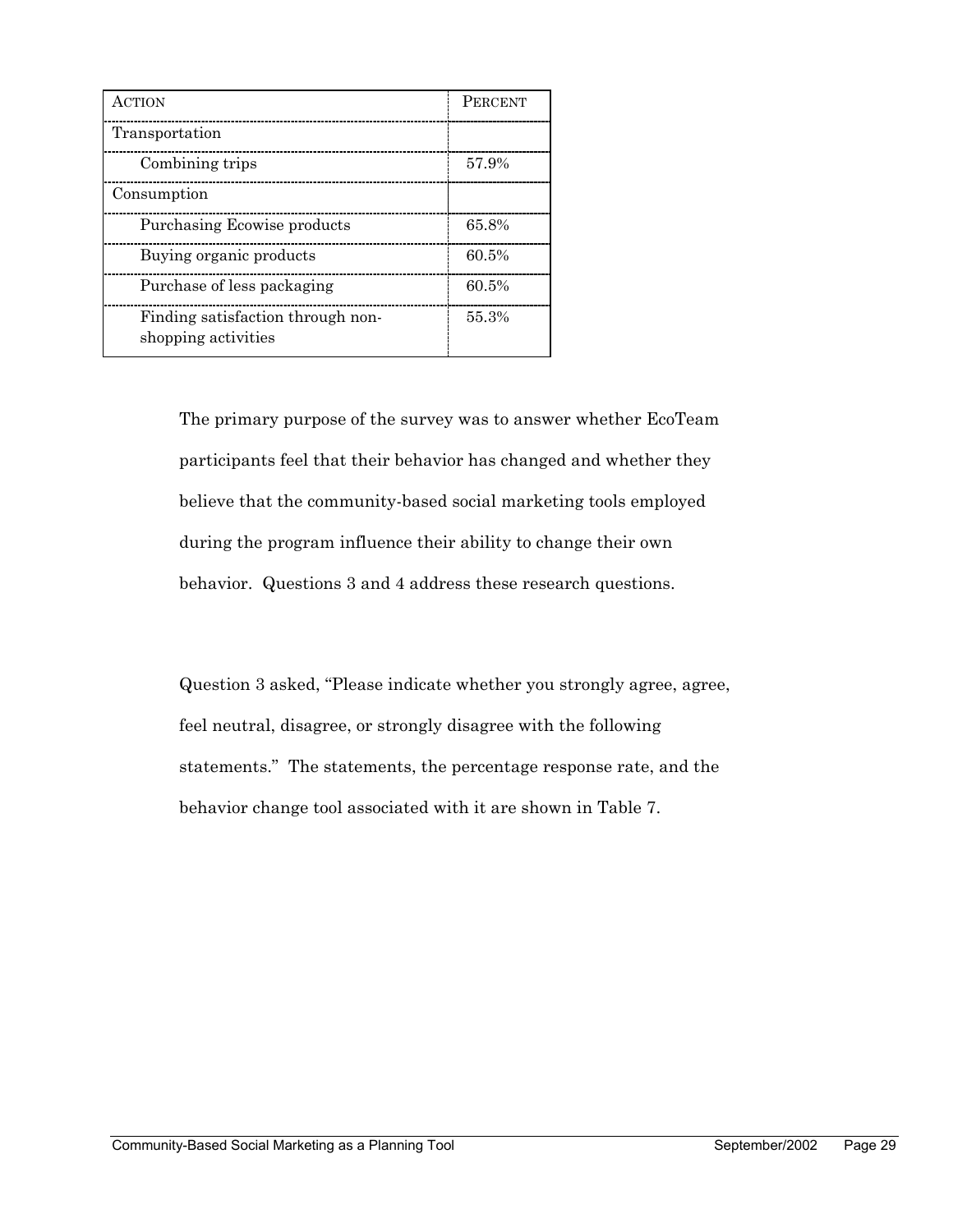| <b>PRINCIPLE</b>          | <b>STATEMENT</b>                                                                                                                          | <b>STRONGLY</b><br><b>AGREE/AGREE</b> | <b>NEUTRAL</b> | <b>DISAGREE/STRONGLY</b><br><b>DISAGREE</b> |  |
|---------------------------|-------------------------------------------------------------------------------------------------------------------------------------------|---------------------------------------|----------------|---------------------------------------------|--|
| Commitment                | "Making a verbal commitment to<br>my teammates to complete an<br>'action' encouraged me to actually<br>follow through with it."           | 10.5%<br>89.5%                        |                | $0\%$                                       |  |
| Modeling                  | "EcoTeam Coaches and Staff<br>serve as a role model for<br>sustainable lifestyles."                                                       | 85.6%                                 | $10.5\%$       | 3.9%                                        |  |
| <b>Taking Action</b>      | "My behavior changed more by<br>participating on an EcoTeam than<br>it would have if I read a book or<br>brochure about similar actions." | 86.8%                                 | 7.9%           | 3.9%                                        |  |
| <b>Behavior</b><br>Change | "The EcoTeam program helped me<br>move from awareness of an issue<br>to actually taking action to change<br>that habit in my life."       | 85.5%                                 | $9.2\%$        | 3.9%                                        |  |
| Diffusion                 | "I learned or shared sustainable<br>lifestyle habits with my teammates<br>that were not in the workbook."                                 | $67.1\%$                              | 30.3%          | 2.6%                                        |  |
| Evaluation                | "I receive positive feedback from<br>community members for<br>participating on an EcoTeam."                                               | 46%                                   | 43.4%          | $10.5\%$                                    |  |

**Table 7- Agreement with the Community-Based Social Marketing Model** 

In addition to sampling respondent's agreement or disagreement with the model, five major actions or categories were sampled for persistence of behavior change. These actions fall under the categories of Garbage, Water, Energy, Transportation, and Consumption. When reviewing all five categories as a whole, 55.3% of respondents show persistence of behavior change in all 5 categories, 28.9% show persistence in 4 categories, 10.5% show persistence in 3 categories, 3.9% show persistence in 2 categories, and 1.3% show persistence in 1 category. Table 8 summarizes these percentages.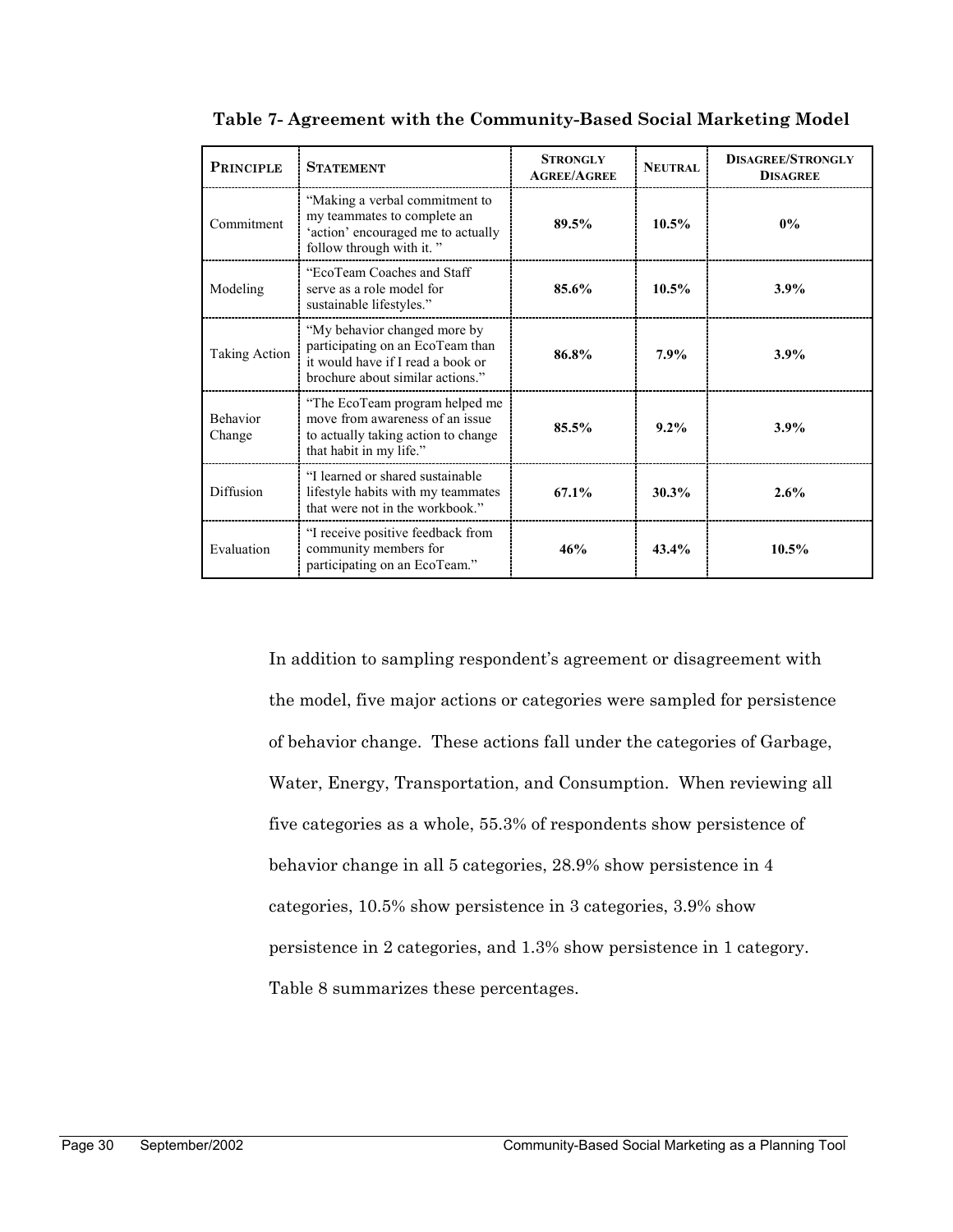| <b>NUMBER</b> | <b>PERCENT</b> |  |  |  |  |
|---------------|----------------|--|--|--|--|
| OF ACTIONS    |                |  |  |  |  |
|               | 13             |  |  |  |  |
|               | 39             |  |  |  |  |
|               | 10.5           |  |  |  |  |
|               | 28.9           |  |  |  |  |
|               | 55.3           |  |  |  |  |

**Table 8- Number of Behavioral Changes Sustained** 

Further analysis of the survey indicates a strong correlation with

sustained behavior change actions and agreement with the community-

based social marketing model. Table 9 shows that the more the

respondent agreed with the model, the more sustainable behaviors or

actions were performed.

**Table 9- Average Number of Actions Taken** 

| <b>NUMBER</b> | <b>MEAN</b> |
|---------------|-------------|
| OF ACTIONS*   |             |
|               | 14.0        |
|               | 22.3        |
|               | 22.3        |
|               | 24.4        |
|               | 24.7        |

\*- Actions surveyed were- Garbage, Water, Energy, Transportation, Consumption.

The next table shows correlations between actions and specific

principles in the model.

**Table 10- Correlations and Statistical Significance** 

|                   | <b>ACTIONS</b>    |                   |                   |                   |                    |
|-------------------|-------------------|-------------------|-------------------|-------------------|--------------------|
| <b>PRINCIPLES</b> | Garbage           | Water             | Energy            | Transportation    | <b>Consumption</b> |
|                   | strength $\wedge$ | strength $\wedge$ | strength $\wedge$ | strength $\wedge$ | strength $\wedge$  |
| Commitment        | .057              | $.289*$           | .114              | .083              | .031               |
| Modeling          | .137              | .167              | $.328*$           | .112              | .223               |
| Taking            | $.357**$          | .208              | $.297**$          | .127              | $.391***$          |
| Action            |                   |                   |                   |                   |                    |
| <b>Behavior</b>   | $.338**$          | $.239**$          | $.322**$          | .076              | $.337**$           |
| Change            |                   |                   |                   |                   |                    |
| <b>Diffusion</b>  | .082              | .147              | .166              | .058              | .209               |
| Evaluation        | .013              | .110              | .075              | .039              | .142               |
| <b>CBSM Model</b> | $.231*$           | $.283*$           | $.337**$          | .072              | $.350**$           |

 $\uparrow$  = strength of relationship

\* p≤ .05 \*\* p≤ .01 \*\*\* p≤ .001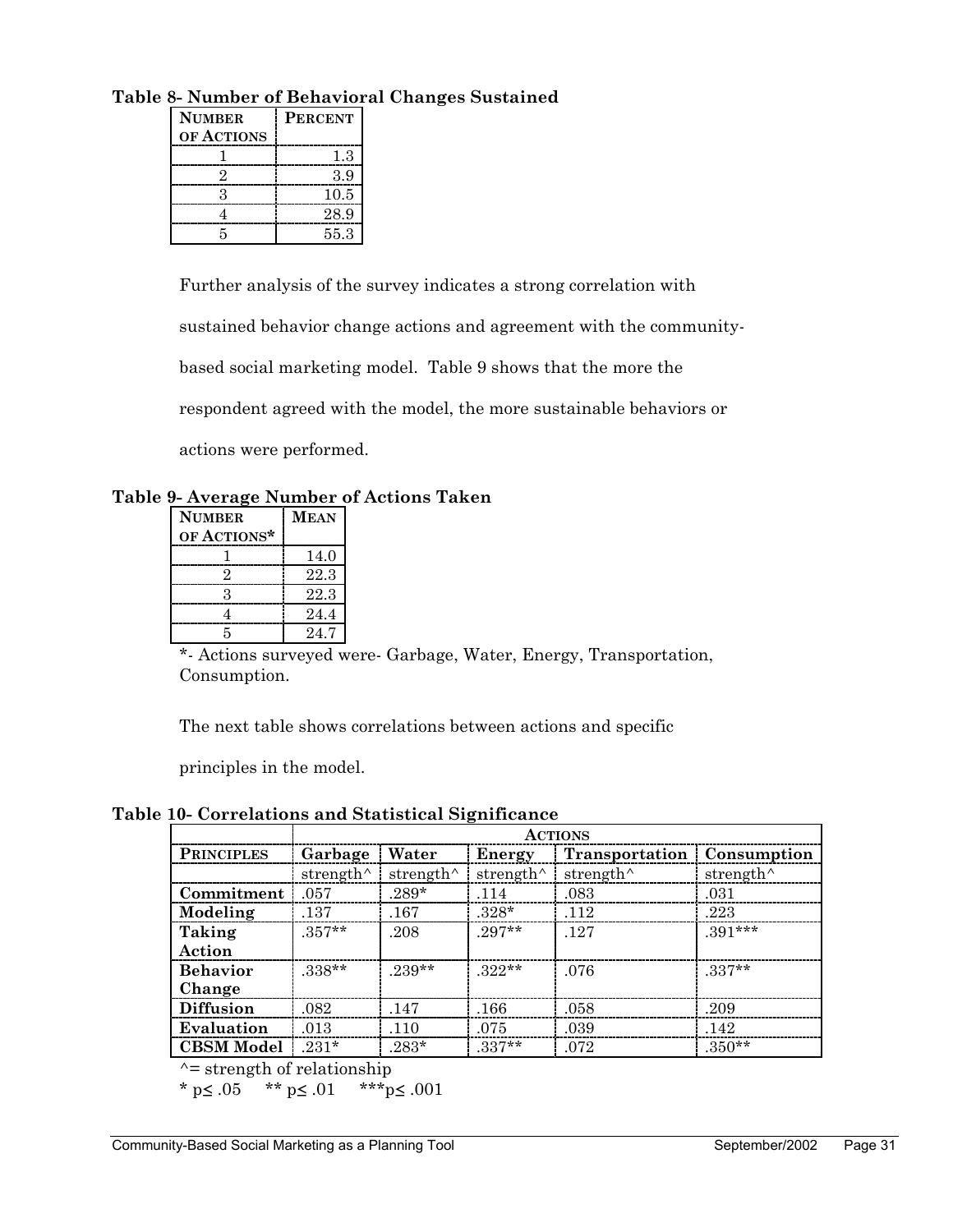Question 3-d specifically addressed whether participants feel that The EcoTeam Program helped to move them, "from awareness of an issue to actually taking action to change that habit in my life." Nearly all respondents, 85.5%, strongly agree or agree with this statement. Of the remaining, 9.2% felt neutral, and 3.9% disagreed or strongly disagreed with the statement. These results indicate that the EcoTeam Program is fulfilling its mission to reduce resource consumption at the household level by promoting individual behavior change.

Not only do a high percentage of EcoTeam participants feel that their personal behavior has changed as a result of the program, but a high percentage believe that they are influencing the behavior of others as well. Question 4 asked, "Do you believe that your actions have influenced others?" A high percentage, 82.9%, of respondents answered "yes" to this question. The two highest categories of those influenced are family, 69.7%, and friends, 52.6%. Table 11 below provides the percentages of other categories of people that participants believe they influence with their actions.

| <b>CATEGORIES</b>           | <b>PERCENT</b> |
|-----------------------------|----------------|
| Family                      | 69.7%          |
| Friends                     | 52.6%          |
| Co-Workers                  | $35.5\%$       |
| Non-Participating Neighbors | 18.4%          |
| Strangers                   | 5.3%           |
| Other                       | 7.9%           |

**Table 11-People Influenced by EcoTeam Participants' Actions**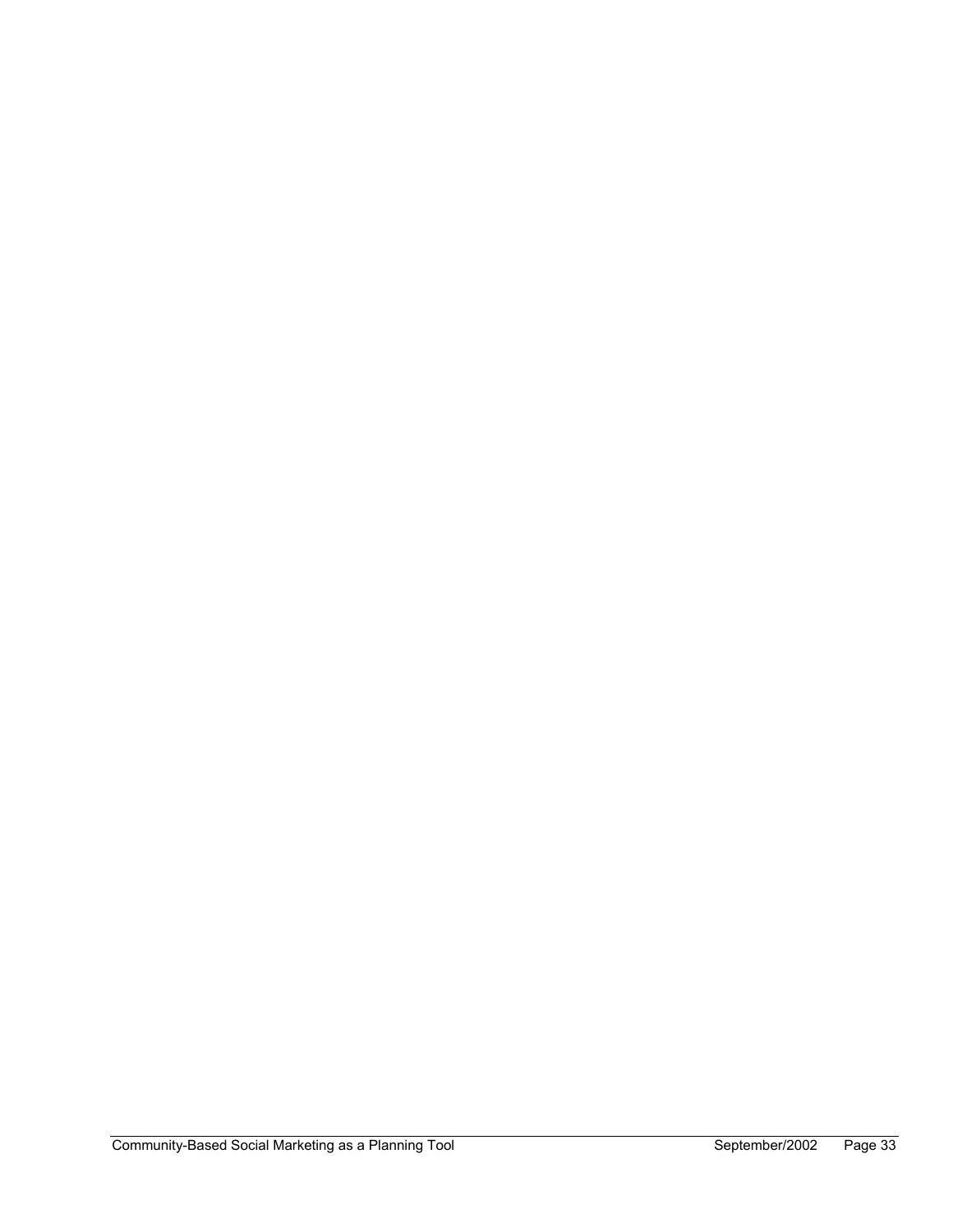## **Chapter 6 Case Studies**

This chapter reviews two case studies in which the community-based social marketing model is implemented. They are included to further demonstrate use of the model in planning related programs. The first case study, "Go Boulder", addresses traffic congestion and air pollution in the City of Boulder, Colorado. The second study, "Air Quality Public Education and Incentive Program", addresses human health and air quality issues in the metropolitan area of Portland, Oregon. For each case study a description of the program, the community-based social marketing tools used, and the results of the program are provided.

## **6.1- "Go Boulder"- Transportation Plan for the City of Boulder, Colorado**

## **Description**

In 1989, the Boulder City Council developed the "Go Boulder" program as part of the City's Transportation Master Plan to reduce traffic congestion and air pollution. The plan indicated that the most effective way of achieving Plan



**Program Logo from www.ci.boulder.co.us/goboulder/transit** 

goals was by inducing people to shift from single occupant vehicle use to alternative transportation such as bicycles, public transit, and walking.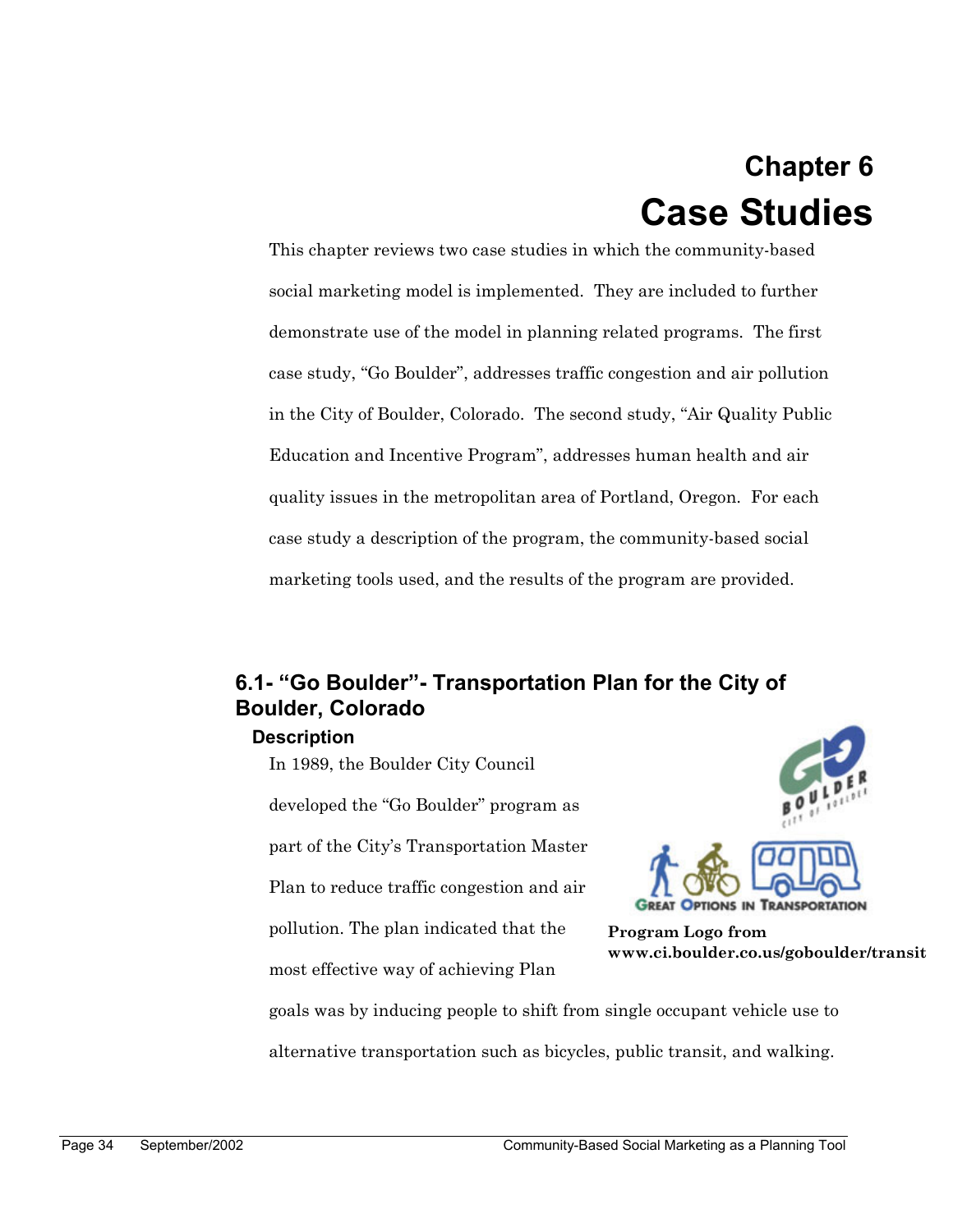One goal of the Plan was reaching a 15 percent modal shift away from single-occupant vehicles by the year 2010.

As a result of employing the tools of the community-based social marketing model, the ECOPass program was established to address the modal shift goal. This transit pass program was created to meet the needs of three target audiences: businesses, students, and community associations. The program worked by offering discounted bus passes to individuals who purchased passes as part of a larger group-purchasing program. The discount pass acted as an incentive for these target groups to change their transportation behavior. As an added incentive to participate, companies were offered a 25 percent discount in the first year.

Before launching the program, program coordinators identified perceived barriers. One example of a perceived barrier was unforeseen situations where individual transportation would be needed. This barrier was identified through public meetings. In order to address this, a guaranteed free taxi ride home was designed into the program. Perceived benefits were also addressed through a folder advertising the program. The folders included testimonials from participating companies.

Similar programs were developed to meet the needs of 25,000 students at the University of Colorado. With a student ID card, they rode the bus for free. Reduced rate ID passes were also made available through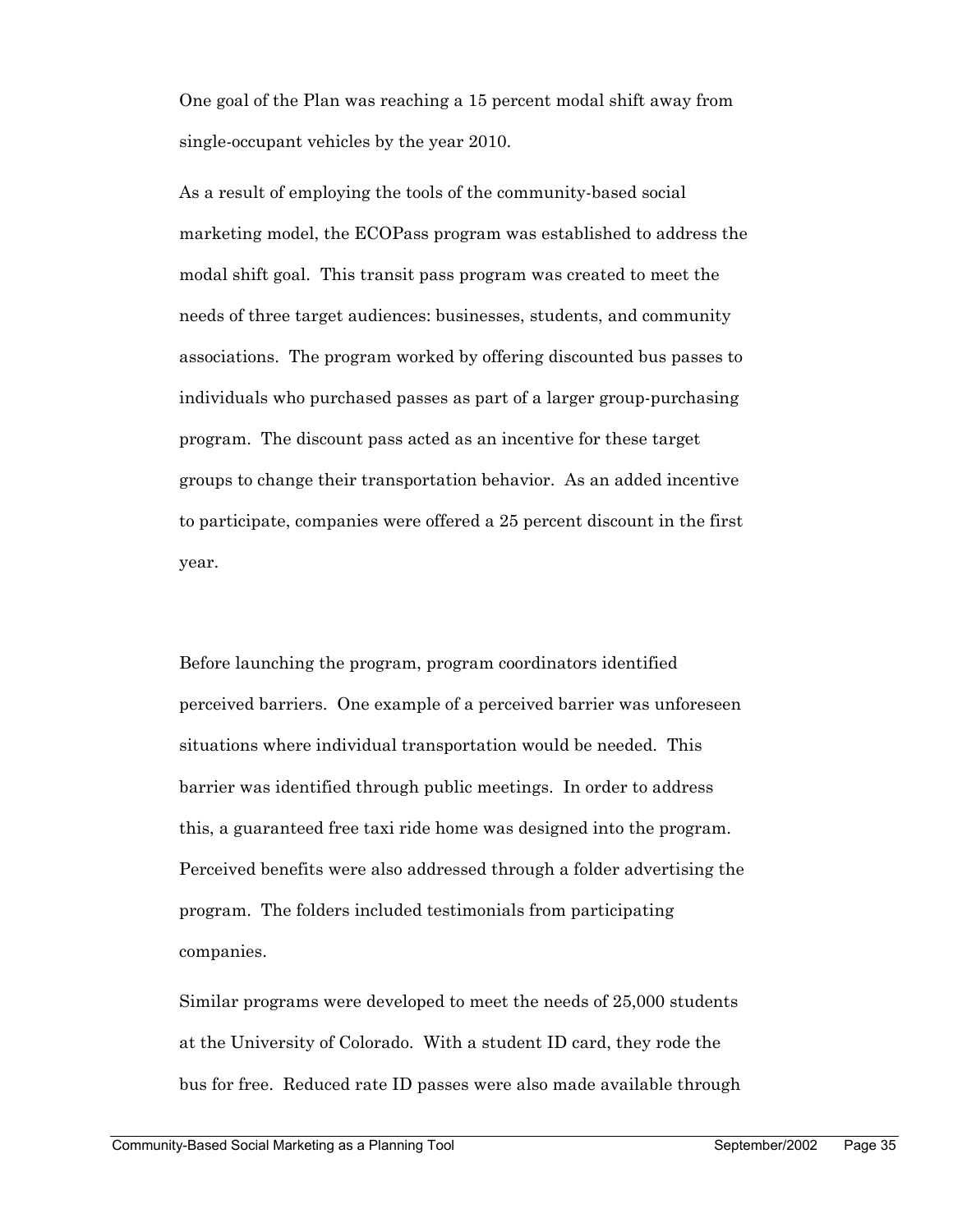homeowner's associations and other neighborhood associations. With the goal of reducing the number of trips needed to run errands, households were given a directory of local businesses that delivered goods and services to the home.

The use of norms and modeling in this program proved to keep people engaged. As others observed co-workers, fellow students, and neighbors using the bus more, so did they. While reduced cost was an incentive to try the bus system, research showed that most people who continued to use the buses did so because they found it convenient

(www.toolsofchange.com).

### **Community-Based Social Marketing Tools Used**

Tools used in this case study were:

- **•** Overcoming Barriers
- Norms
- Communication
- Incentives

### **Results**



**Drawing of EcoPass from www.ci.boulder.co.us/ goboulder/transit** 

A 6 % modal shift from single-occupant vehicles to other modes of transportation was achieved between 1990 and 1994. In addition, pedestrian trips increased by 3.5 %, bicycle trips increased by 2.2 %, and transit trips increased by 1.7 %.

There was also a total decrease of 2.3 % in multiple-occupancy vehicle, truck, and motorcycle traffic. In contrast, nearby regions and the U.S.A.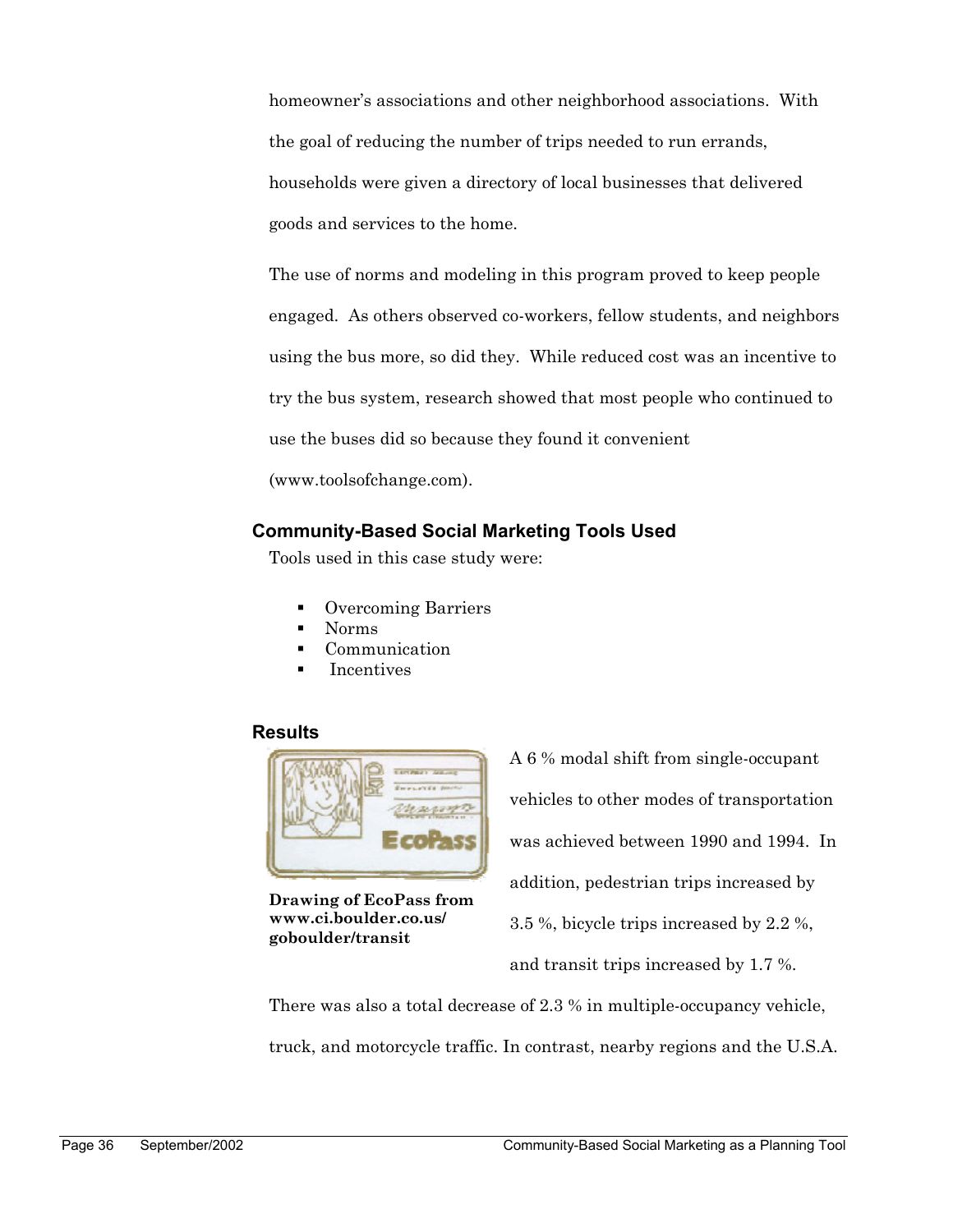as a whole have shifted towards increasing use of single occupant vehicles (www.toolsofchange.com).

Among individual businesses using the ECO Pass, bus ridership increased by 59 % to 400 %. Ridership was measured prior to participation and again six months later. At the University of Colorado, bus ridership went from 300,000 to over one million in the first year (www.toolsofchange.com).

## **6.2- "Air Quality Public Education and Incentive Program"- Portland Metropolitan Area, Portland, Oregon**

### **Description**

In 1995, Metropolitan Portland was classified as

"Non-attainment" for carbon monoxide and

ground-level ozone (smog) by the U.S.



**Program Logo from www.deq.state.or.us** 

Environmental Protection Agency and the

standards required by the Clean Air Act. Consequently, a strategic plan, which incorporated the community-based social marketing model, was created to reduce air pollution and reach a level of "attainment" by EPA standards. Oregon's Department of Environmental Quality (DEQ) initiated the Air Quality Public Education and Incentive Program as part of the strategic plan. This program was the first of its kind to be federally approved as part of a state implementation program (SIP) for Oregon. Over a three-year period, 1995-1998, the pilot program targeted approximately 1 million people, including employees,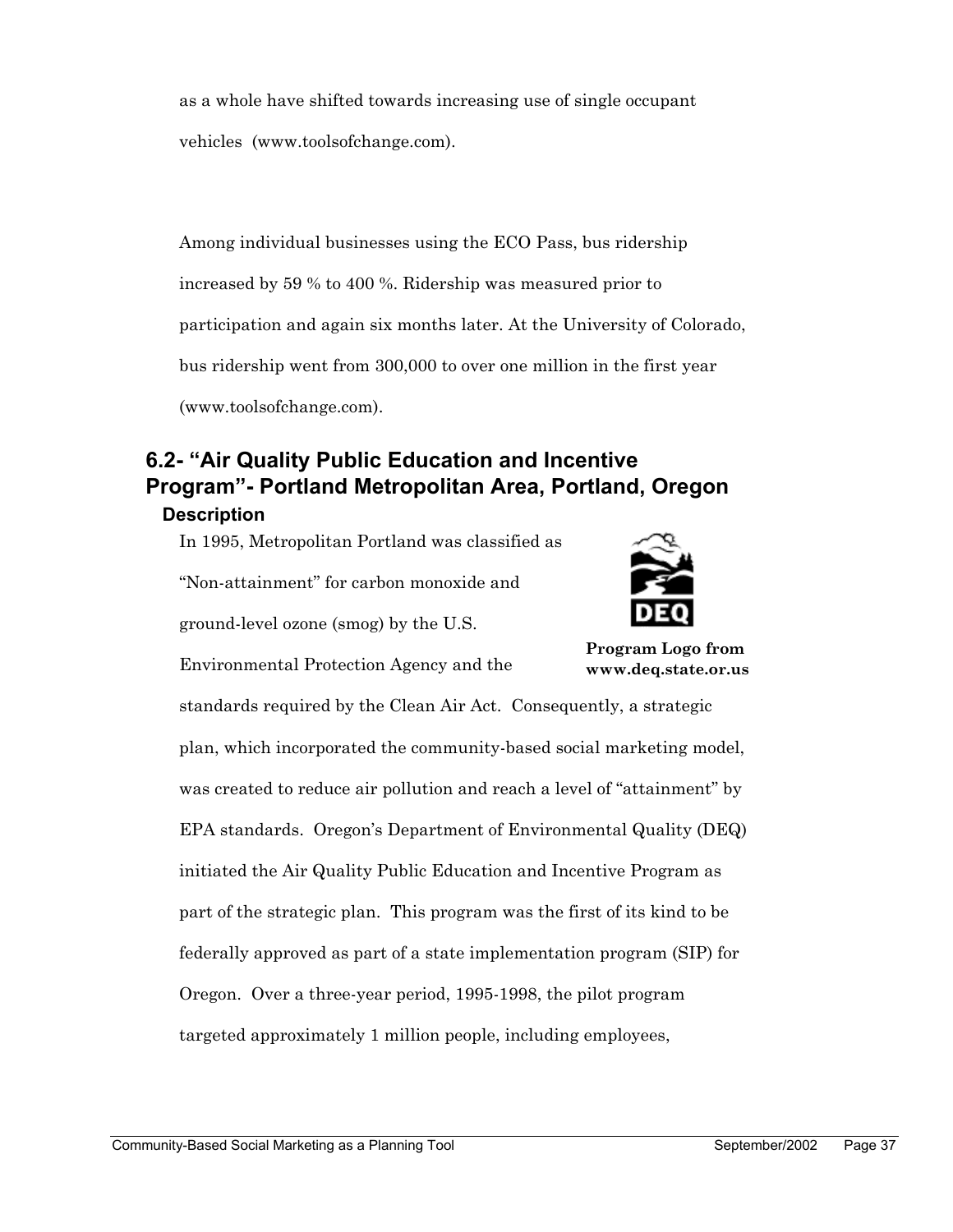businesses, and residential areas of Metropolitan Portland. Close to 500,000 actually became involved.

The program consisted of several non-regulatory sub-programs operating concurrently. One sub-program that involved employers, businesses, and DEQ was called Clean Air Action Days. When smog levels threatened to reach unhealthy levels DEQ would issue a Clean Air Action Day. In response, participating employers would promote pollution prevention ideas to their employees and customers. For example, the Walmart discount department stores aired 60-second announcements on the hour that suggested simple "car smart" ideas such as, keeping cars tuned and tires properly inflated. Communication tools such as in-store announcements and signage were also used at Chevron gas stations, Les Schwab Tire Dealerships, Fred Meyer, Miller Paint, Sherman Williams Paint, Blockbuster Video, Rodda Paint, and other local retailers. The three primary messages conveyed were:

- Reduce driving or use alternatives
- Reduce aerosol spray use
- Don't use gas powered motors

The incentive tool was also used in this program. Partnering businesses were given three different types incentives. First, they were given a complimentary full-page ad by the Portland Business Journal recognizing their business at the end of each ozone season. Second,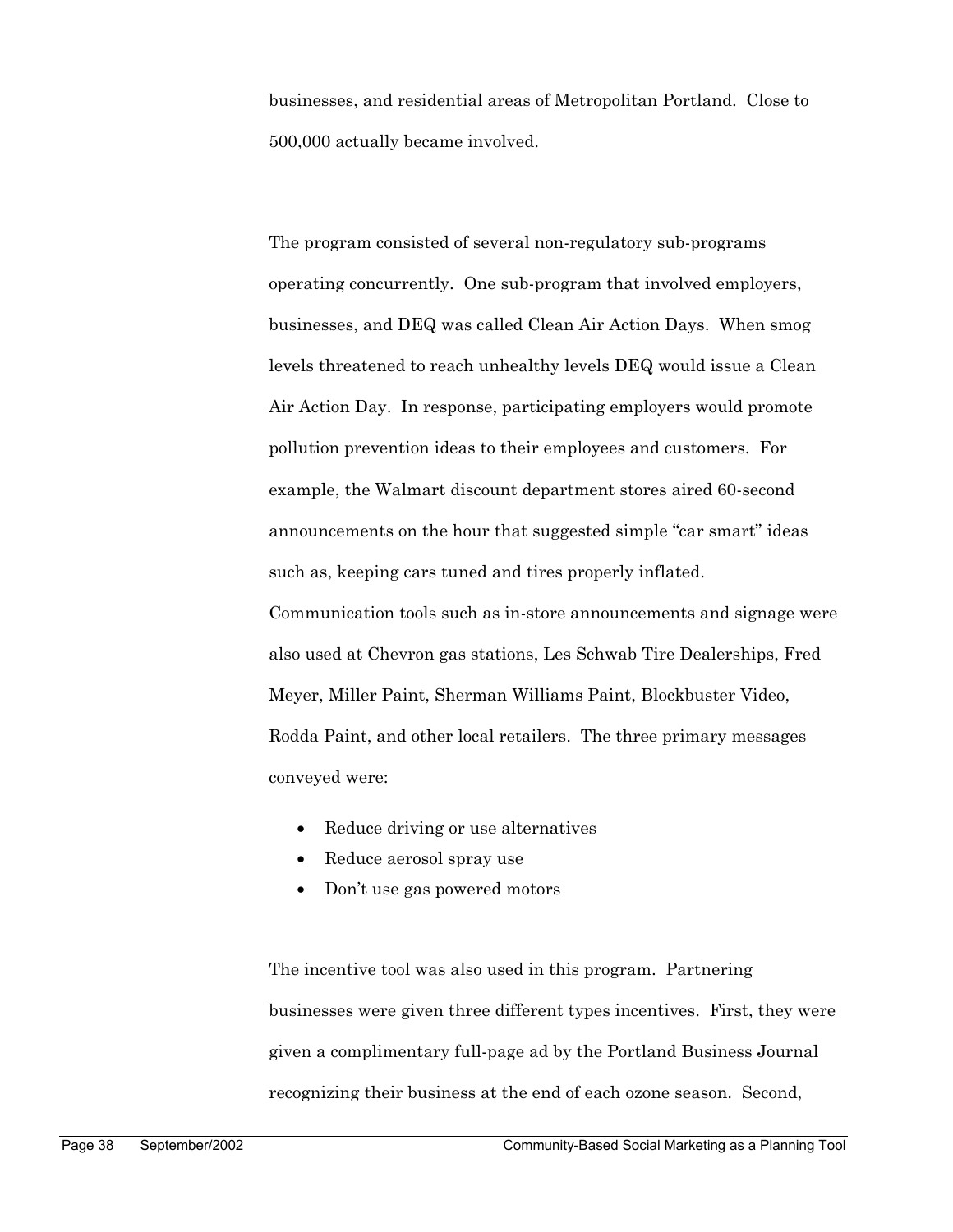they received a certificate from the Governor of Oregon thanking them for participating. Third, a certain amount of sales were guaranteed because the program only offered incentives for partnering business.

By the end of 1997 approximately 400 employers had participated in the program. This number increased to 500 by the end of 1999. The partnerships were successful because all partners benefited from being involved.

### **Community-Based Social Marketing Tools Used**

Tools used in this case study were:

- Incentives
- Communication
- Prompts
- Commitment

### **Results**

Research conducted through a telephone survey to random households gave baseline and follow-up evaluation data. It asked questions regarding consumer spending habits, use of automobiles and lawnmowers, and awareness of air quality issues in the Portland metro area. The follow-up survey asked similar questions. In addition, it asked about resident's awareness of the Air Quality Environmental Public Education and Incentive Program.

The program had successful results. At the end of 1998, Oregon was categorized as "in attainment" for both carbon monoxide and ozone. Actual usage of air polluting products such as gas-powered motors and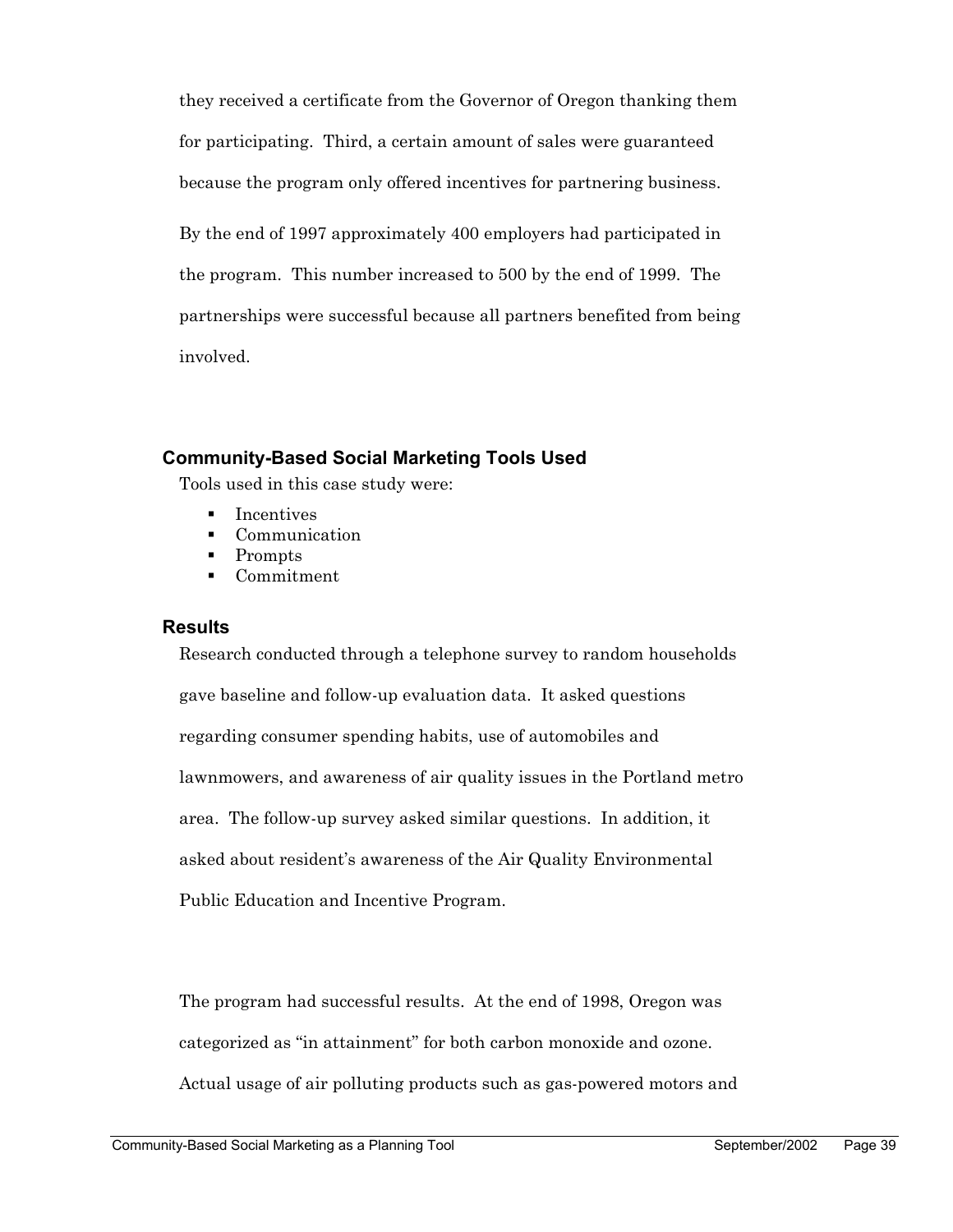aerosol sprays did not decline significantly, but more people were aware of the dangers of using such products. Awareness of Clean Action Air Action Days increased from one-third to almost one-half of Portland residents. Approximately 500 employers participated in Clean Air Action Days influencing over 100,000 employees.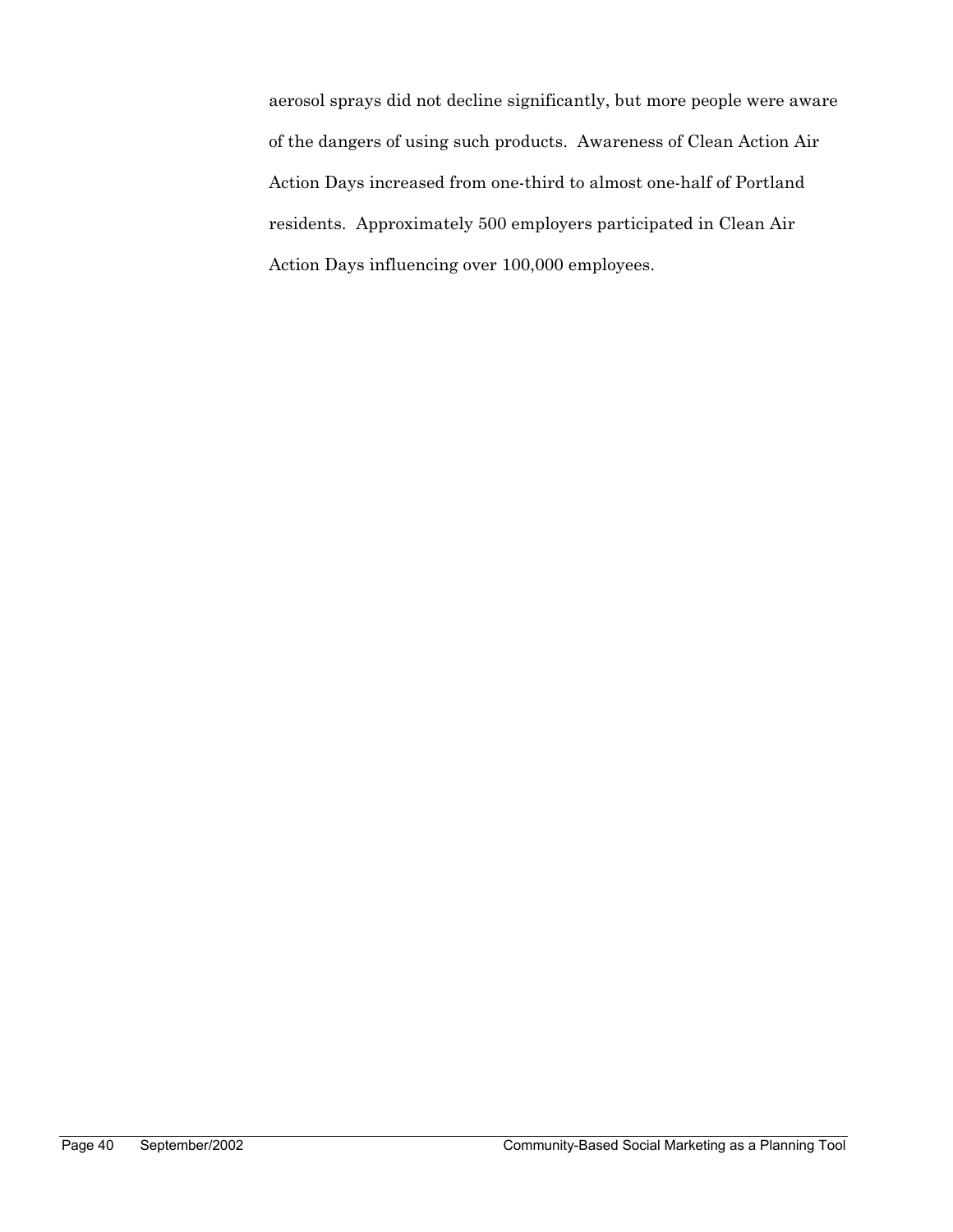# **Chapter 7 Analysis and Recommendations**

This chapter provides an analysis of the community-based social marketing model. The following four questions are answered. First, how well does the model apply behavioral science knowledge? Second, how well does the model apply substantiated theories described in Chapter 3 of this report? Third, how effective is the model when applied to programs that deal with planning related issues? Fourth, based on information gathered for this report, is the model an effective planning tool? Finally, recommendations are made for those interested in employing the model as well as those interested in further research on this topic.

## **7.1- Behavioral Science**

The concept of behavior is described by two major paradigms characterized by the early experimentation of Ivan Pavlov and B.F. Skinner. Each scientist theorized that behavior was predisposed by different factors. Pavlov suggested that behavior is the result of intrapersonal, cognitive information processing, and B.F. Skinner suggested that behavior is the result of previous behaviors, or environmental and inherited stimuli.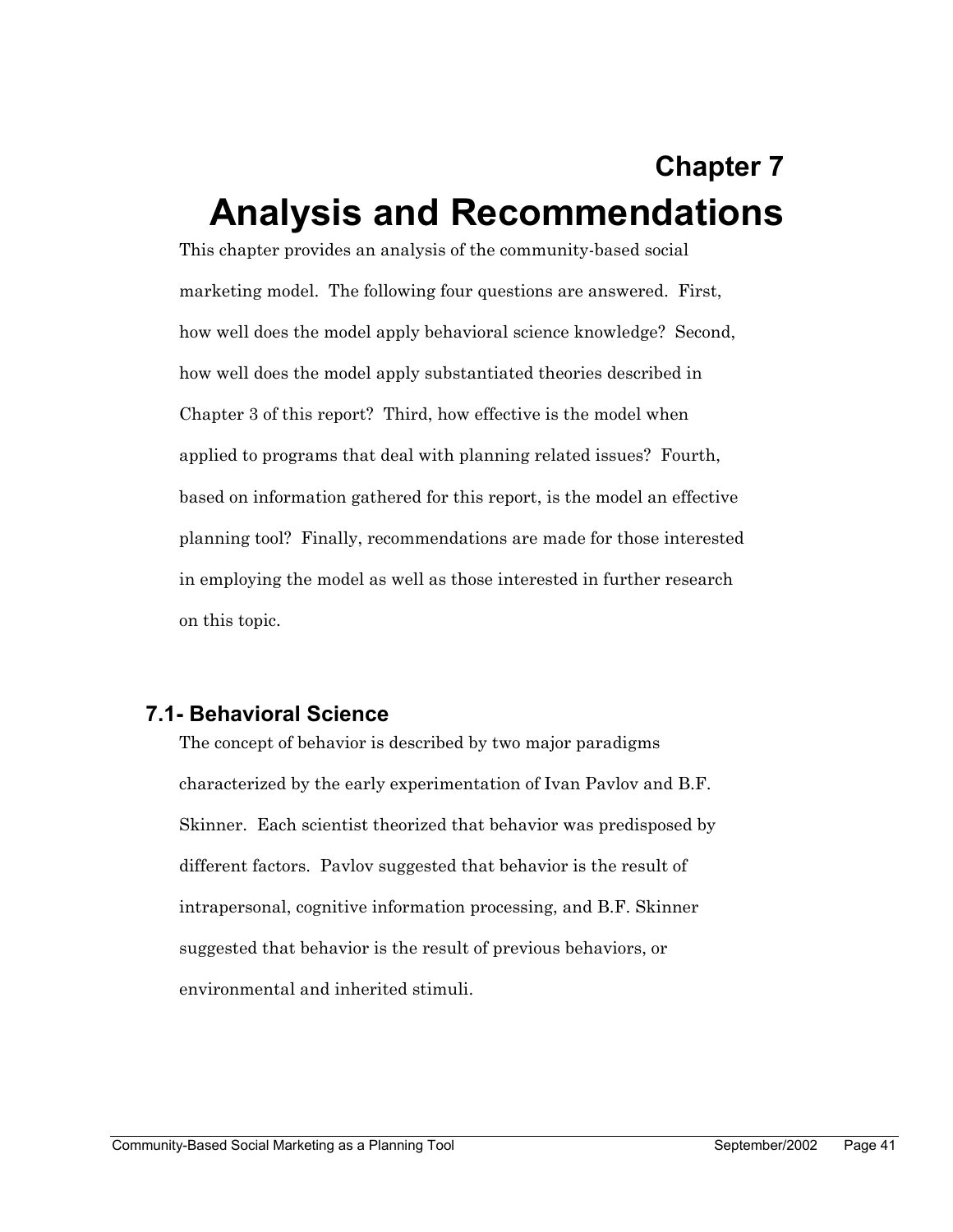Whether behavior is caused by internal or external factors the community-based social marketing model demonstrates a flexibility to address either factor. This flexibility is expressed in the initial stage of the model, which seeks to identify a desired new behavior, as well as competing behaviors that work against it. Perceived barriers and perceived benefits are also established.



**Figure 4-The Community-Based Social Marketing Model** 

For example, during the set-up stages of the "Go Boulder" program a new behavior, increasing bus ridership, was identified. In addition, a perceived barrier to riding the bus was identified. This barrier was that individuals feared that they might need private transportation in an unforeseen emergency situation. The barrier was addressed by planning the "guaranteed free ride home" taxi option for employees that used the EcoPass. Barriers and benefits can be either internally or externally caused, but the community-based social marketing model provides a program manager tools to address either factor.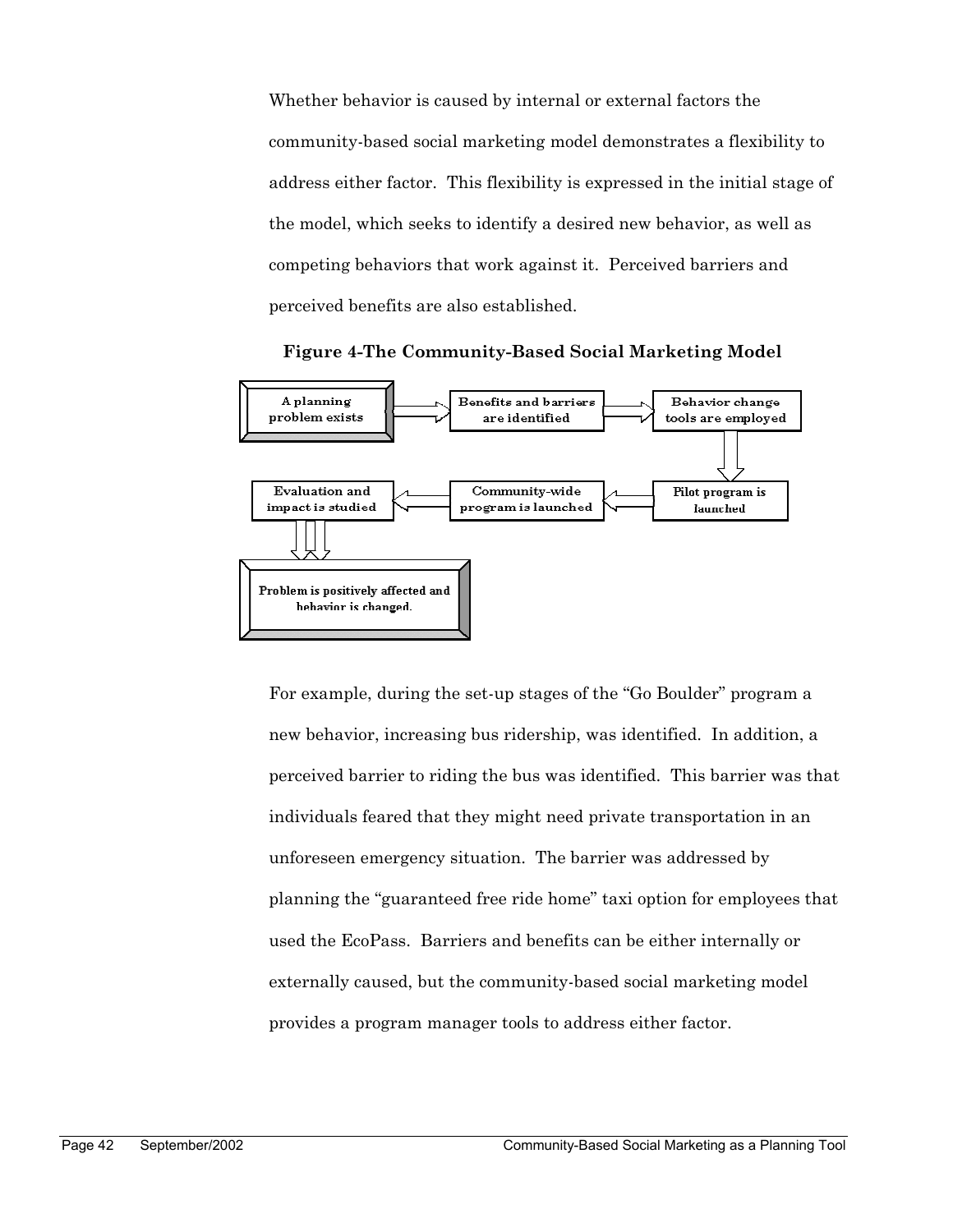## **7.2- Substantiated Psychology Theory**

Three substantiated theories were reviewed in Chapter 3. The attitudinal-behavioral relationship theory incorporates the use of modeling and vivid communication to change behavior. The community-based social marketing model also incorporates these tools. For example, the EcoTeam Program workbook uses vivid statistics and cartoons to display persuasive information about resource use. In addition, EcoTeam coaches as well as participating team members provide examples of behaviors to model.

The cognitive dissonance theory states that a person's attitude will change once their behavior changes. Although no data is provided to prove this in any of the case studies examined, this theory might be exemplified by the use of incentives in the "Go Boulder" and "Air Quality Public Education and Outreach" programs. Incentives such as a discounted bus pass and free business advertising encouraged behavior change. Once behavior changed it's possible that attitudes changed as well.

The community-based social marketing model does not specifically incorporate diffusion theory in to its structure, but this theory could be incorporated into the evaluation section of the model. For example, a follow up survey or focus group could query demographic characteristics of community members that adopted the desired behavior change. If results showed that diffusion theory was true, or that early adopters of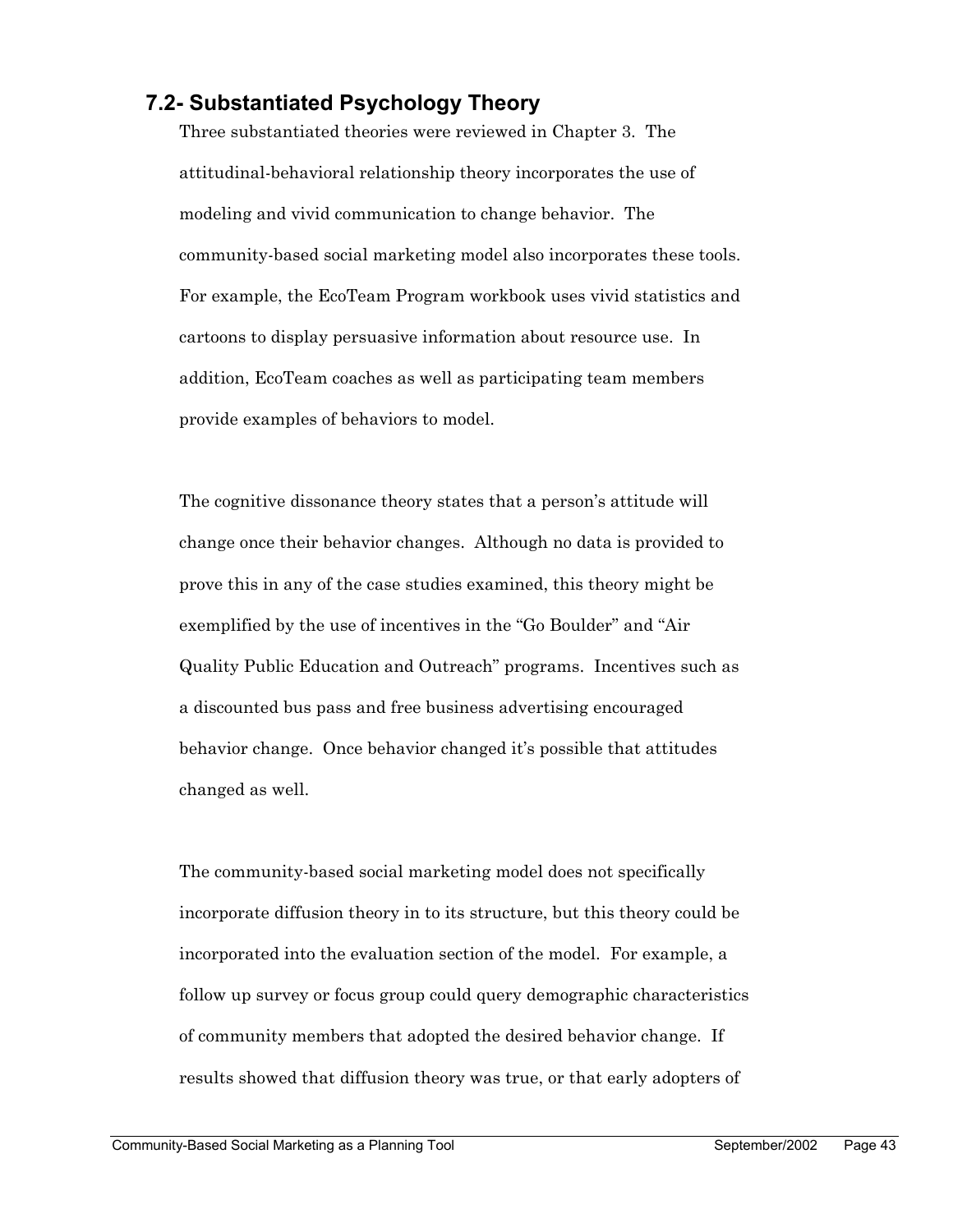the new behavior were in fact in the higher social economic classes and had attained high levels of education, this knowledge might aid in creating a target audience for subsequent programs.

## **7.3- Program Effectiveness**

One of the planning-related issues studied in this report was reduction of resource consumption as part of The EcoTeam Program. The primary purpose of the survey was to answer whether EcoTeam participants feel that their behavior has changed, and, whether or not participants believe that the community-based social marketing tools employed during the program influence their ability to change their own behavior. Taking into account that self-reported data is not an absolute proof that actions are taking place, results from the survey indicate strong and sustained effectiveness of the community-based social marketing model. The following table shows the strength of relationship and whether or not there is statistical significance between the community-based social marketing model and the actions completed by EcoTeam Program participants responding to the survey. Results show a strength range from a low of .072 for Transportation to a high of .337 for Energy. It also shows that all actions except for Transportation are statistically significant for the comparison.

**Table 12- Strength of Community-Based Social Marketing Model in The EcoTeam Program** 

|                    | <b>ACTIONS</b>    |        |                                                                                           |                                   |                                         |
|--------------------|-------------------|--------|-------------------------------------------------------------------------------------------|-----------------------------------|-----------------------------------------|
| <b>PRINCIPLES</b>  | : Garbage : Water |        |                                                                                           | Energy Transportation Consumption |                                         |
|                    |                   |        | strength <sup><math>\land</math></sup> strength $\land$ strength $\land$ strength $\land$ |                                   | strength <sup><math>\wedge</math></sup> |
| CBSM Model   .231* |                   | $283*$ | $.337**$                                                                                  | l 072                             | $.350**$                                |

 $\uparrow$  = strength of relationship

\* p≤ .05 \*\* p≤ .01 \*\*\* p≤ .001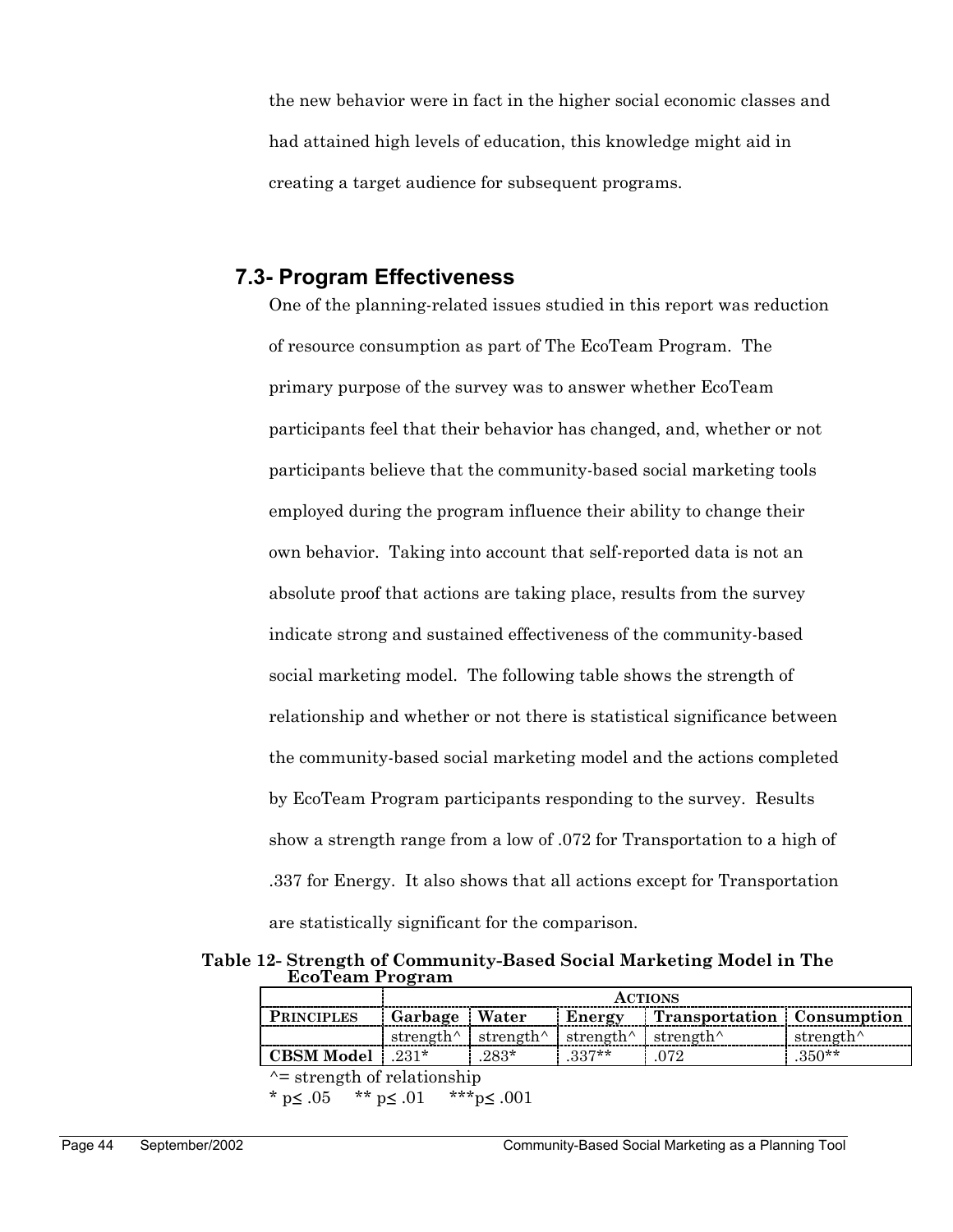Further analysis shows the effectiveness of the model as applied to this particular program. The majority of respondents, 55.3%, reported sustained behavior change in all 5 categories. Analysis shows that the more respondents' agreed with the model, the greater the number of behaviors were sustained (see Table 8). Finally, the survey queried how strongly respondent's agreed whether the EcoTeam Program helped to move them "from awareness of an issue to actually taking action to change that habit in my life." Nearly all respondents, 85.5%, strongly agree or agree with this statement. Of the remaining, 9.2% felt neutral, and 3.9% disagreed or strongly disagreed with the statement. Clearly the EcoTeam Program does not work to change behavior for 100% of those who choose to participate, but it does work for a large majority.

The EcoTeam Program's use of the community-based social marketing model is effective in changing behavior, but it does not have the same level of effectiveness for all types of behavior change. Of the five categories, Garbage, Water, Energy, Transportation, and Consumption, sampled, Transportation, resulted in the lowest percentages for sustained behavior change. Of those participants responding to the survey only 68% reported continued transportation behavior change. In addition, this category shows the lowest strength of relationship, .072, and no statistical significance with the community-based social marketing model. These results might indicate that the model does not effectively address transportation issues, but results from the "Go Boulder" program indicate differently. The "Go Boulder" program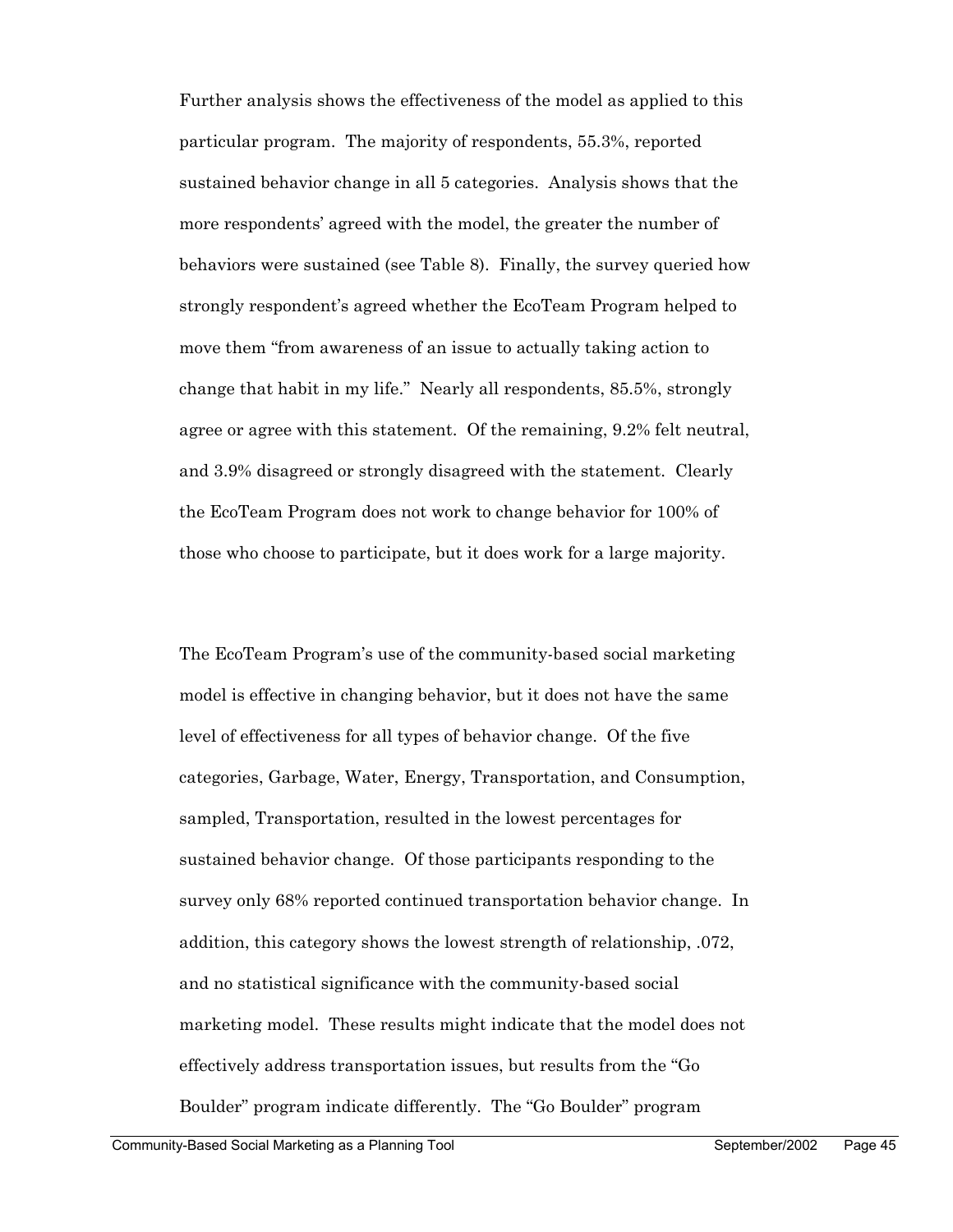showed a 6 % modal shift, from single-occupant vehicles to other modes of transportation, between 1990 and 1994. Although the goals of each program differ, results of the "Go Boulder" program indicate that the community-based social marketing model can be effective at altering transportation related behavior.

The case studies and survey instrument used for this report validate the effectiveness of the community-based social marketing model, but these programs do not exist in a vacuum. Other factors could be influencing behavior during the same time period. For example, new laws, other programs dealing with similar topics, in-migration or outmigration of populations, and shifts of the larger social consciousness are all scenarios that could influence behavioral change at the same time-period in which a community-based social marketing program takes place.

## **7.4- An Effective Tool for Planning**

The social issues that planners work with are often complex and political in nature. One model or process cannot possibly be applied to all scenarios with the expectation of successful results. Therefore, the question that remains is whether or not the community-based social marketing model an effective tool for elements of the planning process. The remainder of this chapter provides supportive and unsupportive evidence for the model, but overall it is found to be an effective tool for the planning process.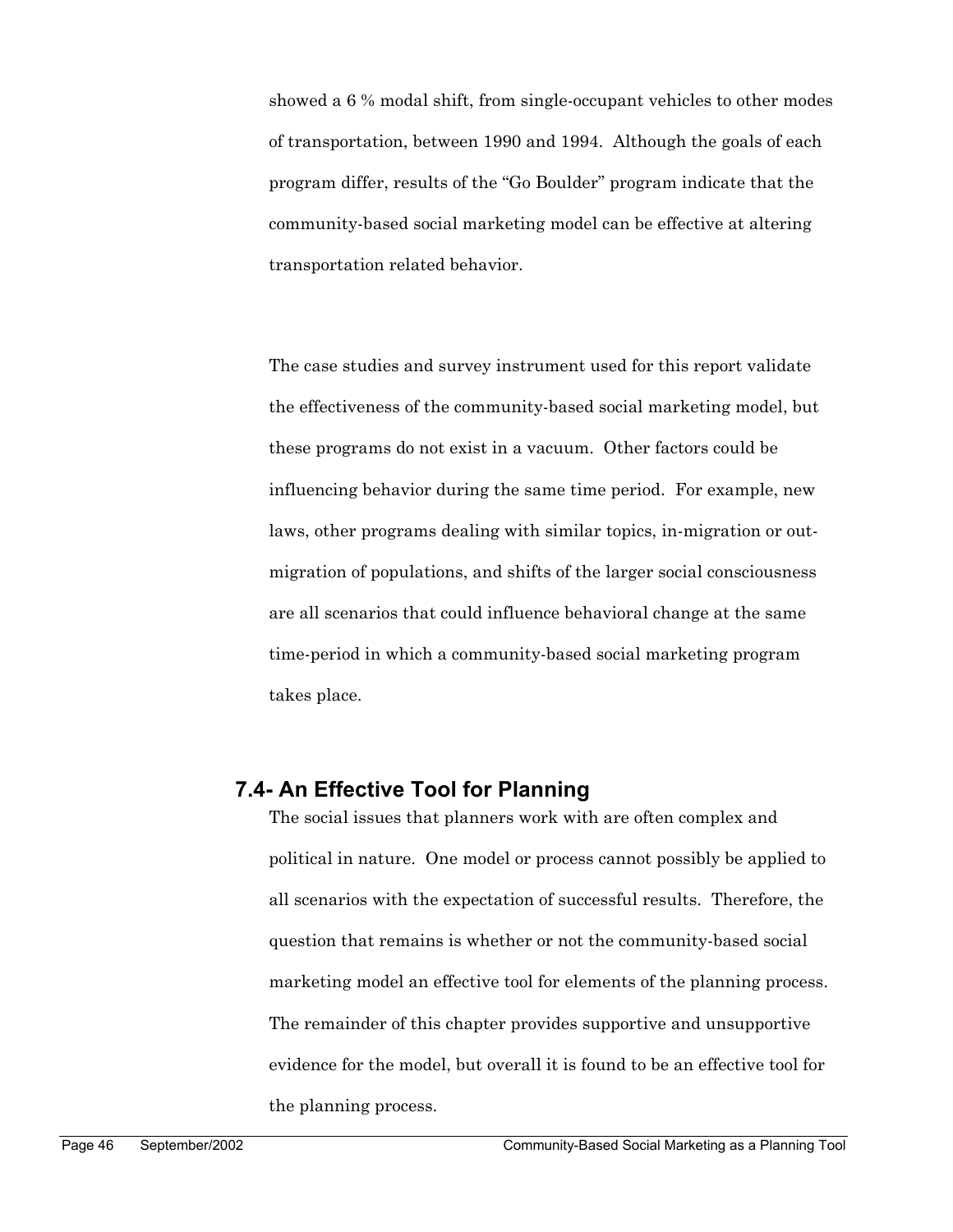Supportive evidence includes the familiarity planners have with this type of model as well as the positive results it has shown when applied to previous planning related issues. The model is familiar to planners because it follows aspects of the rational model with which planners are experienced. Specifically, the model requires identifying the desired new behavior in the initial stage of the process. In addition, there is an evaluative process where information is gathered and decisions are made about the target audience. During the final stage of the community-based social marketing model, evaluation and feedback take place. This model strongly correlates with the rational model taught by accredited planning programs (see Figure 5).





Planners are trained to use the rational model for policy and program decision-making, therefore, the community-based social marketing model is easy for a planner to understand.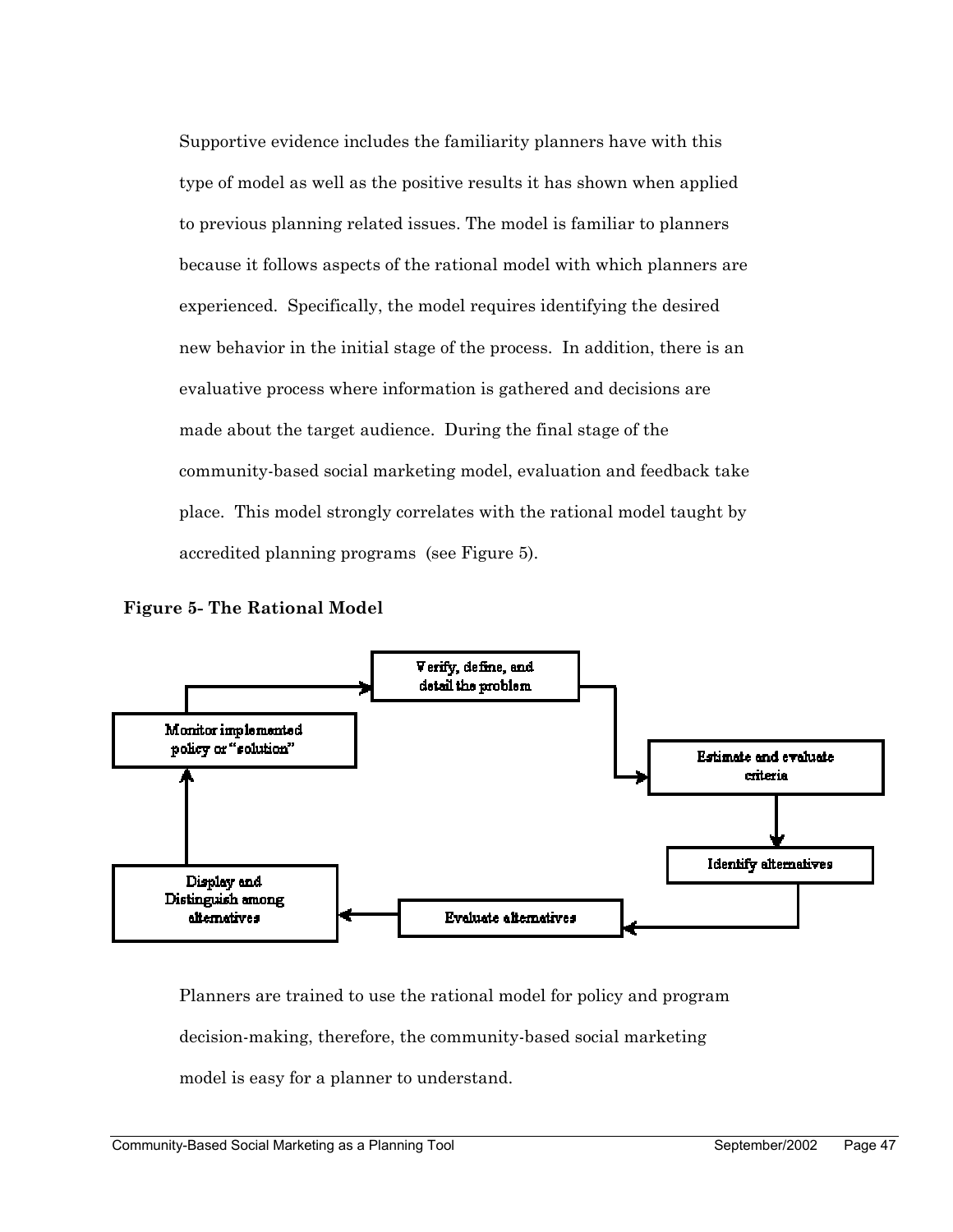Another piece of supportive evidence for the effectiveness of the community-based social marketing model is that planners are familiar with and trained in the tools used to gather information to determine the target audience. The community-based social marketing model requires identifying a target audience for behavior change programs. The tools used are both qualitative and quantitative. They include focus groups, surveys and interviews. Planners are familiar with this type of information-gathering.

In addition to familiarity with the process used for the communitybased social marketing model, planners can point to numerous examples where this model has been an effective behavior change tool. Decision-makers or funders, who often decide whether or not a program will take place, can review these supportive case studies. The case studies used for this report provide examples of successful programs that used the community-based social marketing model. For example, the Air Quality Public Education and Incentive Program was the first of its kind to be federally-approved as part of a state implementation plan for Oregon. Also, the Go Boulder Program has expanded its programs to other alternative transportation options and continues to serve the city of Boulder today. Finally, the EcoTeam Program is a success nationwide, and during the Fall of 2002 will cease to operate as a nonprofit organization and instead turn into a for-profit business that sells the program and its services to local jurisdictions.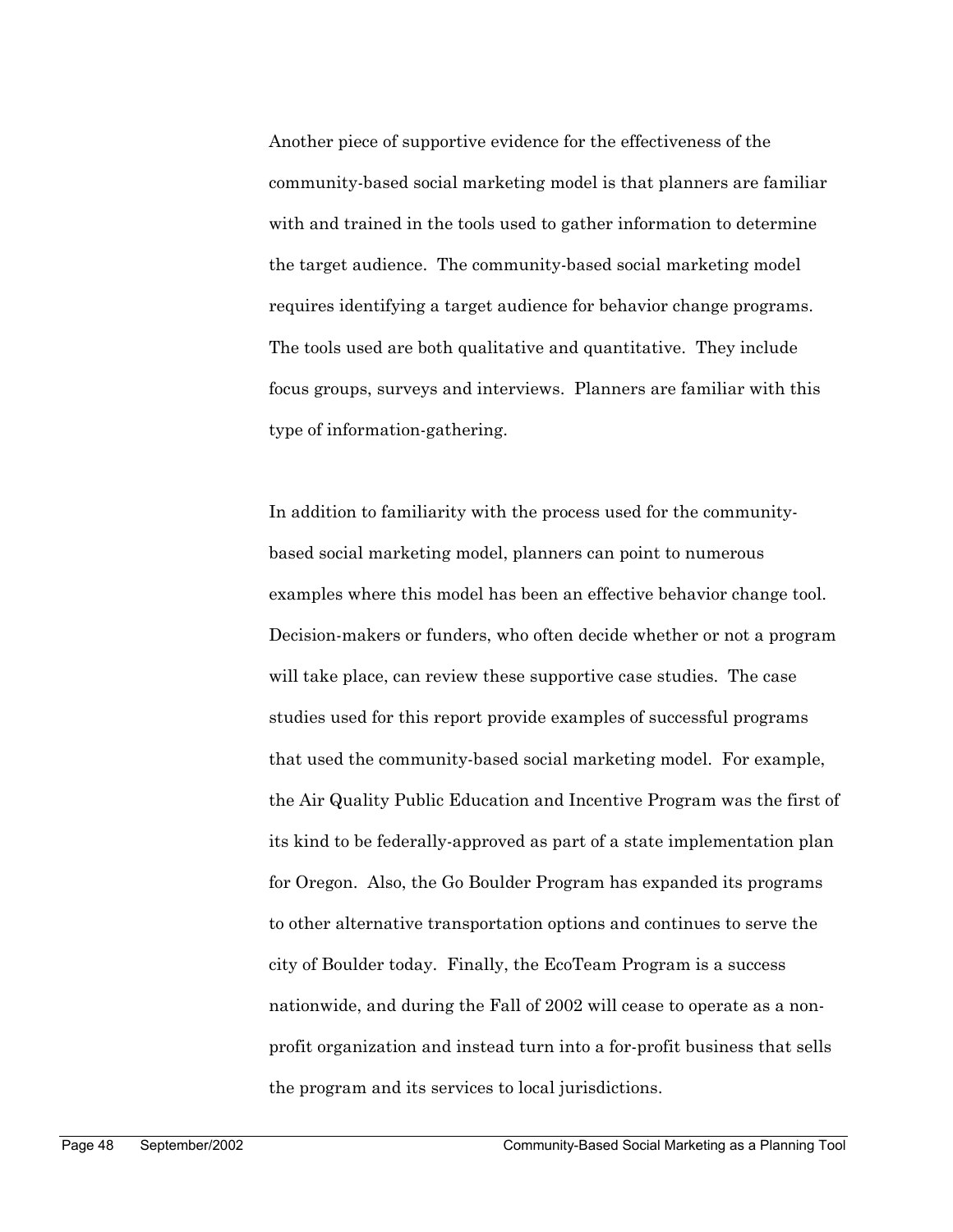Both familiarity with the model's process and successful case studies make the community-based social marketing model an effective tool for planners, but it is not without some unsupportive characteristics. For example, this model cannot guarantee success. Often funders and decision-makers need some type of guarantee that resources allocated will result in a successful outcome. Although this model has proven effective in other programs, it may not always be accepted as a viable alternative to standard planning practices such as regulation and simple incentives. In fact, in some cases, regulation may be a faster and more effective use of time and resources. For example, many States have enacted solid waste recycling requirements for local jurisdictions that are effectively coping with over burdened landfills.

In conclusion, planners that manage programs where behavior change is identified as a necessary component to resolve social issues will find the community-based social marketing model effective as well as an easy tool to implement and understand.

## **7.5 Recommendations**

For those interested in applying the model:

- Plan ahead-Use the website and other sources to locate case studies that used community-based social marketing model for the same or similar issue as you are interested in. For example, the website www.toolsofchange.com lists 33 transportation related case studies.
- Confirm buy-in at an early stage in the process- Confirm the allocation of money, time and resources for this type of program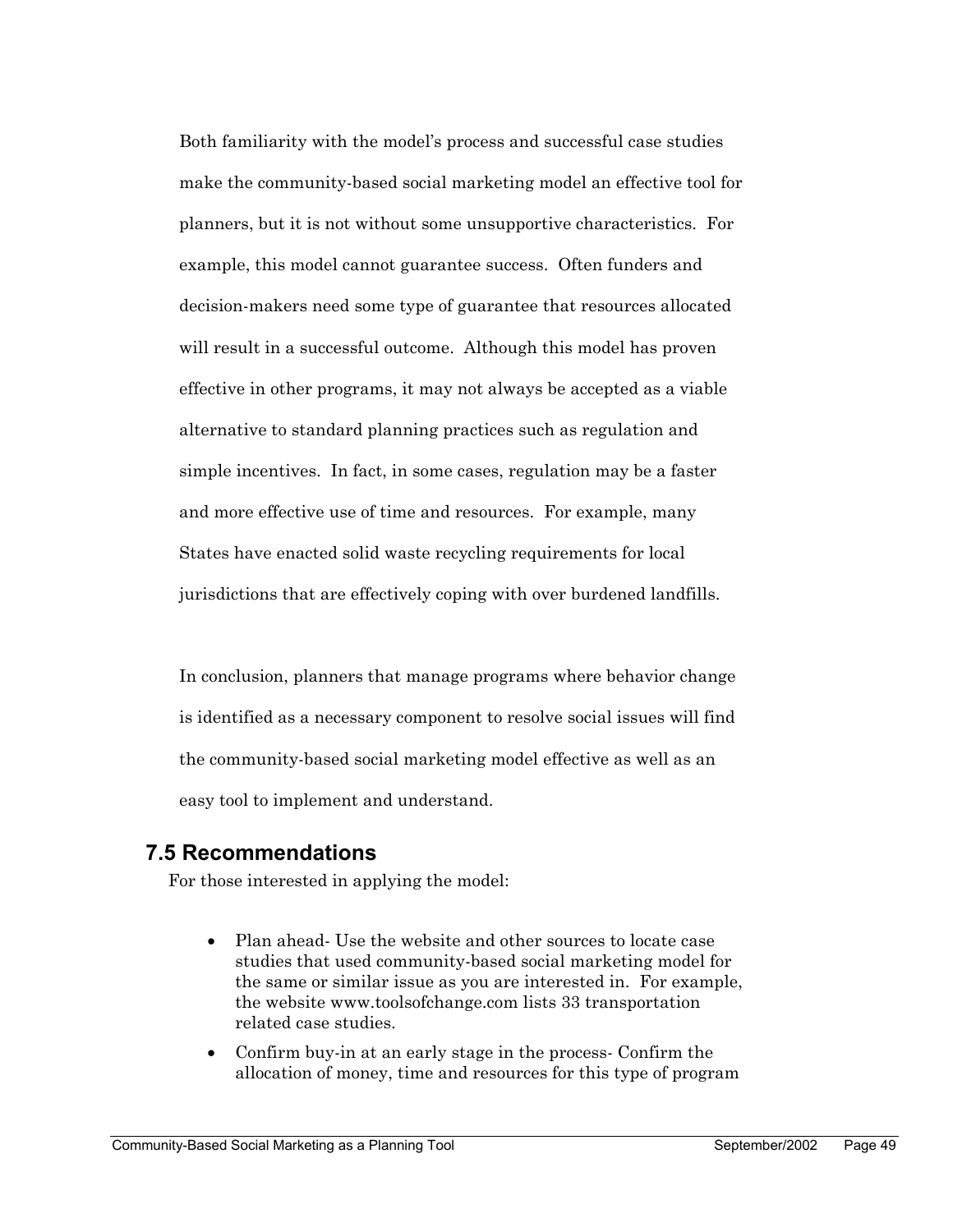from the start. Buy-in on the model must occur before budgets and a timeline are set.

- Consider alternatives- This type of behavior change takes time, if results need to be shown immediately then this may not be the best approach.
- Hire professionals- When creating prompts and incentives look toward the professional fields of marketing and advertising for advice and support. Coke isn't number one for no reason.
- Incorporate the academic community- Faculty, staff, and students in University and college settings often have practical and theoretical experience with models such as communitybased social marketing. Do not fail to contact such institutions to seek partnerships and advice when coordinating a program.
- Stay abreast of new research in behavior change science. Like any science, psychologists and sociologists continue to make new findings every day.
- Be aware of other methods of behavior change- Regulation and education are viable options.

For further research:

- Evaluate other behavior change models, and compare them to the community-based social marketing model.
- Choose a specific planning issue with lots of existing data, such as recycling, and compare the results taking a regulatory approach to a non-regulatory approach to change behavior. Evaluate time, cost, attitudes, and actual behavior change for each approach.
- Evaluate a broader range of community members in Deschutes County for sustained behavior change. Include non-EcoTeam Participants in the study.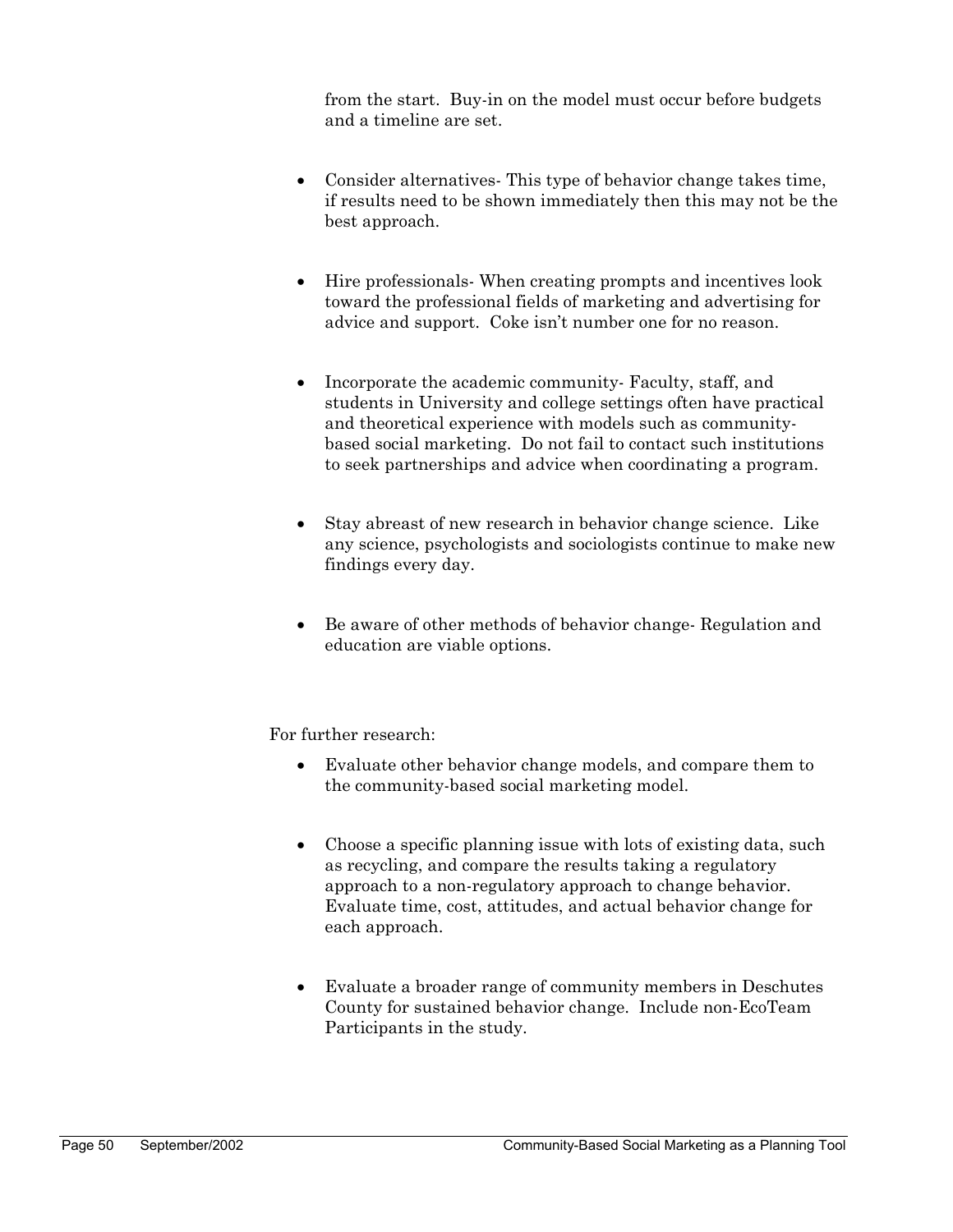- Interview and evaluate the community-based social marketing model based on program manager experience. What was learned? What could be changed?
- Find out what jurisdictions and agencies are using nonregulatory approaches to planning issues. Are they aware of community-based social marketing? Why or why not. What approaches are they using? Evaluate.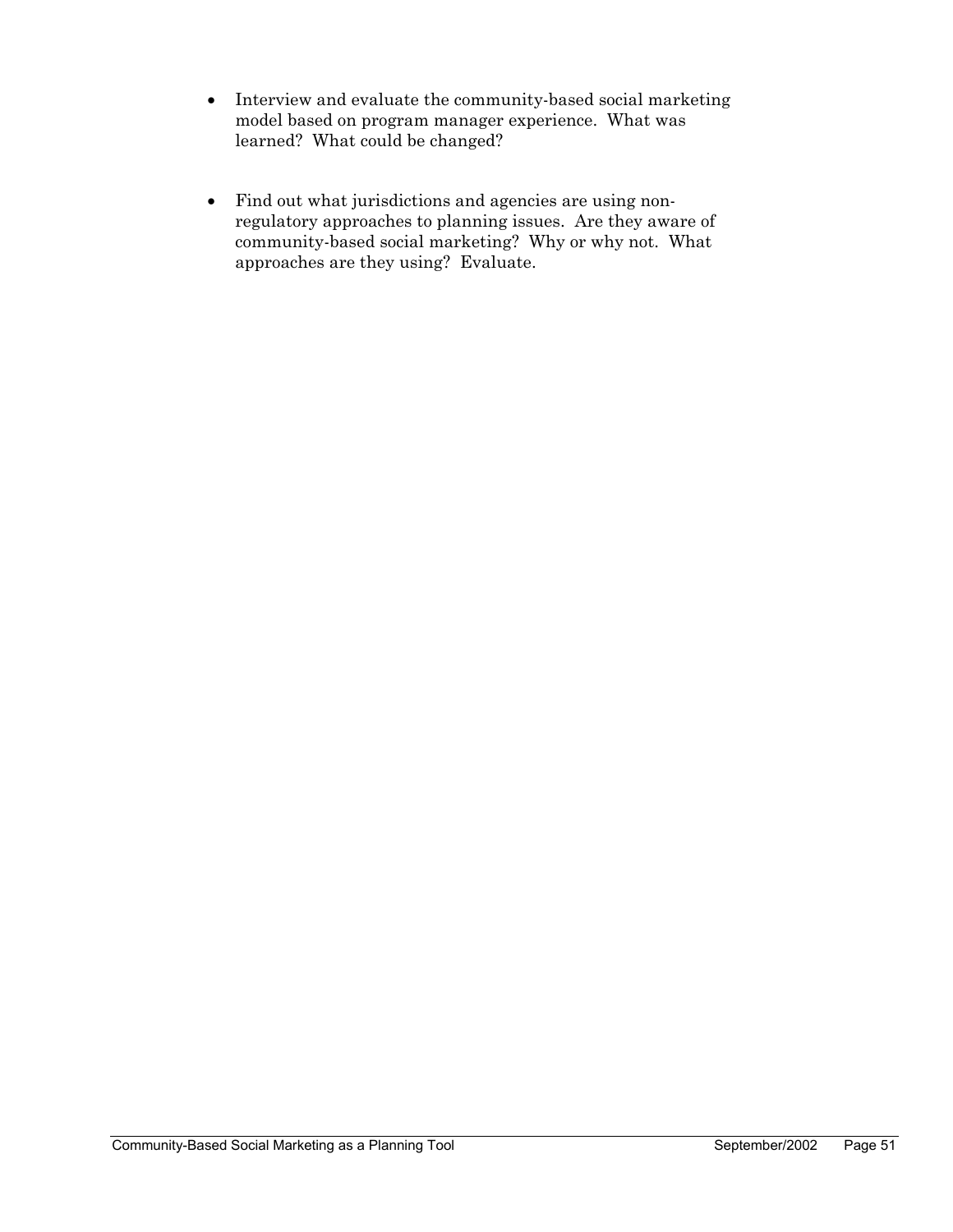## **Chapter 8 Conclusion**

This report used case studies, a literature review, and original research to explore a behavior change model created by environmental psychologist Doug-McKenzie Mohr. The purpose of this report was to analyze the effectiveness of the model community-based social marketing when applied to program development in the planning field. Specifically addressed were the issues of household resource planning, transportation planning, and air quality management planning.

Results provided evidence that prove this model is an effective tool for planning professionals. Results include: a strong correlation between agreement with the principles of the community-bases social marketing model and sustained behavior change in participant's of The EcoTeam Program in Deschutes County, Oregon; a 6% modal shift away from single-occupant vehicles in Boulder, Colorado after the Go Boulder Program was established; and finally, greater awareness of Clean Air Action Days and "in-attainment" status for smog related air pollutants in Oregon after the Air Quality Education and Incentive Program was established.

The community-based social marketing model had proved to be a useful tool for planning professionals; therefore, it serves as an example of a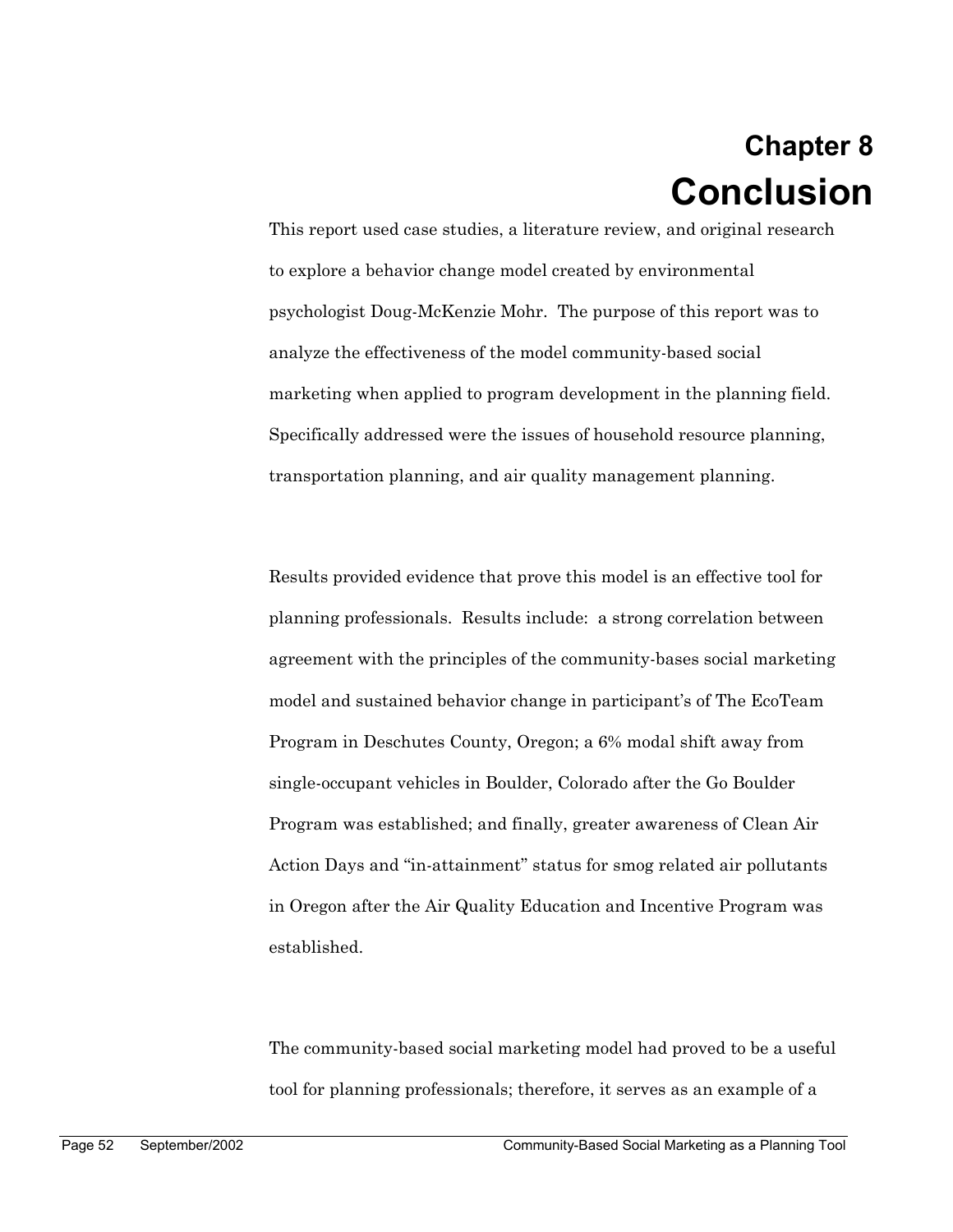successful interdisciplinary approach to improving human welfare. In addition, these positive results may be an indicator that outreach by planners in to social and psychology disciplines is necessary. Planners should recognize and utilize expertise in these fields when designing and implementing planning programs that include complex human behavior change.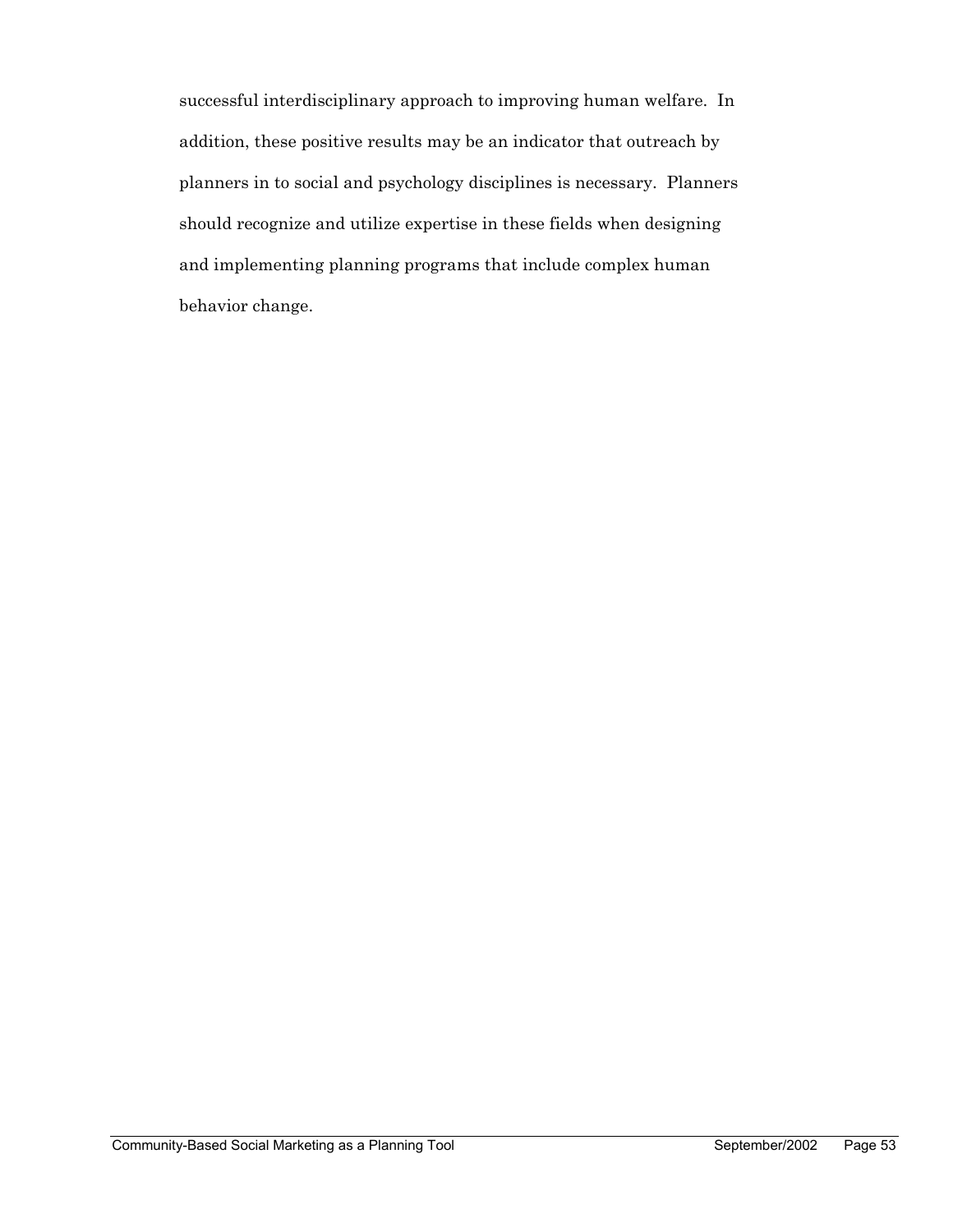## **Appendix A Raw Survey Data and Transcripts**

### **Raw Survey Data**

Dear EcoTeam Household, April 24, 2002

*This is not a solicitation letter.* We simply need your thoughts and ideas to help the EcoTeam Program provide better service to community members in Deschutes County. The attached survey will assist the EcoTeam Program in a larger evaluation of the program being conducted by a former Bend resident and EcoTeam coach who is now a graduate student in Community and Regional Planning at the University of Oregon. Would you please take 10 minutes of your time to complete this survey?

Your contribution will help to:

- o Determine if the EcoTeam Program has had lasting effects on your lifestyle;
- o Give you an opportunity to re-shape the future of the program; and
- o Provide statistics about the overall program.

#### **ALL RESPONSES WILL REMAIN STRICTLY ANONYMOUS.**

After you complete the survey please seal it in the enclosed postage-paid envelope and put it in the mail by the **deadline** of **Friday, May 10**. Please refer to the information written below for contact information and details about your rights as a survey participant.

Your time and input are valuable to us. Thank you for your participation in this project.

Sincerely,

Elaine Sigvaldsen Ellen Santasiero Pam Pickens *Campaign Manager Program Manager Master's Candidate* 

I, Pam Pickens, would appreciate your assistance with this research project on behavior change. The results of this survey will be used in my exit project to complete my masters degree. This research will help me understand the influence behavior change programs, such as EcoTeams, have in their communities.

If you do not wish to participate, simply discard this survey. Responses will be completely anonymous; your name will not appear anywhere on the survey. Completing and returning the questionnaire constitutes your consent to participate.

Keep a copy of this letter for your records. If you have any questions regarding this research, contact Pam Pickens, or her advisor, Andre LeDuc, at the University of Oregon's Community Service Center at 541-346-3889. If you have any questions regarding your rights as a research subject, please contact the Office of Human Subjects Compliance at the University of Oregon at (541) 346-2510. Thank you again for your help.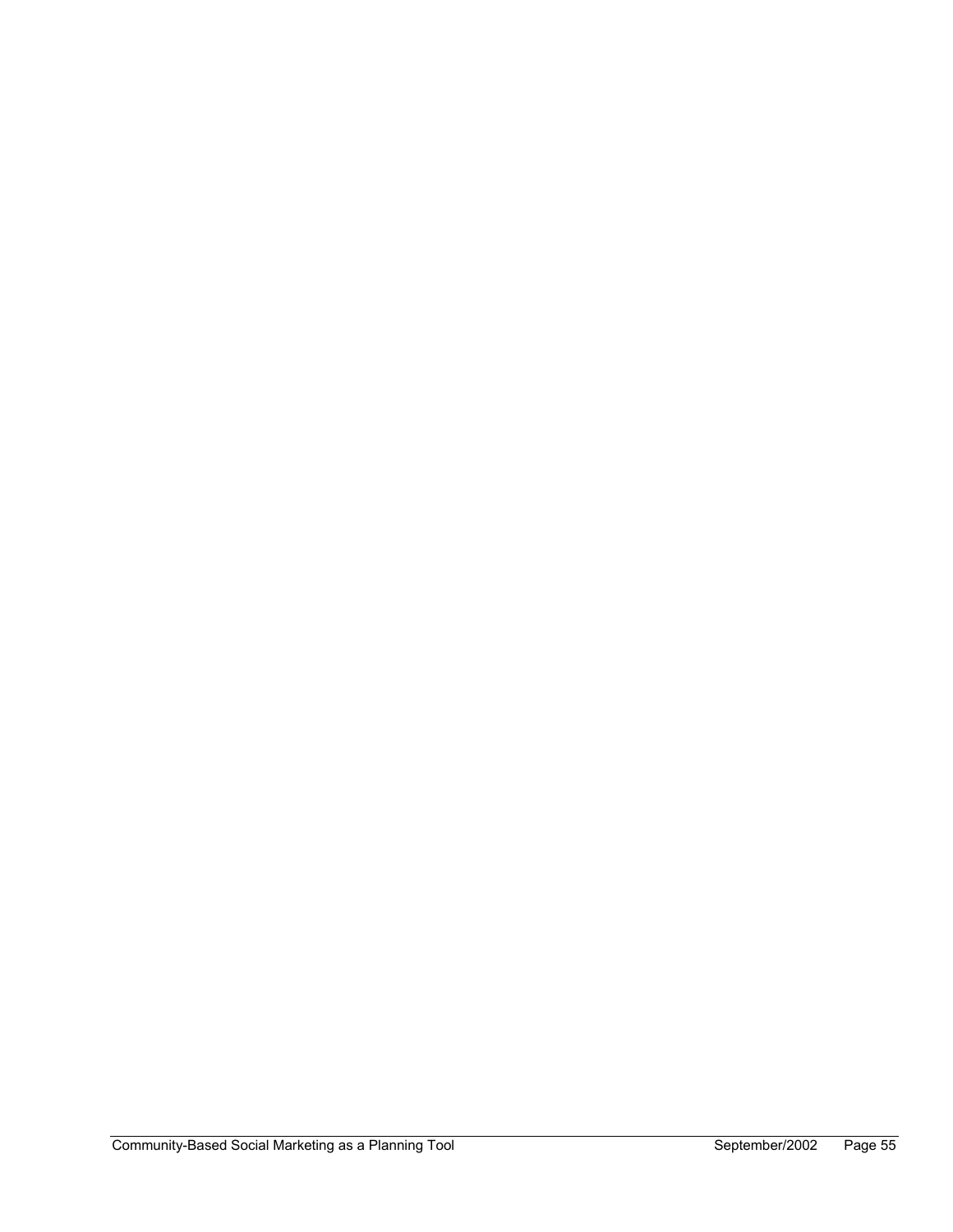## **Question 16- Transcripts**

Question 16 read, "Is there anything else you would like to tell us about your experience as an EcoTeam participant? *Use the space provided below.*" Responses follow:

My lifestyle has been saving and reusing all that can be- growing up during WWII taught us that our of necessity- the same with not wasting elec. Or water- so the Eco experience was easy for us.

I was well aware of many of the ideas presented by EcoTeam and practiced many efficient habits. Therefore, I do not think I am a good reflection of what EcoTeam can teach those who are unaware and how much impact a good program like this can have.

Learned alot. Enjoyed meeting the neighbors and are still trying to improve. We really try to keep an awareness about everything we do. Thanks, EcoTeam

Keep Going!

The people who are already recycle-concious are the people involved in a EcoTeam. Need to reach people "just starting" with their recycle program. Once on an EcoTeam, living more earth friendly become a habit.

The ecoteam experience solidified our resolve to consome less. We were somewhat "green" before but this gave us a lot more ideas and impetus. The highlight of our hightened awareness was the recent purchase of a Honda Insight auto. It was a great (ecoteam) experience for us and our neighbors.

We really enjoyed getting to know more neighbors, feeling part of a community, and sharing and learning ideas for hands-on, daily, and effective conservation methods. What a wonderful program. Keep up the good work!

I was already doing a lot before participating. Unfortunately what I learned was not of great interest to family members. They made some changes but continue to waste more than they might. It made me more aware of haw many car trips I made. I feel guilty if I take the car out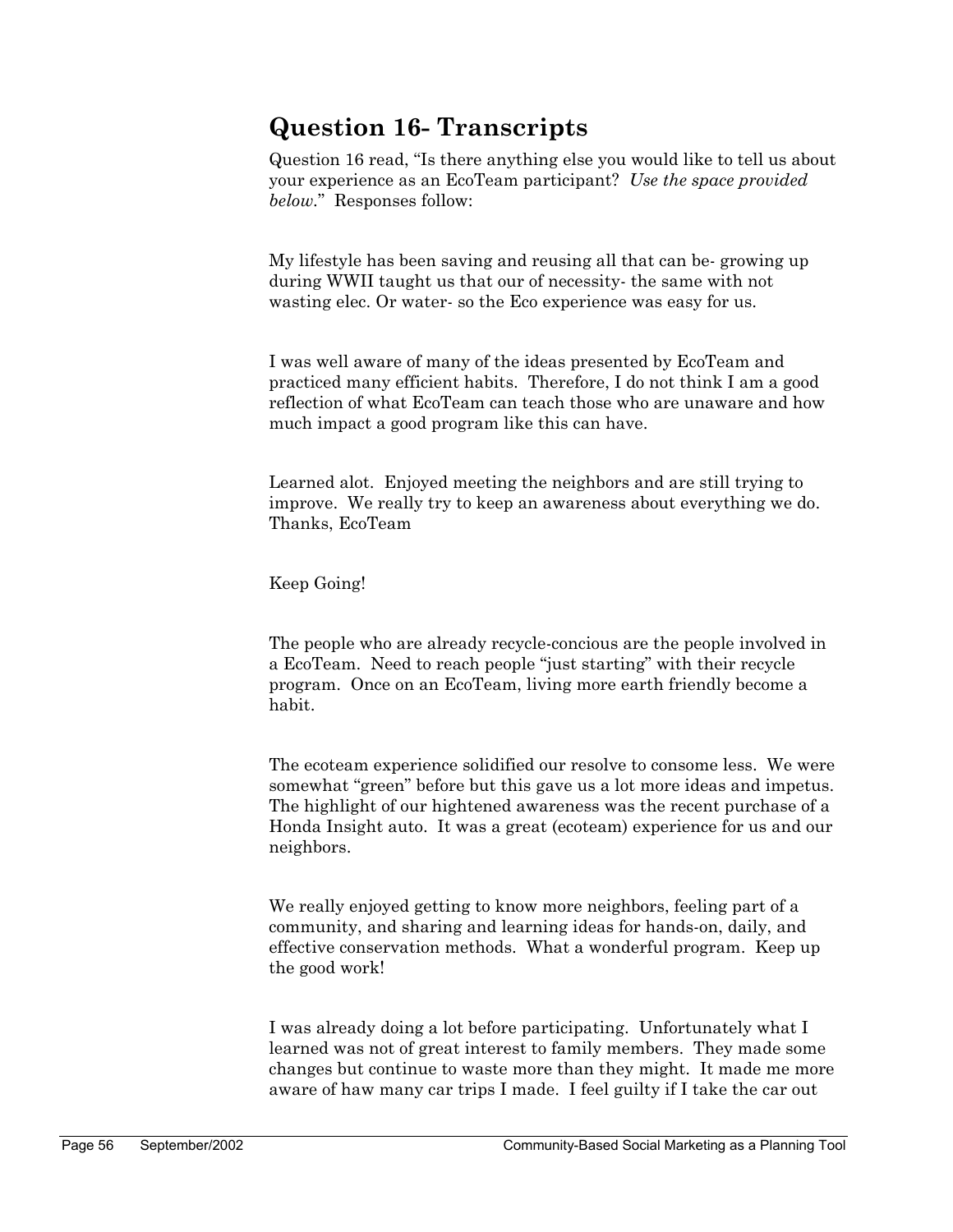more than once a day. I try to have at least two days a week where my car stays at home. I have reduced consumption and long for public transportation. (I used to live in Portland).

I thought it was a very worthwhile project.

Encourage all to reduce gasoline consumption, particularly via autos and trucks- go for more efficient vehicles.

It takes a definite commitment by the EcoTeam members to keep the group going strong. Our group had a lower attendance rate than I'd expected. I enjoyed participation in the program.

The program was very worthwhile. Definitely changed our habits.

I think the ecoteam program is highly valuable. Best when you get an inexperienced "ecoperson" to participate. Sometimes I think it appeals to those who already are eco conscious. Like "preaching to the choir." But, it's a great program to get, keep and improve our earth friendly habits.

Great opportunity to meet and get to know neighbors.

No

Dramatic changes in life style were not expected, energy consumption is largely influenced by the type of activities I do and very little of the energy consumption is affected by reducing electric lighting. Heating costs are much more significant and it might be useful for the ecoteam to help folks set up cost effective solar energy systems. Keep up the positive efforts. Thanks, name signed 4-29-02

I really enjoyed the experience and meeting new neighbors. Specific to our team- I think we could have used a little more guidance to encourage the group to make it more fun!

In general, we think about how our actions will effect the environment.

We thought participating on the Ecoteam was a valuable and enlightening process. WE had a difficult time with commitment from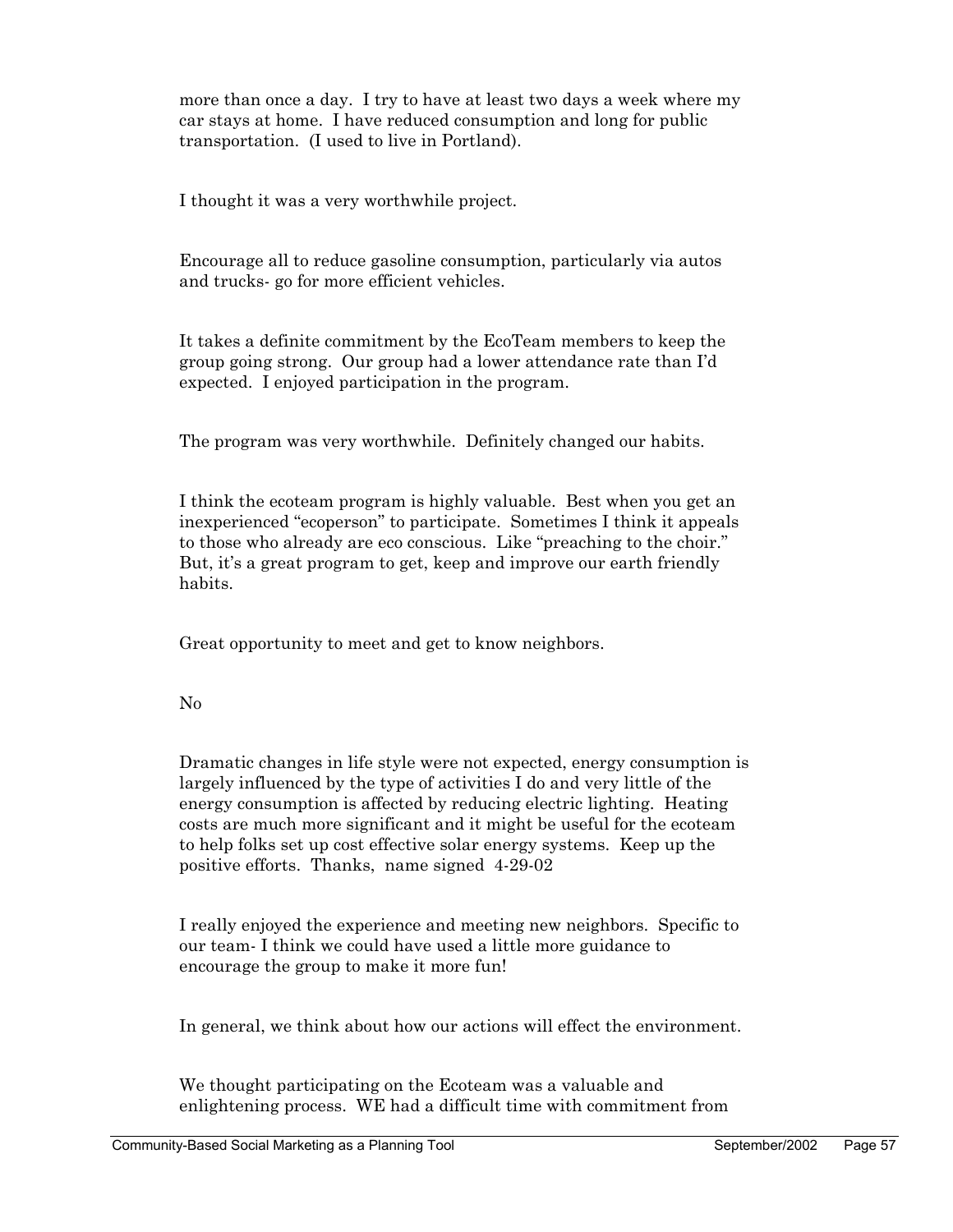some of the members on our team due to various life circumstances, which caused our team to loose some enthusiasm. However we feel we have greatly increased our awareness as a family and attempt to be "conscious" on a daily basis. Thank you for the great support!

Made new friends (New to the area) Met neighbors More awareness of xxhale Eco Structure- enjoyed!!

I probably need a refresher course!

It was great- Good to meet neighbors.

Almost all actions taken were done prior to the EcoTeam participation. I continue to conserve as new information and energy saving products become available.

The EcoTeam newsletters are much appreciated for updating and new ideas.

I loved it and I was sorry we didn't restart in Sept. Still see some of the neighbors that were involved.

After many insinuations to my work site (Redmond High School) they finally realized becoming a green school and the financial saving behind it!

EcoTeam is conscious-raising, enlightening, and engaging experience. It definitely got me to pay attention to thoughtless waste and incorporate new habits into our daily lifestyle. EcoTeam is amazingly effective and relatively painless. A great program, for sure.

Along with becoming more aware of my impact on the environment the other great benefit is feeling a deeper sense of community because of connecting with neighbors.

As a result of EcoTeam related lifestyle changes we have saved \$2- 3,000/year.

The program was very informative made aware of where we could improve our habits would and have recommended program to others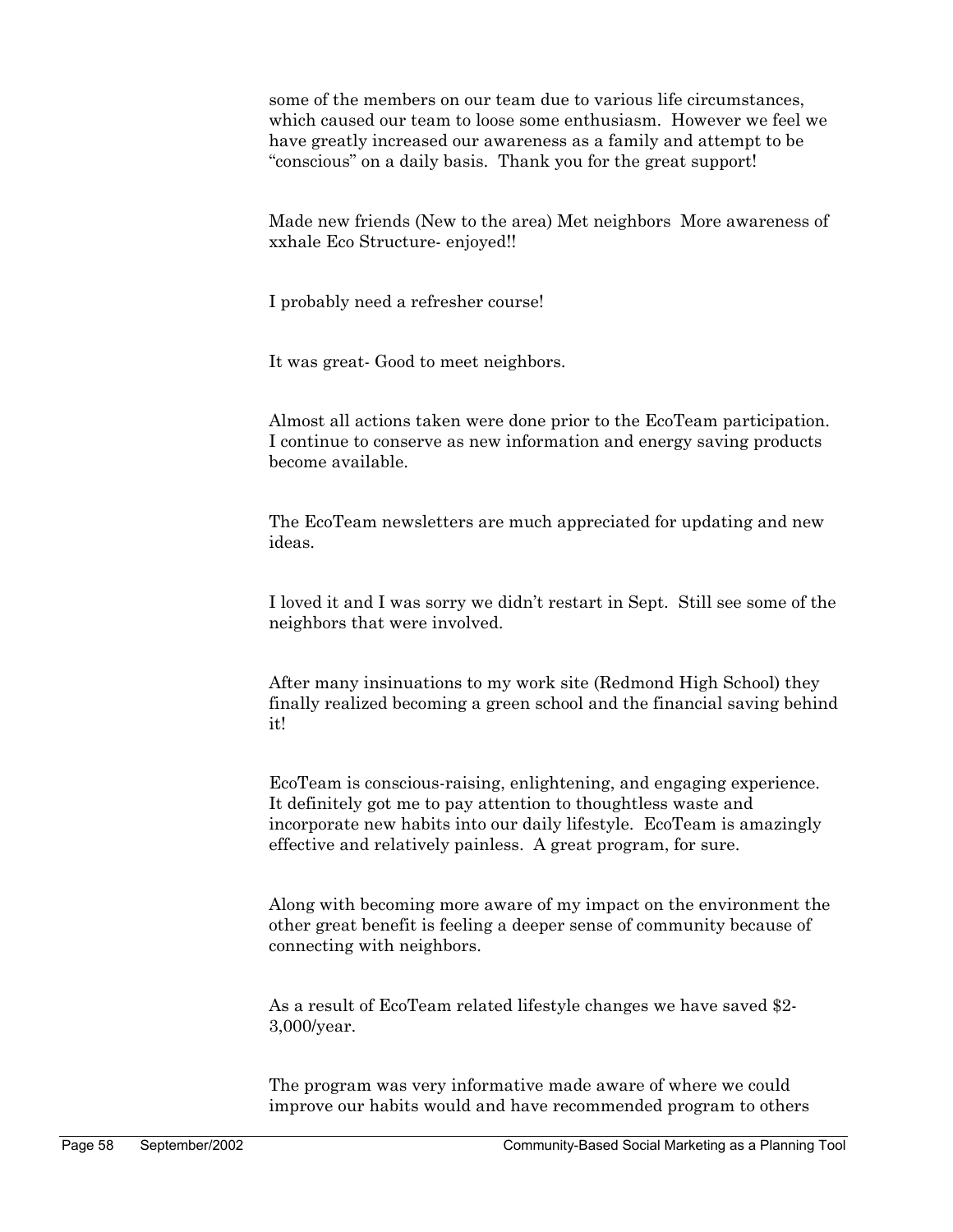Great for the neighborhood- We're all better friends now

I was inspired by my experience to become a coach. It was and is fun to be involved in the program and has also encouraged and enabled me to look deeper and wider at how to opt out of the U.S. wasteful lifestyle. I still haven't been able to grow many of my own vegetables- although I would like to.

In a world where we don't even know our neighbors, being in an EcotTeam group change that. Since our "team" experience, we are truly connected with our neighborhood in a different way. Even those who participated in the group after ours are connected. Caring about taking care of our earth is a nice common bond. Thank you.

Since completion I have gone from weekly garbage pick-up to on call every 6-8 weeks. I recycle everything. My biggest garbage item is dog poop.

The experience of learning from other and the "spotlight" the activities focused on consumption behavior were positive. Our family had already taken actions prior to the program namely insulating and purchasing an energy efficient furnace, as well as, purchasing a cordless electric lawn mover (this later action was not highlighted during the ecoteam process. Thank you!

Since my experience w/ the neighborhood EcoTeam- we have replaced our roof, windows, all doors, added insulation, low flow toilets, shower heads, new gas furnace (more efficient model) and new hot water heater. WE still have to add ceiling insulation, but that's it. We've noticed a huge difference in our energy bills. Wahoo!

It was great to meet other people as a participant and coachrelationships that have lasted and remained important in my life. I think this program is top notch. Will continue to do all I can to support is!! Bravo Folks! Heart symbol, signature.

Wonderful program! Aren't as diligent as we were while participationa reunion to follow up meeting might be good.

Most of my team members and myself were already doing most of the stuff in the book. I think I only picked up two tips that I use. The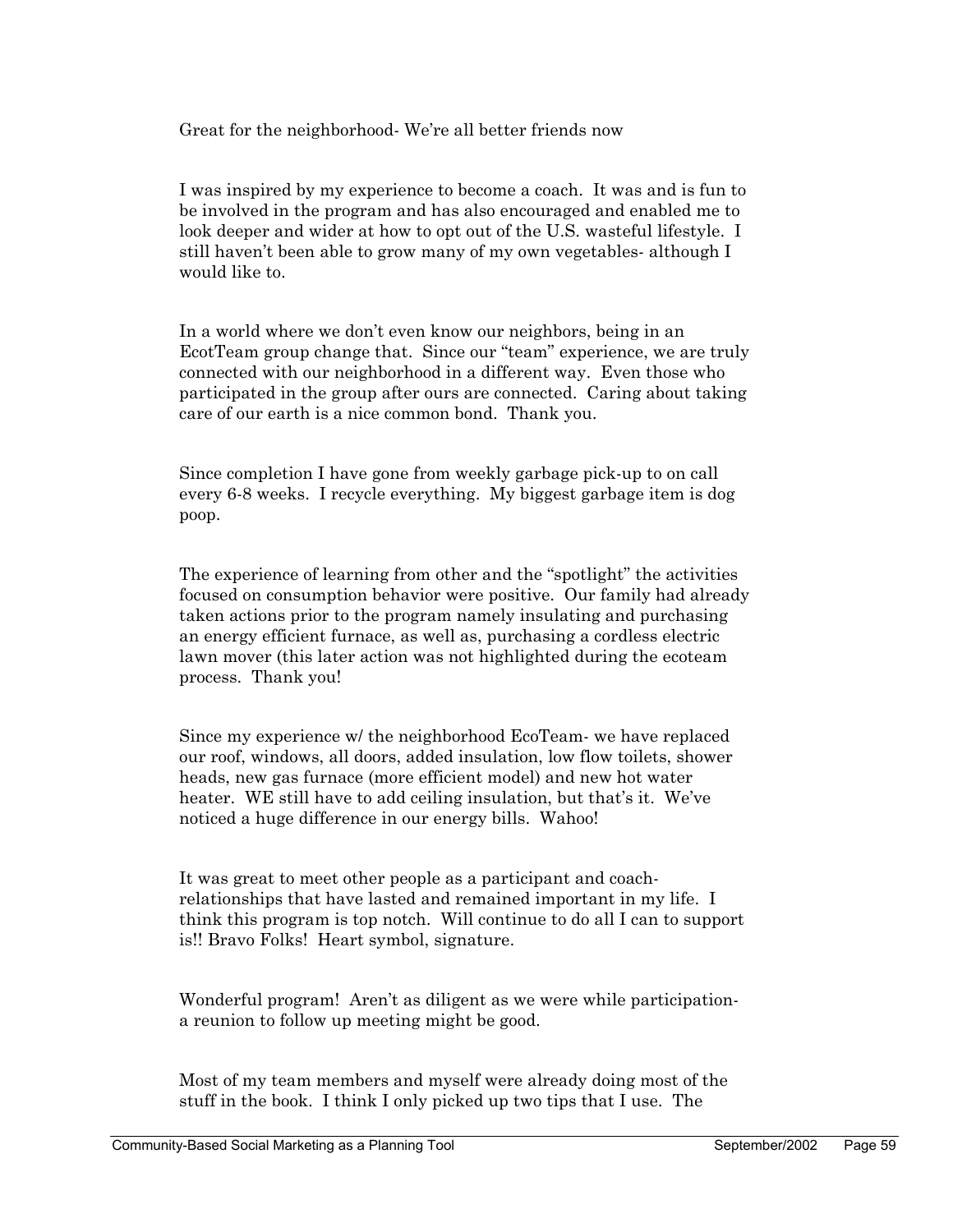program was preaching to the choir in this case. Overall, I was disappointed at how simple the program was. I'm sure that for some people it's a huge eye-opener, but not for me.

Would have liked leader at meetings.

We liked it!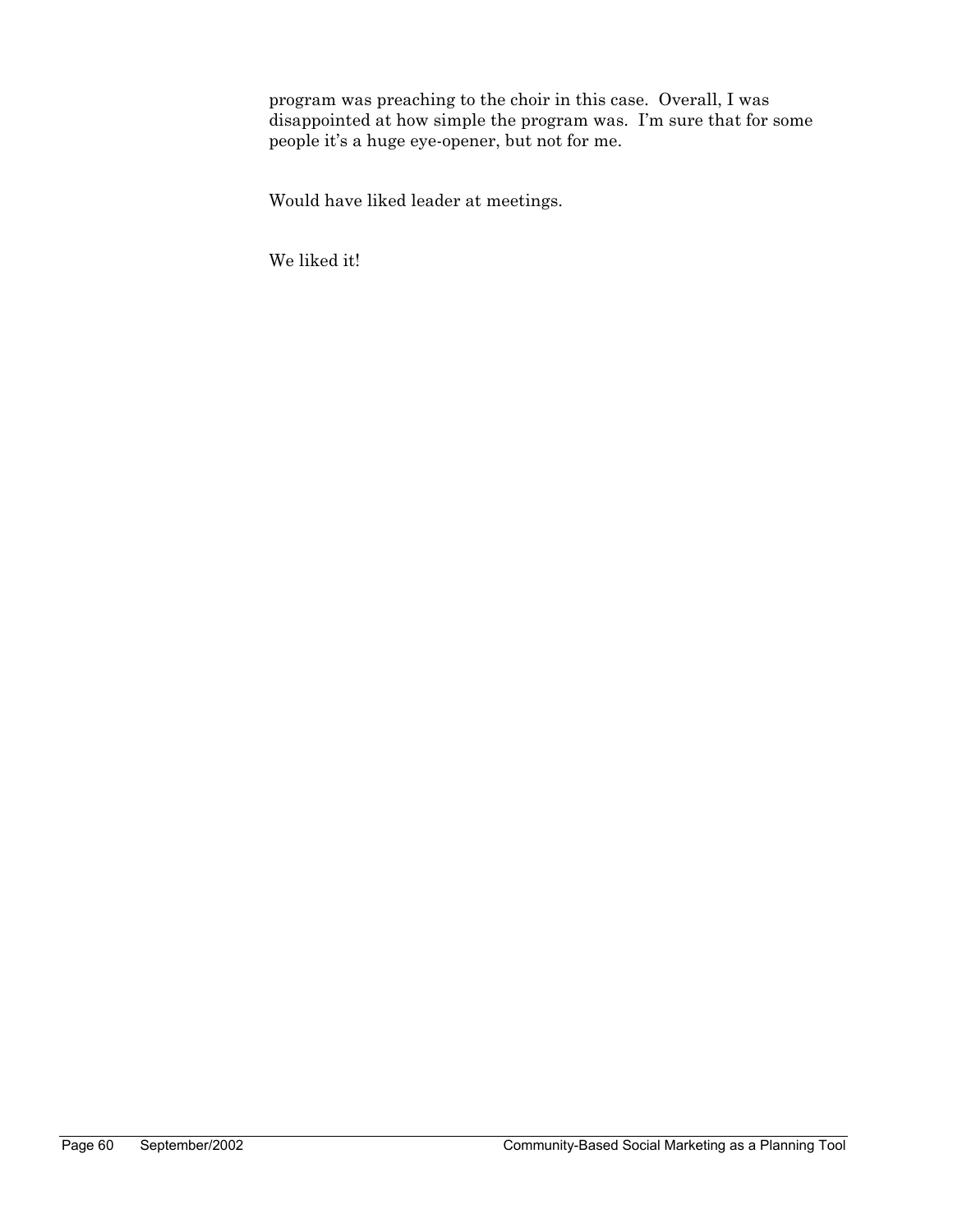# **Appendix B Bibliography**

Andreasen A.R., *Ethics in Social Marketing*, Georgetown University Press, 2001.

Bator, R.J. and Cialdini, R.B., *The Application of Persuasion Theory to the development of Effective Proenvironmental Public Service Announcements,* Journal of Social Issues, Vol. 56., No. 3, pp.527-541, 2000.

Bickman, L., *Environmental Attitudes and Actions*, Journal of Social Psychology, 1972.

Bloom P., *Handbook of Marketing and Society*, Sage Publications, Inc. 2001.

Cook K.S. and Levi M., *The Limits of Rationality*, University of Chicago Press, 1990.

Foxall, G.R., *Consumer Choice*, St. Martin's Press, Inc., 1983.

Gershon, D. and Straub, G., *Empowerment- The Art of Creating Your Life as You Want it,* Dell Publishing, 1989.

Hansen F., *Psychological Theories of Consumer Choice*, Journal of Consumer Research, vol. 3, no. 3, 1976.

Kadzin A.E., *History of Behavior Modification,* University Park Press, 1978.

Marder E., *The Laws of Choice: prediction customer behavior*, The Free Press, 1997.

Mckenzie-Mohr D., *Promoting Sustainable Behavior: An Introduction to Community-Based Social Marketing,* Journal of Social Issues, Vol. 56, No.3, pp.543-554, 2000.